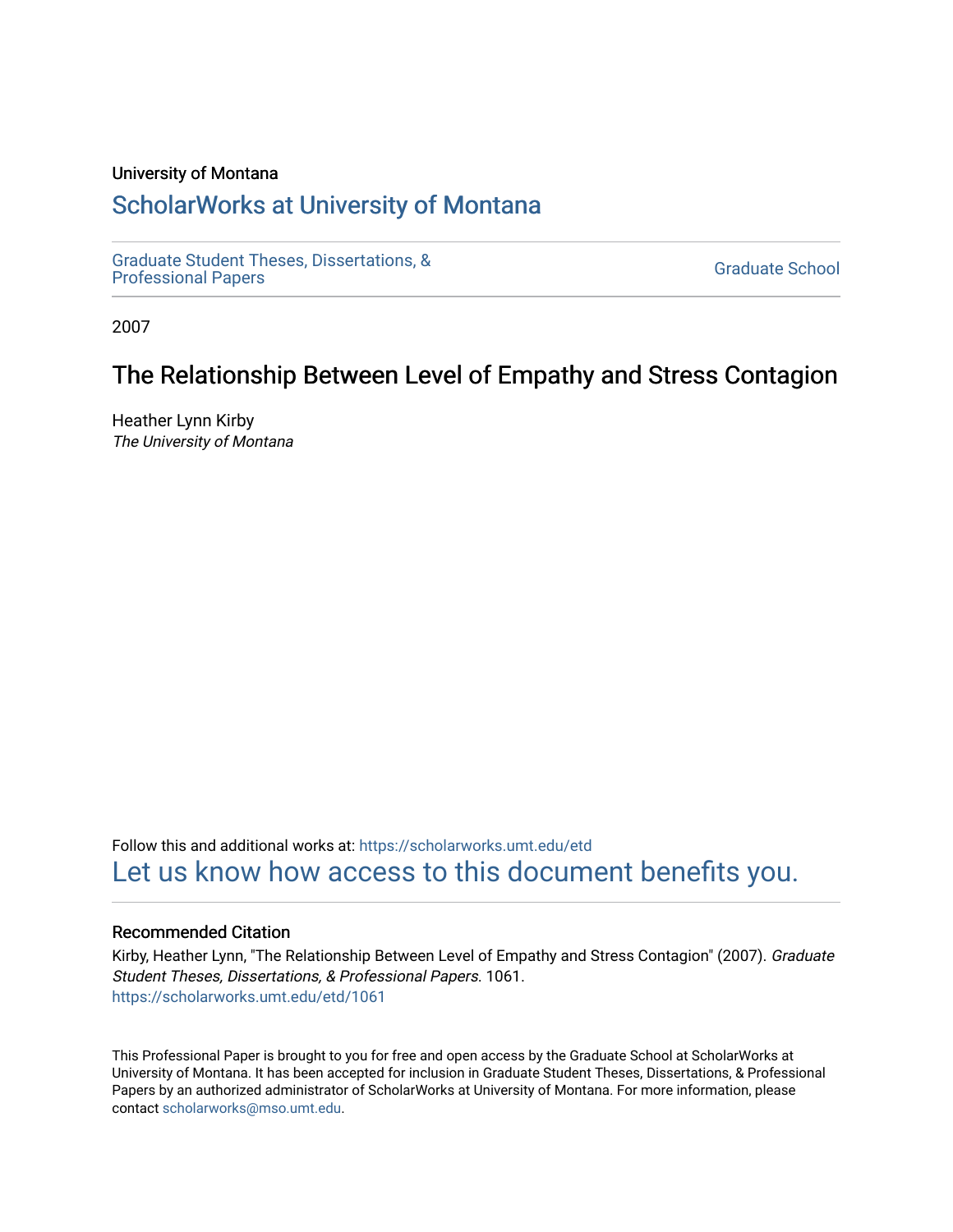### THE RELATIONSHIP BETWEEN LEVEL OF EMPATHY

### AND STRESS CONTAGION

By

Heather Lynn Kirby

Salve Regina University, Newport, RI, 2002

Professional Paper

presented in partial fulfillment of the requirements for the degree of

Master of Arts in Developmental Psychology, Lifespan Development

> The University of Montana Missoula, MT

> > Spring 2008

Approved by:

Dr. David A. Strobel, Dean Graduate School

Dr. Kimberly Wallace, Chair Developmental Psychology

> Dr. Gyda Swaney Clinical Psychology

Dr. Tom Seekins Developmental Psychology

Dr. Linda Eagleheart-Thomas Psychology

> Dr. Kathy Kuipers Sociology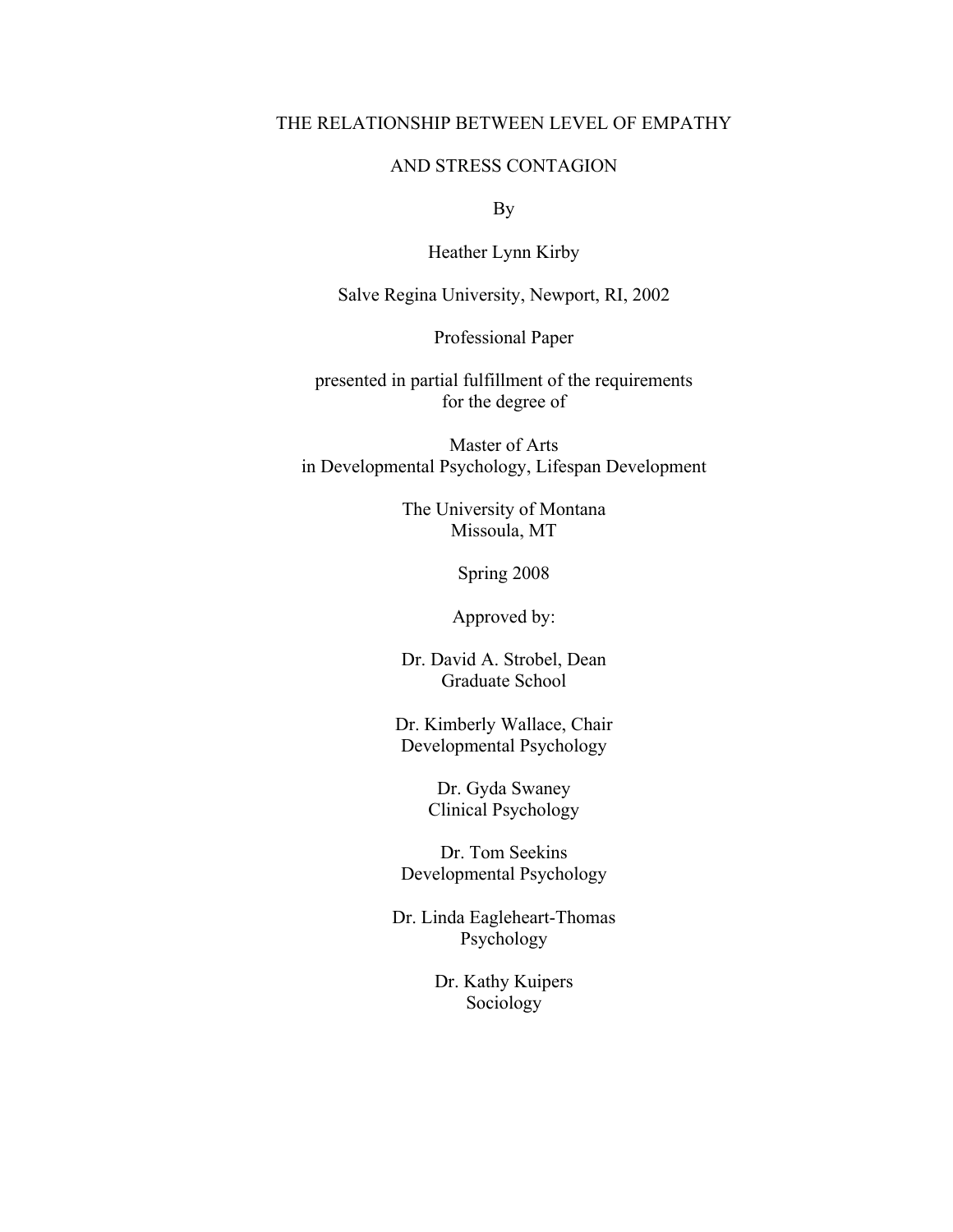Kirby, Heather, M.A, Spring 2008 Psychology

The Relationship Between Level of Empathy and Stress Contagion

Chairperson: Dr. Kimberly Wallace

 Although potential benefits associated with social support are well documented, it is also the case that social networks expose an individual to the stressful life events of others. Studies have shown that the stressful life events of others are positively related to negative affect. It has been theorized by several researchers that relationships between, for example, stressful life events of others and negative affect are evidence of a stress contagion process that may occur through empathy. The current study addressed this idea by testing whether the positive relationship that exists between network stress and depressive symptoms varied dependent upon (ie. was moderated by) an individual's level of empathy. A sample of 160 Native American individuals, ages fifty and older, who completed the "Coping in Later Life" survey was utilized. A series of hierarchical multiple regression analyses revealed that when network stress is measured by number of life events that occurred to others, empathy does moderate the relationship between network stress and depressive symptoms. This significant interaction occurs both when using a global level of empathy and when the Personal Distress dimension of the measure is removed. Personal Distress alone does not moderate the relationship between overall network stress and depressive symptoms. These data fill several gaps in the social network, stress, and empathy research literature. It also advances the understanding of the stress contagion process.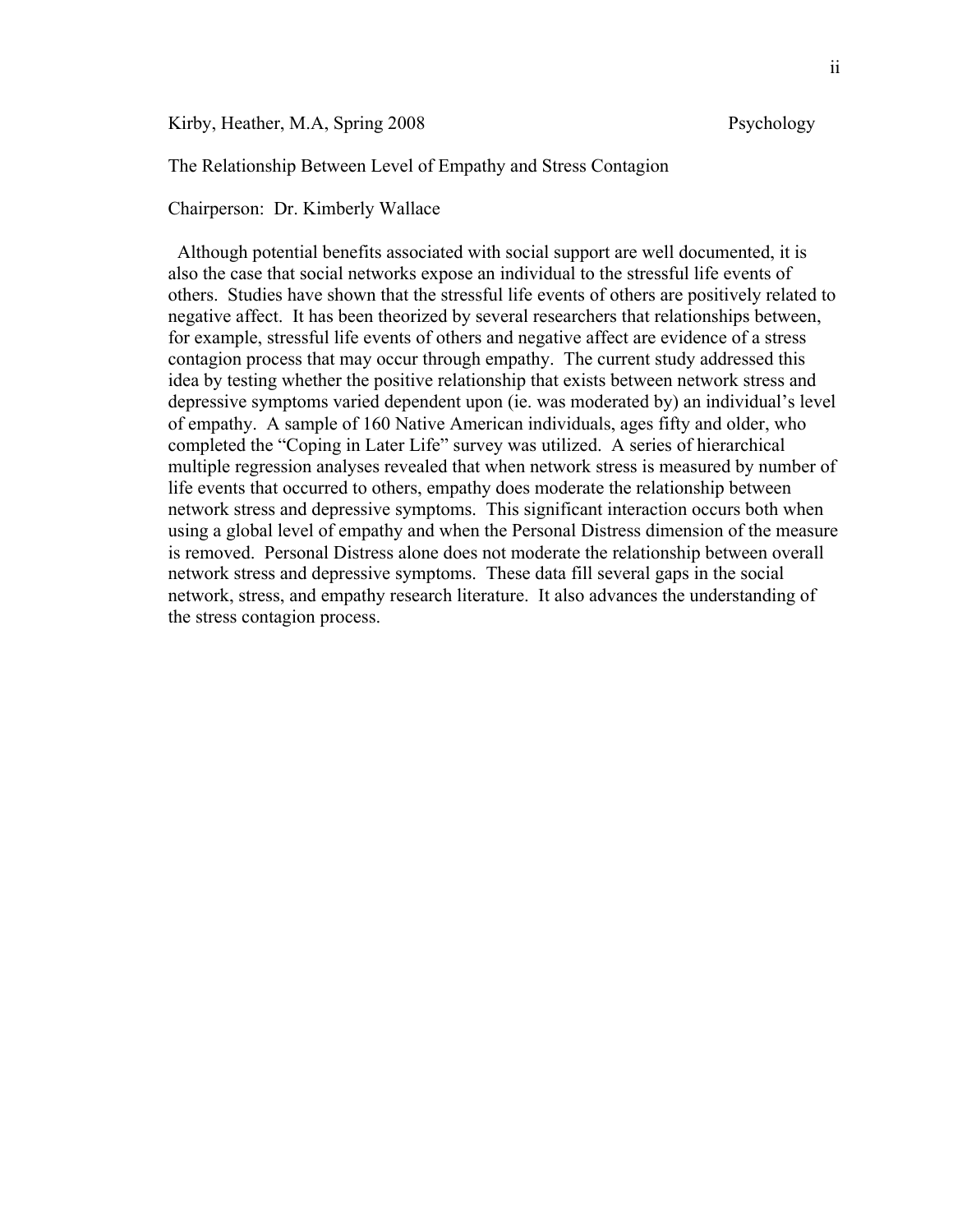# **TABLE OF CONTENTS**

# **CHAPTER**

|                 | $\mathbf{L}$ |                                                                        |  |
|-----------------|--------------|------------------------------------------------------------------------|--|
|                 |              |                                                                        |  |
|                 |              |                                                                        |  |
|                 |              |                                                                        |  |
|                 |              |                                                                        |  |
|                 |              |                                                                        |  |
|                 | II.          |                                                                        |  |
|                 |              |                                                                        |  |
|                 |              |                                                                        |  |
|                 | III.         |                                                                        |  |
|                 |              |                                                                        |  |
|                 |              |                                                                        |  |
|                 | IV.          |                                                                        |  |
|                 |              |                                                                        |  |
| <b>APPENDIX</b> |              |                                                                        |  |
|                 |              | APPENDIX A: Life Events of Family Members and Close Friends39          |  |
|                 |              |                                                                        |  |
|                 |              |                                                                        |  |
|                 |              | APPENDIX D: Post Hoc Examination of Individual Items of the IRI45      |  |
|                 |              |                                                                        |  |
|                 |              | TABLE 1: Descriptives by Gender and Age Correlations46                 |  |
|                 |              |                                                                        |  |
|                 |              | TABLE 3: Multiple Regression: Empathy X Network Stress47               |  |
|                 |              | TABLE 4: Multiple Regression: Empathy-PD X Network Stress47            |  |
|                 |              | TABLE 5: Multiple Regression: PD X Network Stress48                    |  |
|                 |              | TABLE 6: Multiple Regression: Empathy X Average Network Stress48       |  |
|                 |              | TABLE 7: Multiple Regression: Empathy-PD X Average Network Stress49    |  |
|                 |              | TABLE 8: Multiple Regression: PD X Average Network Stress49            |  |
|                 |              | TABLE 9: Multiple Regression: Empathy X Number of Network Events50     |  |
|                 |              | TABLE 10: Multiple Regression: Empathy-PD X Number of Network Events50 |  |
|                 |              | TABLE 11: Multiple Regression: PD X Number of Network Events51         |  |
|                 |              |                                                                        |  |
|                 |              |                                                                        |  |
|                 |              |                                                                        |  |
|                 |              |                                                                        |  |
|                 |              |                                                                        |  |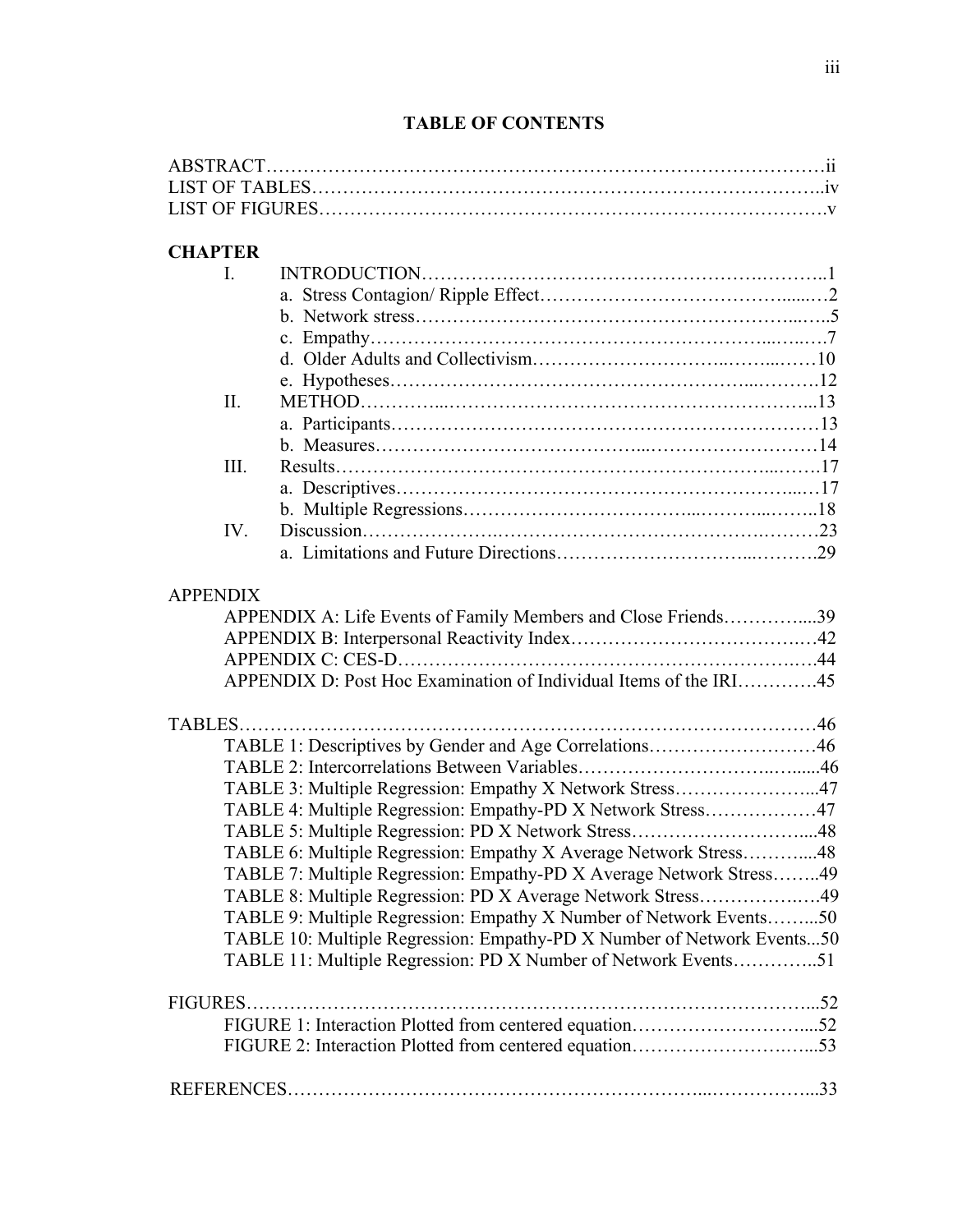## LIST OF TABLES

| $2_{-}$ |                                                                  |  |
|---------|------------------------------------------------------------------|--|
| 3.      |                                                                  |  |
|         |                                                                  |  |
| 5.      |                                                                  |  |
| 6.      | Multiple Regression: Empathy X Average Network Stress48          |  |
|         | 7. Multiple Regression: Empathy-PD X Average Network Stress49    |  |
| 8.      |                                                                  |  |
| 9.      | Multiple Regression: Empathy X Number of Network Events50        |  |
|         | 10. Multiple Regression: Empathy-PD X Number of Network Events50 |  |
|         |                                                                  |  |
|         |                                                                  |  |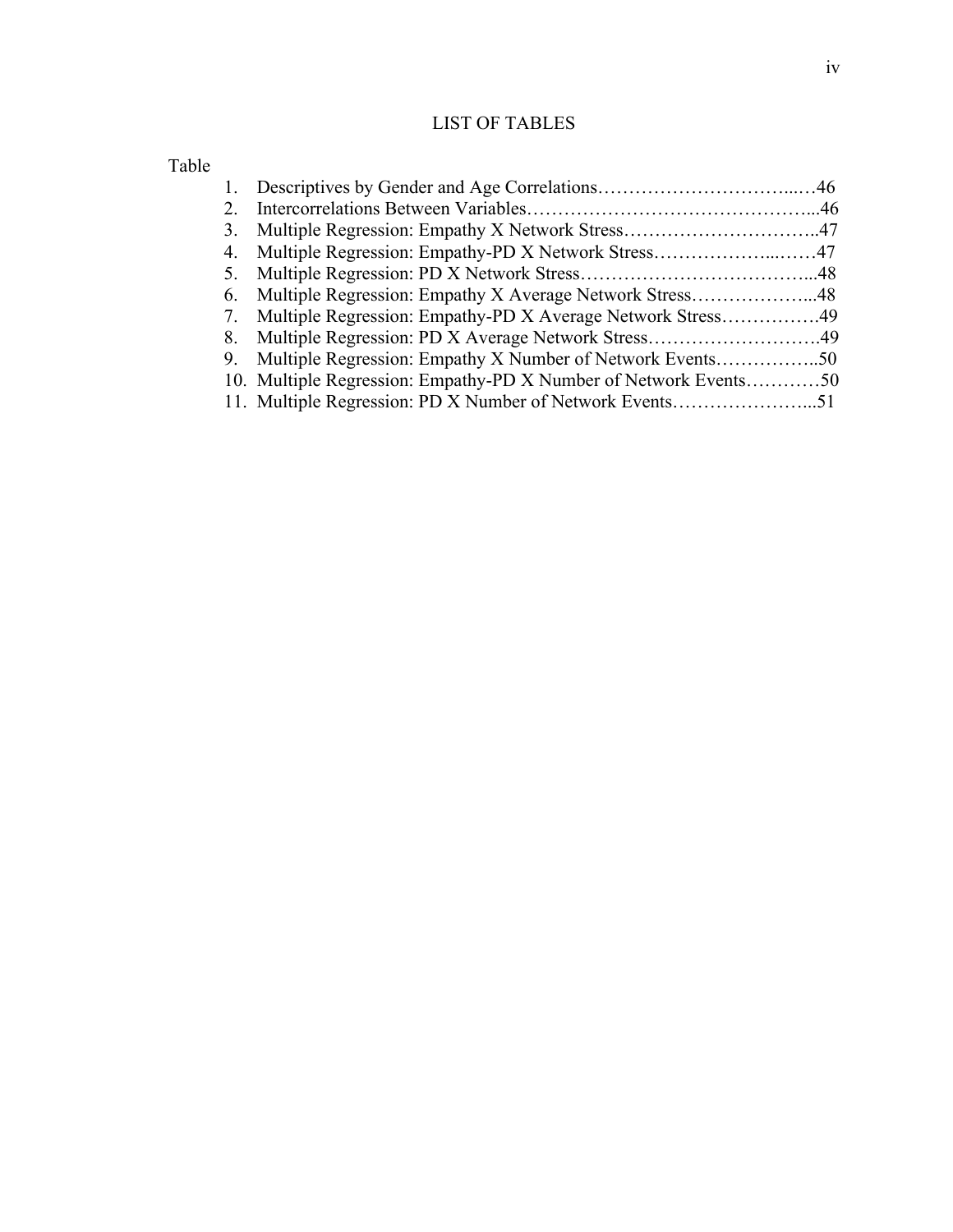## LIST OF FIGURES

| Figure |  |
|--------|--|
|        |  |
|        |  |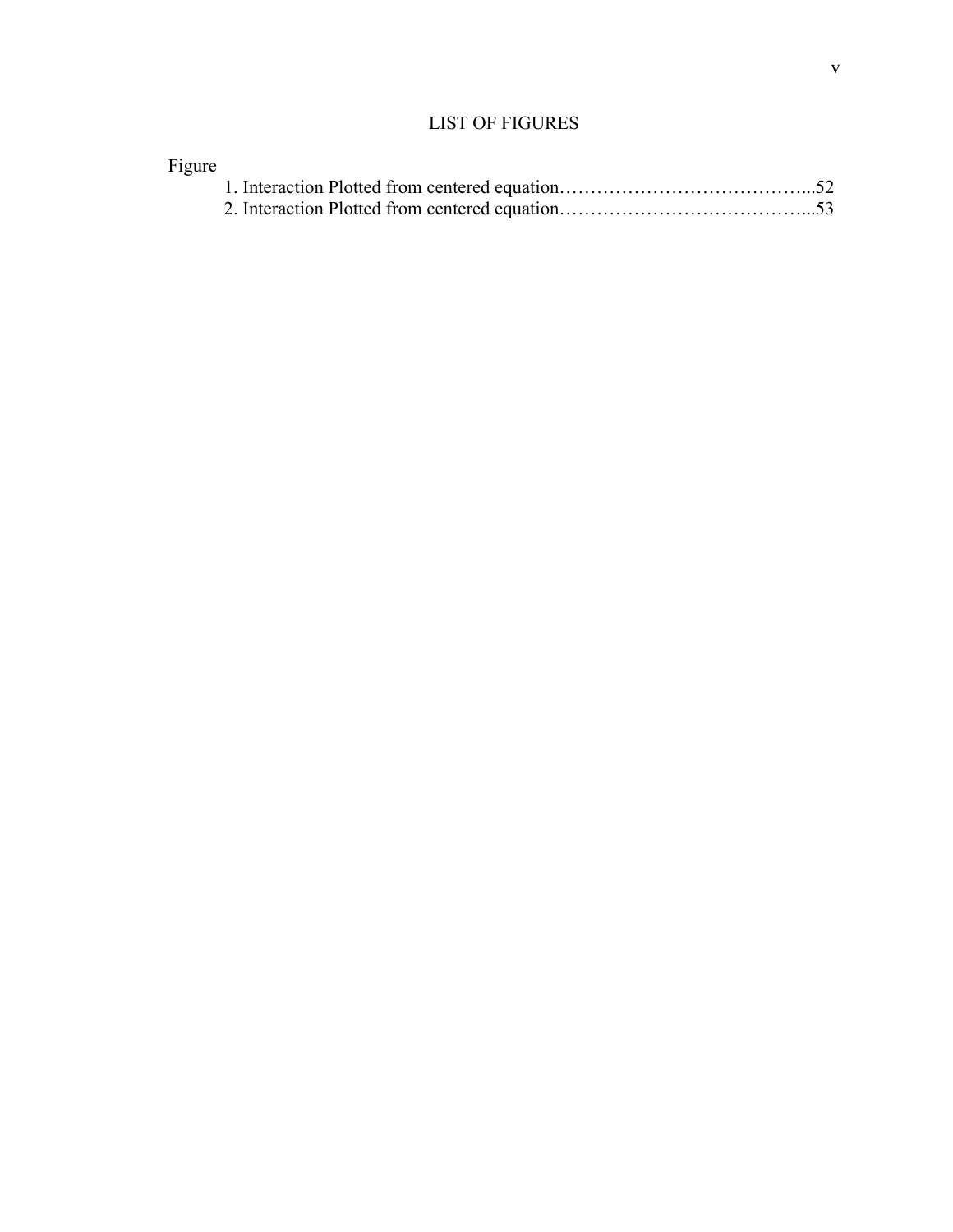#### CHAPTER 1

The Relationship Between level of Empathy and Stress Contagion

For many years the benefits of social support have been disseminated through the research literature. The importance of social support as a buffer against stress has been well documented (Cohen & Syme, 1985), and there is a great deal of evidence to suggest that supportive social ties are related positively to psychological well-being (House, Umberson, & Landis, 1988; Leavy, 1983). Yet, recently researchers are beginning to investigate the costs associated with social support and social networks (Aneshensel, Pearlin, & Schuler, 1993; Gore, Aseltine, & Colten, 1993; Riley & Eckenrode, 1986; Rook, 1992). Much of this relates to the areas of negative social exchange and caretaker burden. Research indicates that both individual characteristics and specific social conditions moderate the process by which social bonds actually become supportive (Riley  $&$  Eckenrode, 1986). This challenge to long held assumptions has serious implications for psychologists and social workers who often advocate the expansion of an individual's social network to combat a lack of economic or psychological resources. It is crucial to identify under what conditions extended social support and social networks are truly beneficial and when they are aversive. It is also important to consider that the rewards and costs of social networks may vary over time for the same individual (Kessler & McLeod, 1984).

The present study examined the emotional costs of a social network for those individuals with a high level of empathy. This conditional individual characteristic was selected based on information from an ongoing qualitative study of Native American Resilience (Wallace & Swaney, 2007). In this research older adults expressed the

1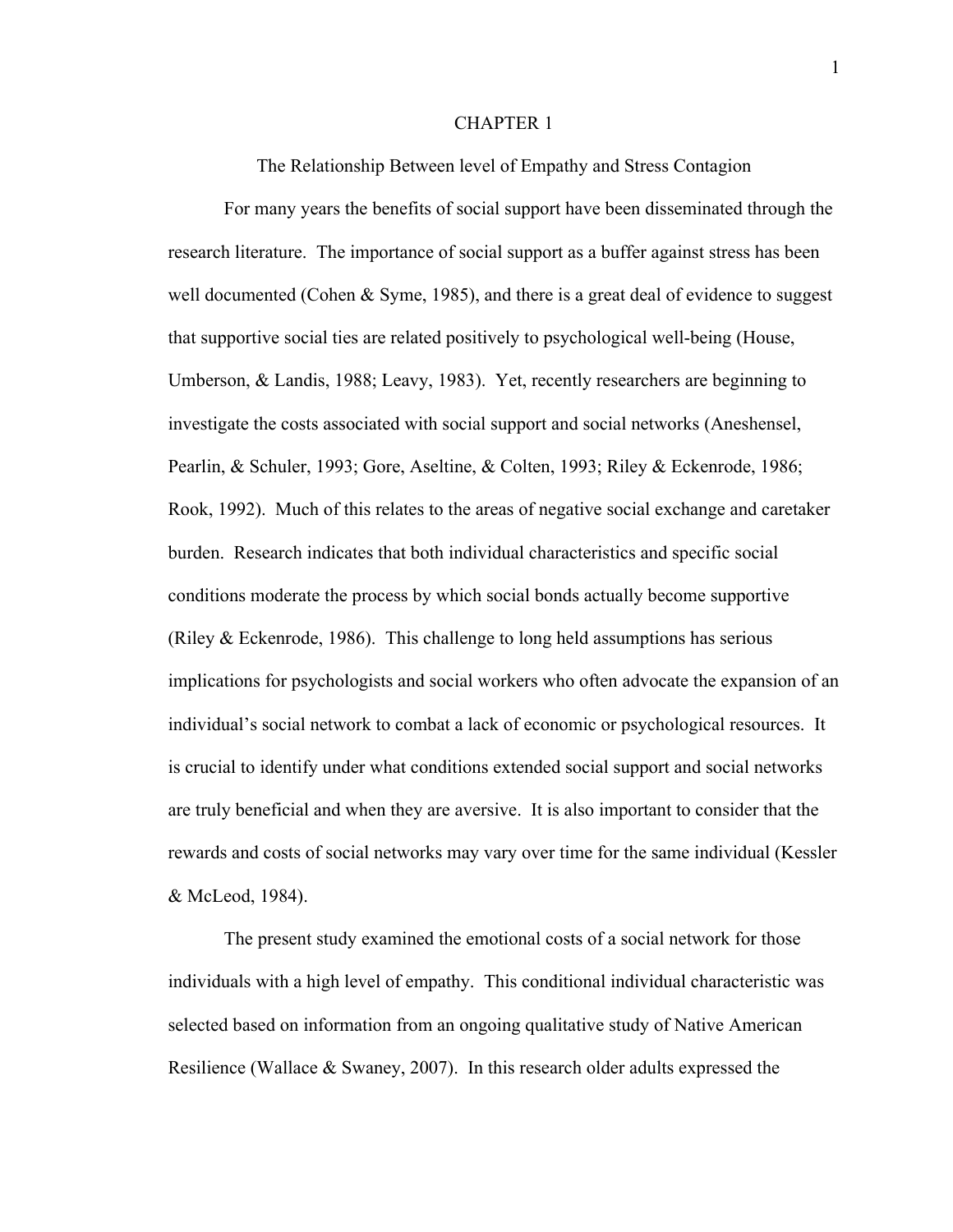benefits as well as the costs of being a member of a large social network during personal interviews. In the preliminary and on-going qualitative analysis, stressful events in the lives of others emerged as a theme under personal life stressors. Qualitative analysis suggested that the stress of others could be passed through the tight knit social network in a "ripple effect". Examination of the available literature revealed that empathy could be an avenue through which such a stress-contagion process occurs (Kessler  $\&$  McLeod, 1984; Riley & Eckenrode, 1986; Rook, Dooley, & Catalano, 1991).

In the present study, the first hypothesis was that the relationship between network stress and depressive symptoms would vary dependent on the individual's level of empathy. In other words, it was expected that empathy would moderate the relationship between network stress and depressive symptoms. The second hypothesis was that personal distress, a single dimension of empathy, was not solely responsible for the "ripple effect" within social networks. It was predicted that when the dimension measuring personal distress was not included in the global measure of empathy, the relationship between network stress and depressive symptoms would still vary dependent on the individual's level of empathy. The third hypothesis further examined the single dimension of personal distress, predicting that the relationship between network stress and depressive symptoms would vary dependent on the individual's level of personal distress. Yet, this moderating relationship was expected to be significantly weaker than the moderating relationship described in the first hypothesis.

#### *Stress Contagion/ Ripple Effect*

Originally, researchers believed that social networks may cause further distress in an individual primarily due to the fact that expectations for support may go unmet, and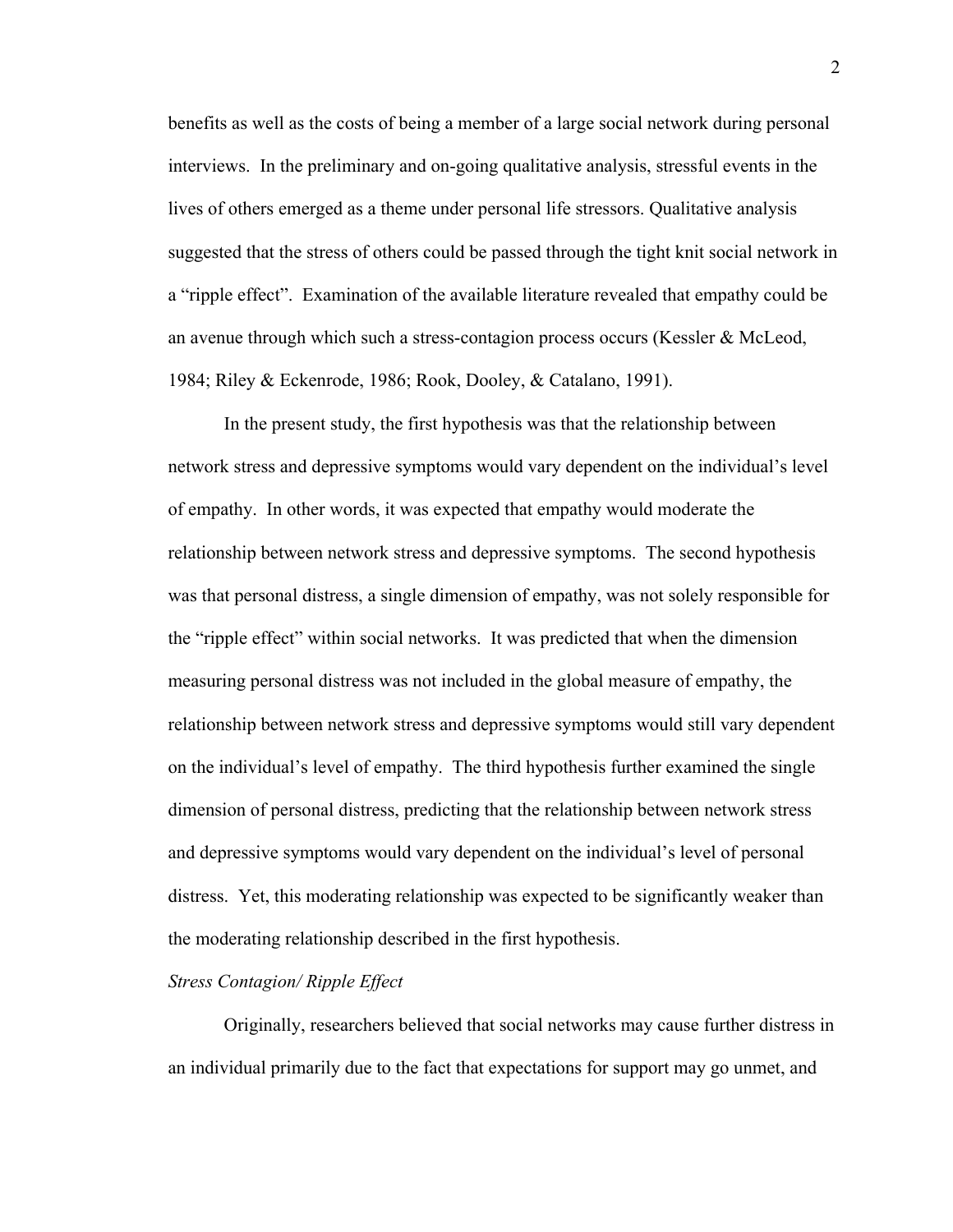there may be an imbalance in reciprocity of support (Fiore, Becker, & Coppel, 1983; Rook, 1984). It was soon evident that this explanation did not fit all situations, and that many people were experiencing distress in their lives because an unfortunate event had occurred in the life of someone in their social network. For example, Kessler and McLeod (1984) examined the impact network crises have on the well-being of those who may potentially provide support. They found that women were more emotionally affected than men by life events that occurred to others in their social network. In fact, the difference in vulnerability between the sexes accounts for a large amount of the overall relationship between sex and distress that is found in the overall population (Kessler & McLeod, 1984).

One reason Kessler and McLeod (1984) believe this vulnerability may exist is that women have been shown to have a stronger orientation than men to decipher the needs and desires of those around them, especially loved ones. This level of emotional involvement or the deep personal concern for the well-being of others could be categorized as empathy (Kessler, McLeod, & Wethington, 1985). Most interestingly, based on their findings Kessler and McLeod (1984) believe that support and concern may be an intervening link between stressful life events of those in the social network and high levels of distress among women. In further studies they found that emotional involvement, characterized by deep concern for the well-being of a loved one, can result in personal distress even when an individual is not providing support (Kessler, McLeod, & Wethington, 1985).

Along similar lines, Gore, Aseltine, and Colten (1993) investigated whether this vulnerability to stress in females could be found in an adolescent population. These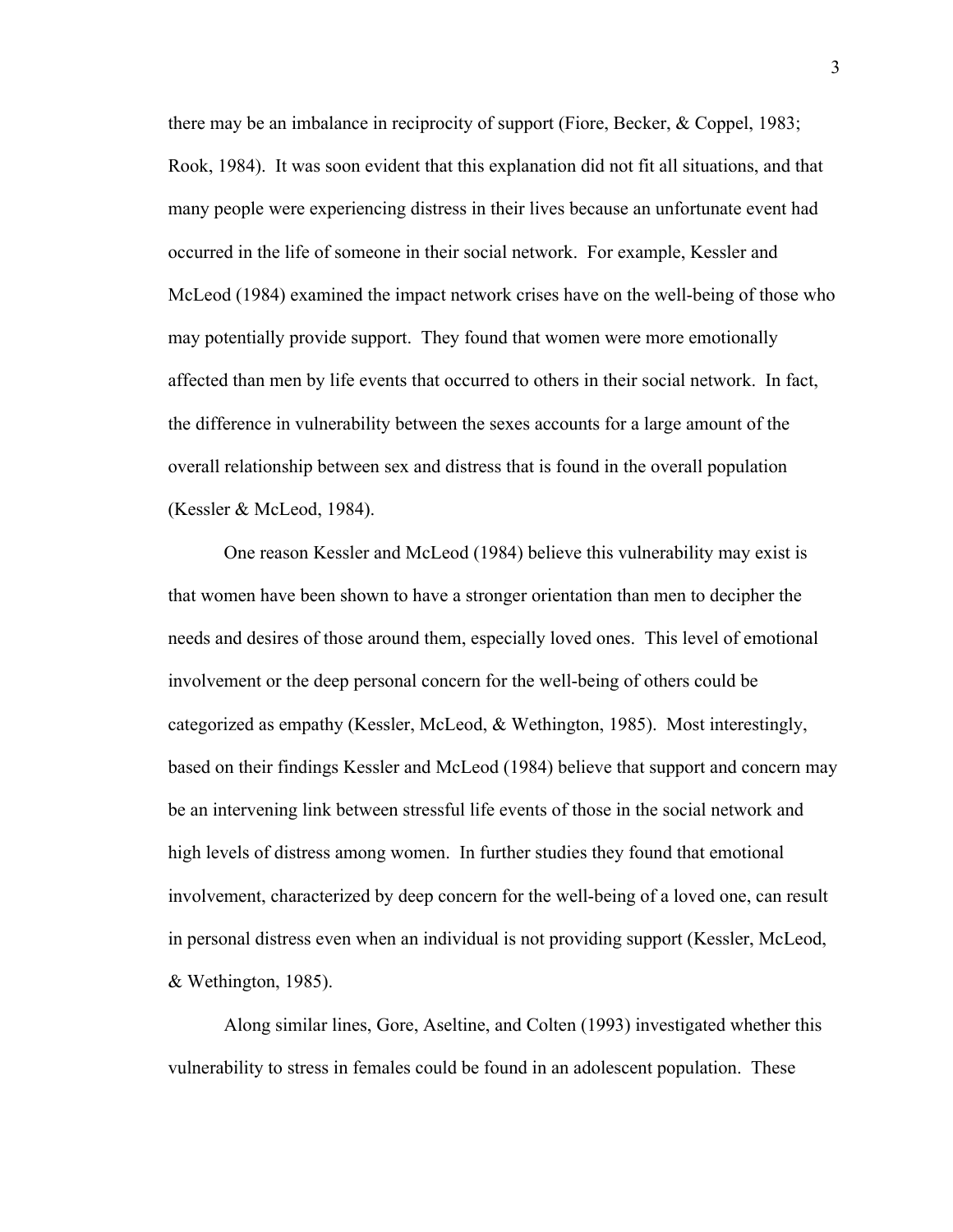researchers felt that involvement in the problems of significant others and higher levels of an interpersonal caring orientation would account for the gender difference in distress levels. In their hypothesis it was the concept of caregiving burden, operationalized by the above mentioned features, and not empathy that moderated the positive relationship between the life events of significant others and depressive symptoms. Their results revealed that twenty-five percent of the differences between male and female distress levels was accounted for by caregiving burden. Gore, Aseltine, and Colten (1993) suggested that future research should utilize psychometrically sound measures to examine caring in relation to the greater vulnerability of females to the stress of significant others.

Riley and Eckenrode (1986) have also investigated the costs of social support for women. In their study they were primarily interested in whether undesirable life events happening to significant others would have a more stressful effect in certain subgroups. Riley and Eckenrode (1986) emphasized that although larger support networks help to lessen the distress experienced from one's own difficulties, they also expose that individual to distress from other's problems. For those who invested emotional caring in these wider networks, a contagion of stress may occur from the network to the individual. They labeled this phenomena "stress contagion," borrowing the term from Wilkins (1974). This was similar to what the Native American Resilience team (Wallace  $\&$ Swaney, 2007) had observed as an emerging theme in their qualitative interviews and labeled the "ripple effect".

Riley and Eckenrode (1986) speculated that the stress-contagion process may occur when the distress associated with stressful life events of a loved one is experienced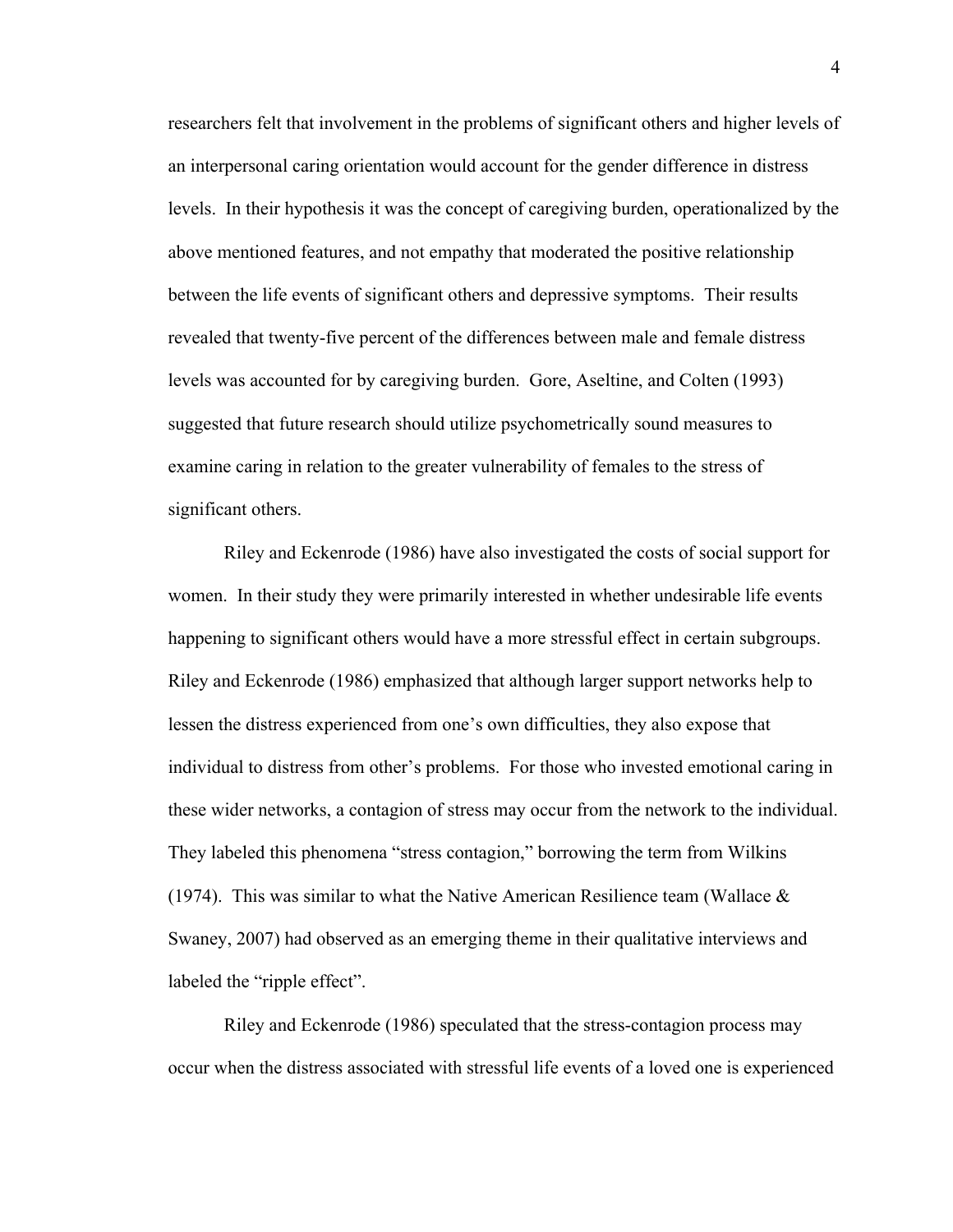through empathy by the individual. In other words, people will feel the pain of a loved one as their own. This was similar to Kessler and McLeod's (1984) explanation of why women were more vulnerable to the stressful life events of others. Yet, neither study measured the level of empathy, and Riley and Eckenrode (1986) did not test their theory of the stress-contagion process.

What Riley and Eckenrode (1986) did find was that the number of social ties alone did not explain the relationship between network support and stress. This lent support for their stress-contagion process theory that stated a larger exposure to negative life events is necessary but not sufficient for stress contagion to occur (Riley  $\&$ Eckenrode, 1986). Experiencing the large number of others' negative life events through empathy may be the connecting element. A related study researched the effects of husbands' job stressors on the psychological well-being of their wives (Rook, Dooley,  $\&$ Catalano, 1991). These researchers found that women in untroubled marriages experienced greater depressive symptoms in response to their husbands' job difficulty then women in troubled marriages. After ruling out several explanations for this occurrence it was concluded that empathy, although not directly assessed, may explain the stress transmission (Rook, Dooley, & Catalano, 1993). The current study directly tested this stress-contagion idea by obtaining measures of network stress, empathy, and depressive symptoms.

#### *Network stress*

The amount of perceived stress individuals experience as a result of the life events of others in their social network can be measured and labeled as network stress. Riley and Eckenrode (1986) provided respondents with a list of thirty undesirable life events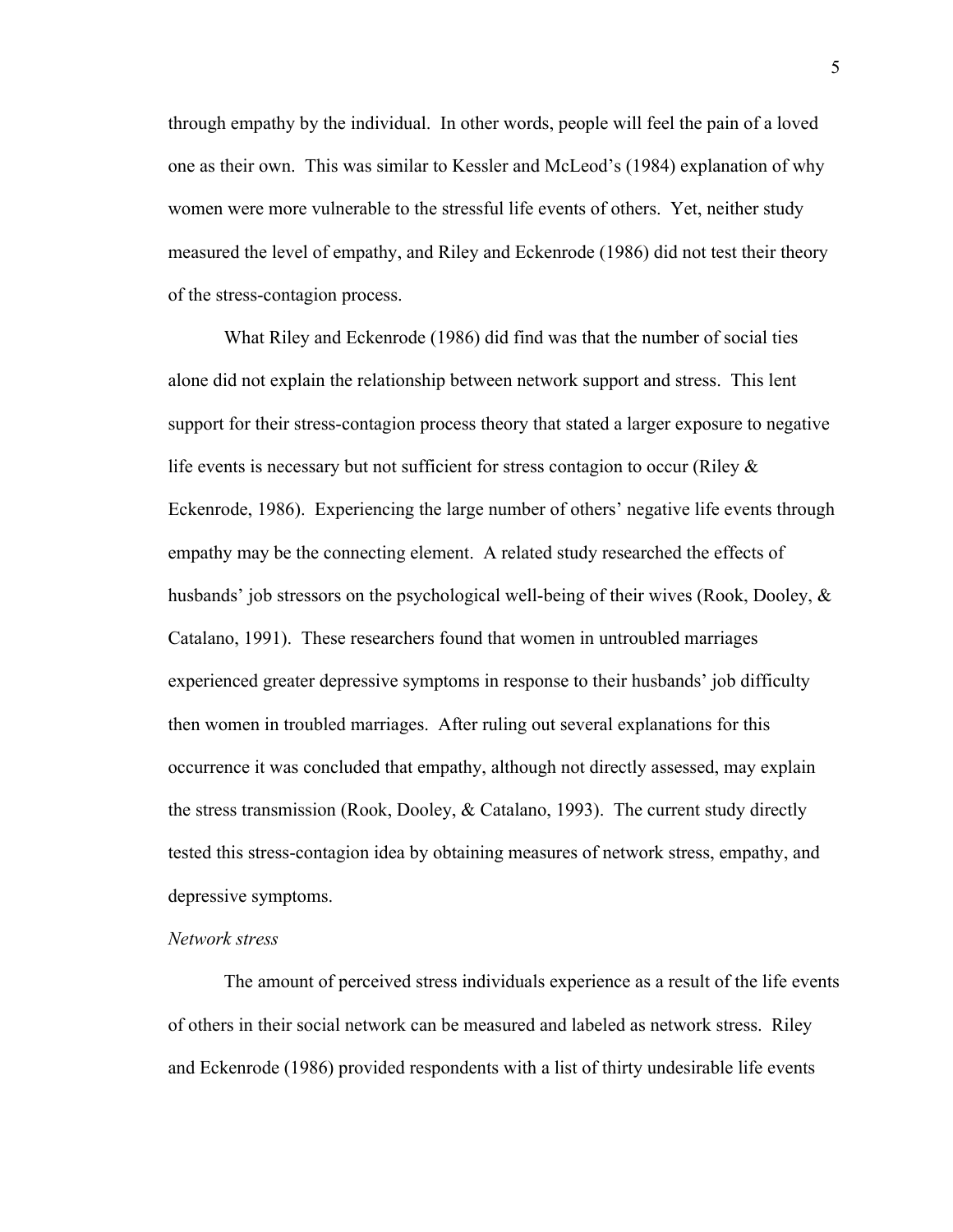and they were to indicate if this event had occurred in the life of a significant other in the previous twelve months. They were also instructed to rate how worried or upset they were when that event occurred. These perceived stressfulness ratings were then summed to reflect the overall load placed on the individual due to events happening to others, and this construct was labeled overall network stress. They found that overall network stress was positively related to negative affect, which was measured by both an anxiety and depression scale (Riley  $& Eckenrode, 1986$ ). For the purposes of this study, network stress will be measured similarly and conceptualized as the overall load placed on the individual due to events happening to others in their social network.

An extensive literature search did not present evidence that this operationalization of perceived stressfulness has been replicated in further studies. Other researchers do employ a similar perceived stressfulness rating procedure, attaching a perceived stressfulness scale to a life events inventory. However, these researchers focus on the mean perceived stressfulness for each life event and do not calculated an overall score (Gore, Aseltine, & Colten, 1993; Muldoon, 2003; Sarason et al., 1978; Yamamoto & Davis, 1982). Therefore, two additional measures of an individual's distress to the life events of others (i.e., network stress) were utilized in the present study in order to most accurately capture the stress contagion idea. The first is the general reactivity of subjects to the negative life events of others (see Riley  $&$  Eckenrode, 1986). This dimension was conceptualized as the average of each individual's perceived stressfulness rating, and in the literature was positively related to the number of negative life events that occurred to significant others (Riley  $&$  Eckenrode, 1986). The second defines network stress as a sum of the total number of life events of others that occurred in the prior twelve months,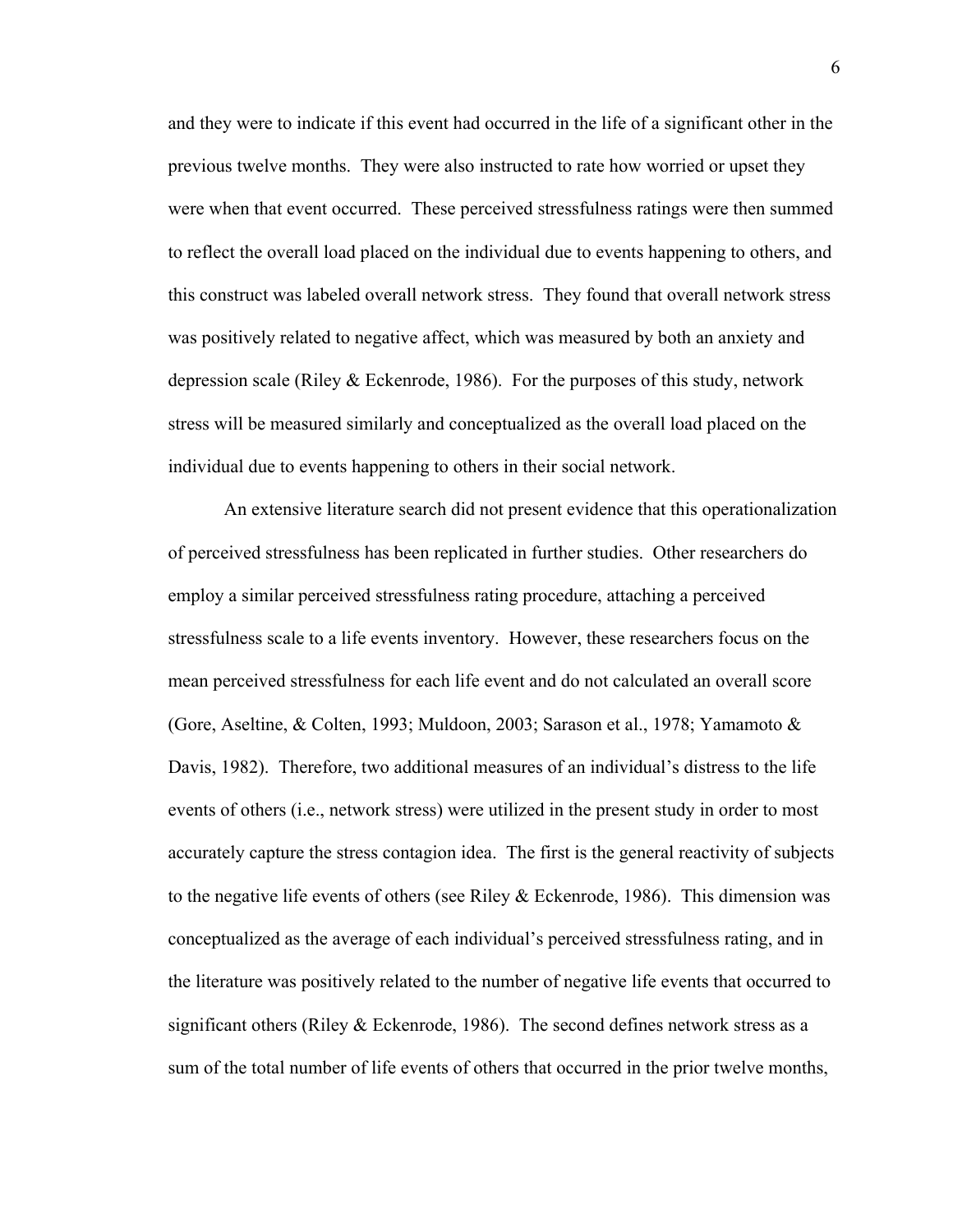which is a common approach to examining network stress in the existing literature (Eckenrode & Gore, 1981).

#### *Empathy*

Empathy has been defined and measured in the literature in numerous ways. Many describe it as the ability to understand the mental and emotional states of others, as well as a concern for their feelings, desires, and needs (Davis, 1980; Eisenberg & Fabes, 1998; Schieman & Van Gundy, 2000). There is also a consensus that empathy includes both a cognitive and an affective dimension. The affective component involves emotional responses to the distressed target (Davis, 1996), which may include sympathy, sensitivity, and sharing in the suffering of other people (Schieman & Van Gundy, 2000). The cognitive feature involves the awareness of others' problems and emotions along with the capacity for role taking (Davis, 1996). Social scientists feel that empathy could be a dispositional trait or a learned behavior (Siu & Shek, 2005).

Earlier attempts to measure empathy either isolated the emotional component or focused on the accurate perceptions of others (Cliffordson, 2002). In contrast, Davis (1980) approached empathy as a multidimensional construct, where each dimension was a crucial building block comprising the more general concept. The instrument he developed to test empathy given this definition was the Interpersonal Reactivity Index (IRI; Davis, 1980), and it has since become the most widely used instrument in assessing empathy (Pulos, Elison, & Lennon, 2004).

The first of the four dimensions the IRI measures is *Empathic Concern*, which assesses the individual's reported tendency to experience feelings of warmth, compassion, and concern for others. Empathic concern can be thought of as other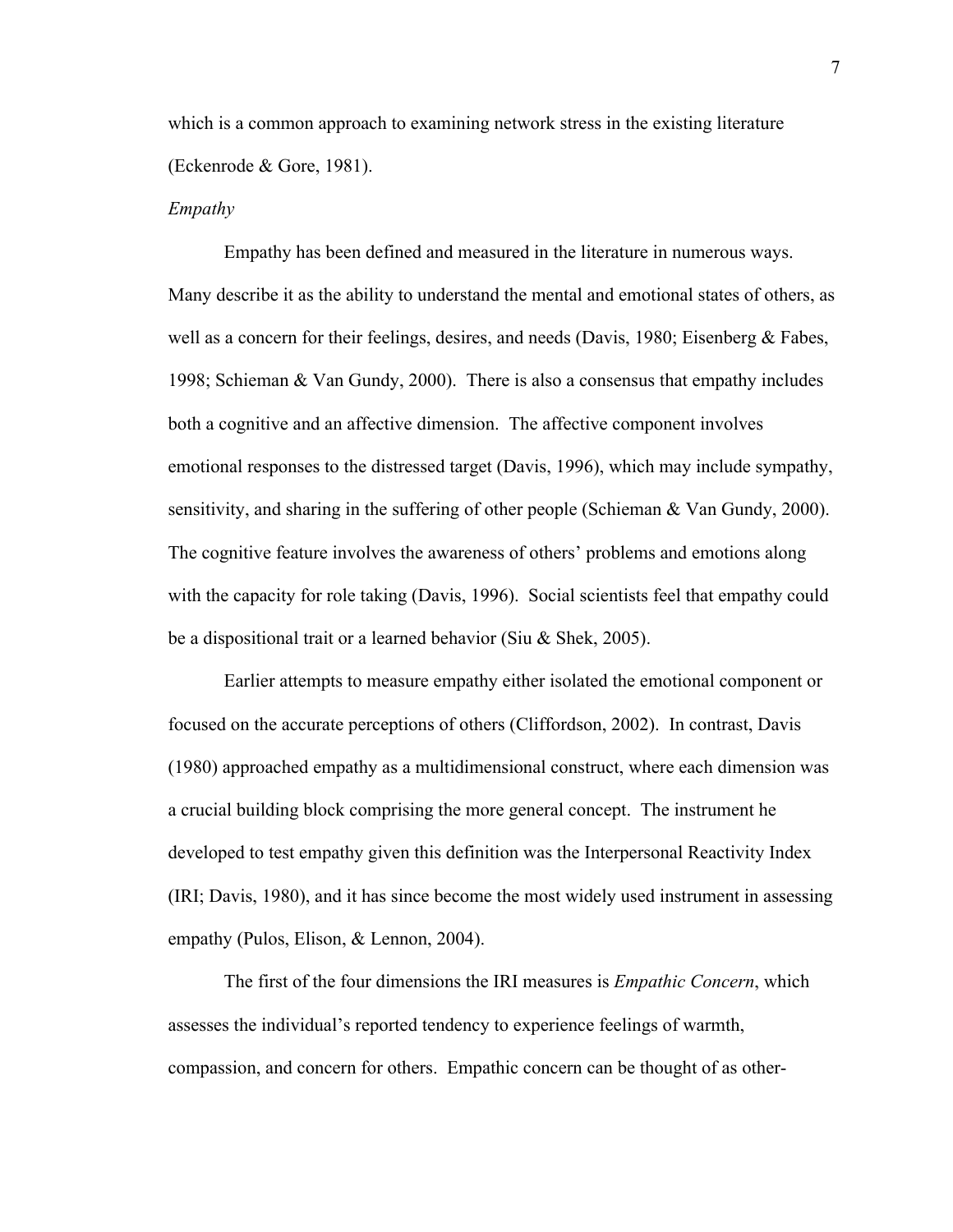oriented in nature. The second dimension is *Personal Distress* and refers to unpleasant, anxious feelings in response to a distressed target (Davis, 1983). Personal distress, in comparison to empathic concern, is clearly self-oriented. Interestingly, some researchers hypothesize that personal distress is separate from empathy and define it instead as an empathetic response (Eisenberg & Fabes, 1998; Scheiman & Turner, 2001). These researchers further reason that a personal distress response could lead to an increase in vulnerability to depression as it may indicate that hardships and sorrows of others are also serving as a source of stress for the empathizer (Scheiman  $\&$  Turner, 2001). In contrast, another group of researchers (Commons & Wolfsont, 2002; Davis,1983) postulate that personal distress is a developmentally lower level aspect of empathy that should lessen over time and give way to higher levels of empathic concern. In response to these competing views of personal distress, the present study separated out this specific dimension of empathy to focus on its role in moderating the relationship between network stress and depressive symptoms. By separating out personal distress it can be determined if it alone increases an individual's vulnerability to network stress or if personal distress in combination with the other three dimensions of empathy produces the most vulnerable circumstance.

These first two dimensions, empathic concern and personal distress, together represent the affective component of empathy. The third dimension is *Perspective Taking* which measures an individual's cognitive attempt to role take or understand another person's point of view (Davis, 1993). Lastly, the fourth dimension is *Fantasy*, defined as using imagination to experience the feelings and actions of characters in creative works, such as movies and novels (Davis, 1980). These last two dimensions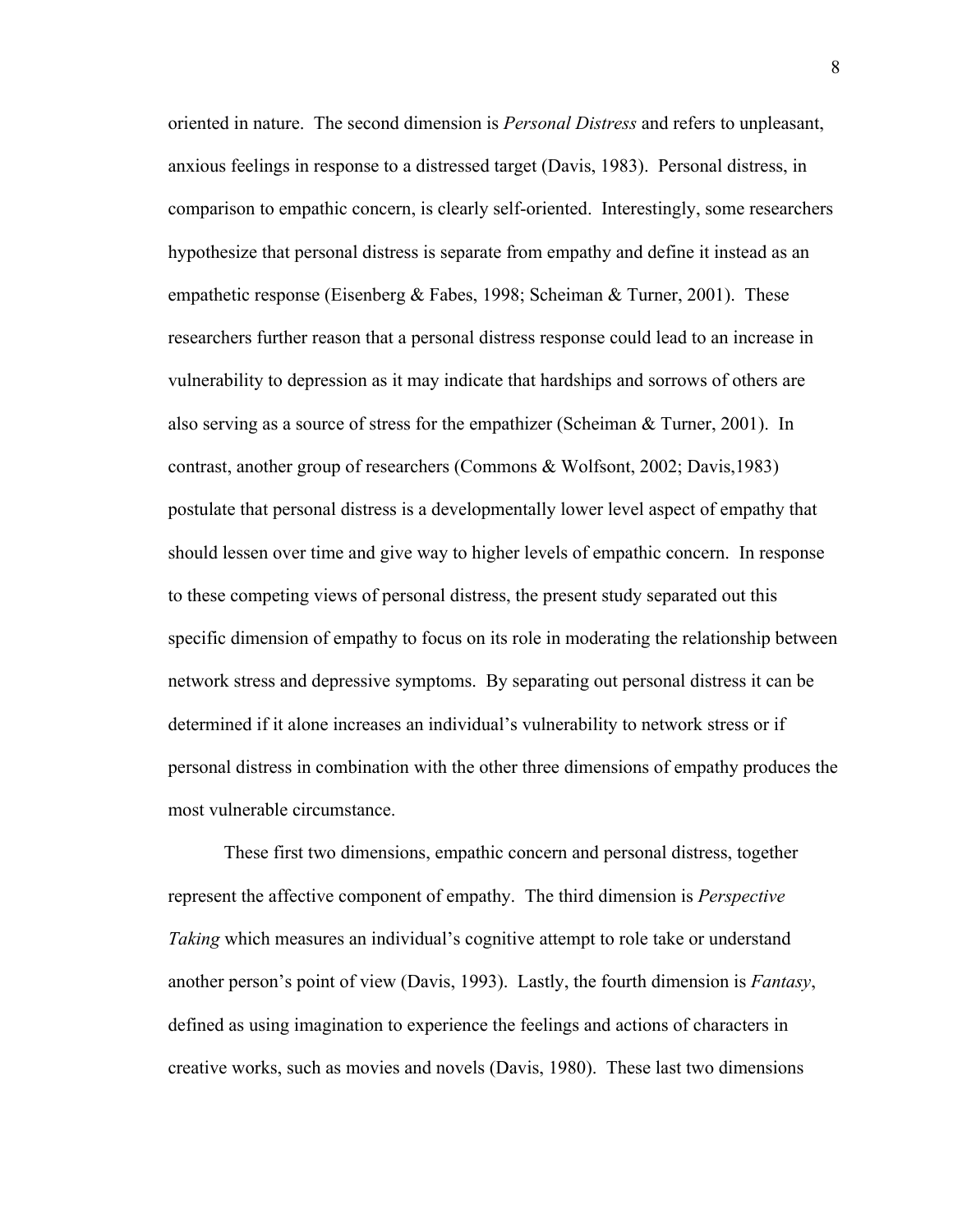reflect the cognitive aspect of empathy in Davis's scale. According to Davis (1980), all four elements must be examined in order to get a full understanding of an individual's level of empathy. Taking into consideration that all four dimension comprise an individual's level of empathy, an overall score was also utilized in the present study to examine the extent to which the four dimensions operate in combination with each other.

The relationships between empathy and several positive outcomes, including conformity to norms, moral conduct, and altruistic behavior, have been documented (Davis, 1996; Eisenberg & Miller, 1987). However, research that highlights how a high level of empathy may also entail costs under certain circumstances is extremely important. Schieman and Turner (2001) hypothesized that high levels of empathy increase sources of stress for the empathizer because exposure to the problems of others may be intensified. They further contended that resource deficient people, those with low self-esteem, low mastery, and few supportive social ties, would have a more difficult time separating their own feelings from those of others around them. They found that empathy is positively associated with depressive symptoms, and that this relationship is stronger only at lower levels of self-esteem. Empathy may increase an individual's risk for depression because those who become deeply involved in crises have a higher potential for emotional transference. The cost of empathy was not found to differ based on gender (Schieman & Turner, 2001).

Schieman and Turner (2001) also reported that the relationship between empathy and depressive symptoms does not vary across levels of social support. They speculate that social support may increase the exposure to the hardships of others and the opportunity to become distressed by such problems of others. Therefore, the stress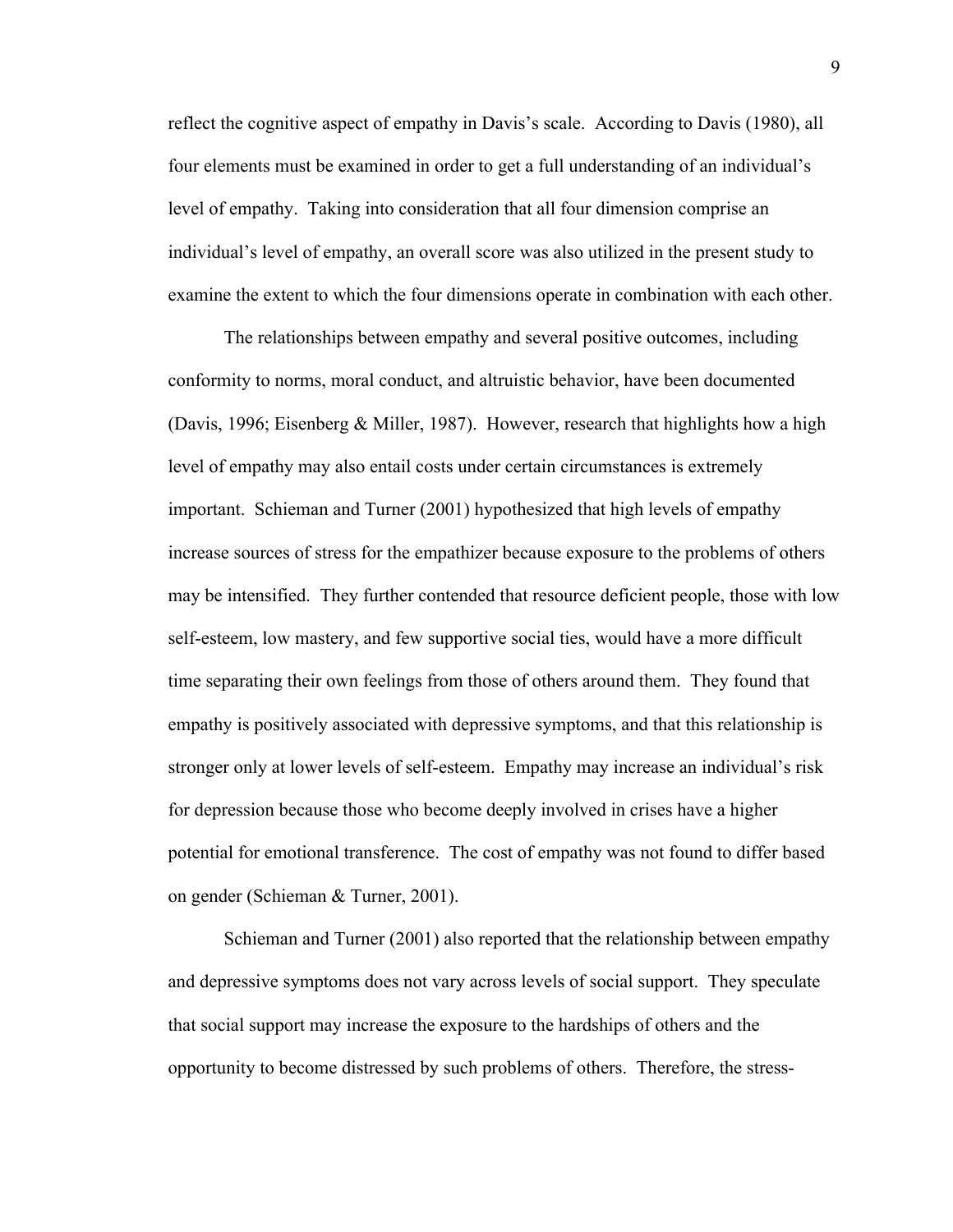buffering effects of support could be counteracted by increased exposure to network stress, given the context of empathy. Although not tested in their study, they hypothesized that empathy may cause stress through the process of an empathetic person being exposed at a higher level to the sorrows and stress of others (Schieman & Turner, 2001).

A comparable finding has also been documented in studies that looked at the professional experiences of nurses and paramedics. In fact, a significant amount of the burnout experienced by all health care workers was found to be accounted for by empathy variables (Miller, Stiff, & Ellis, 1998). It is thought that paramedics who experience the traumatic events of others may internalize and relive that trauma themselves, evident through generalized fears, sleep disturbances, and affective arousal, as a result of empathic engagement between the paramedic and the client (Regeher, Goldberg, & Hughes, 2002). Omdahl and O'Donnell hypothesized that the role of empathy in nurse burnout was more complex and found that empathic concern was negatively associated with burnout, while the relationship between emotional contagion, as measured with items adapted form the personal distress dimension of the IRI, and burnout was positive (Omdahl  $\&$  O'Donell, 1999). The abovementioned research again supports the need to measure empathy directly in the present study, as well as highlighting the importance of separating personal distress from the other dimensions of the IRI.

#### *Older Adults and Collectivism*

Few studies that specifically measure empathy have been conducted in older adult populations. Studying how certain levels of empathy may be detrimental is of particular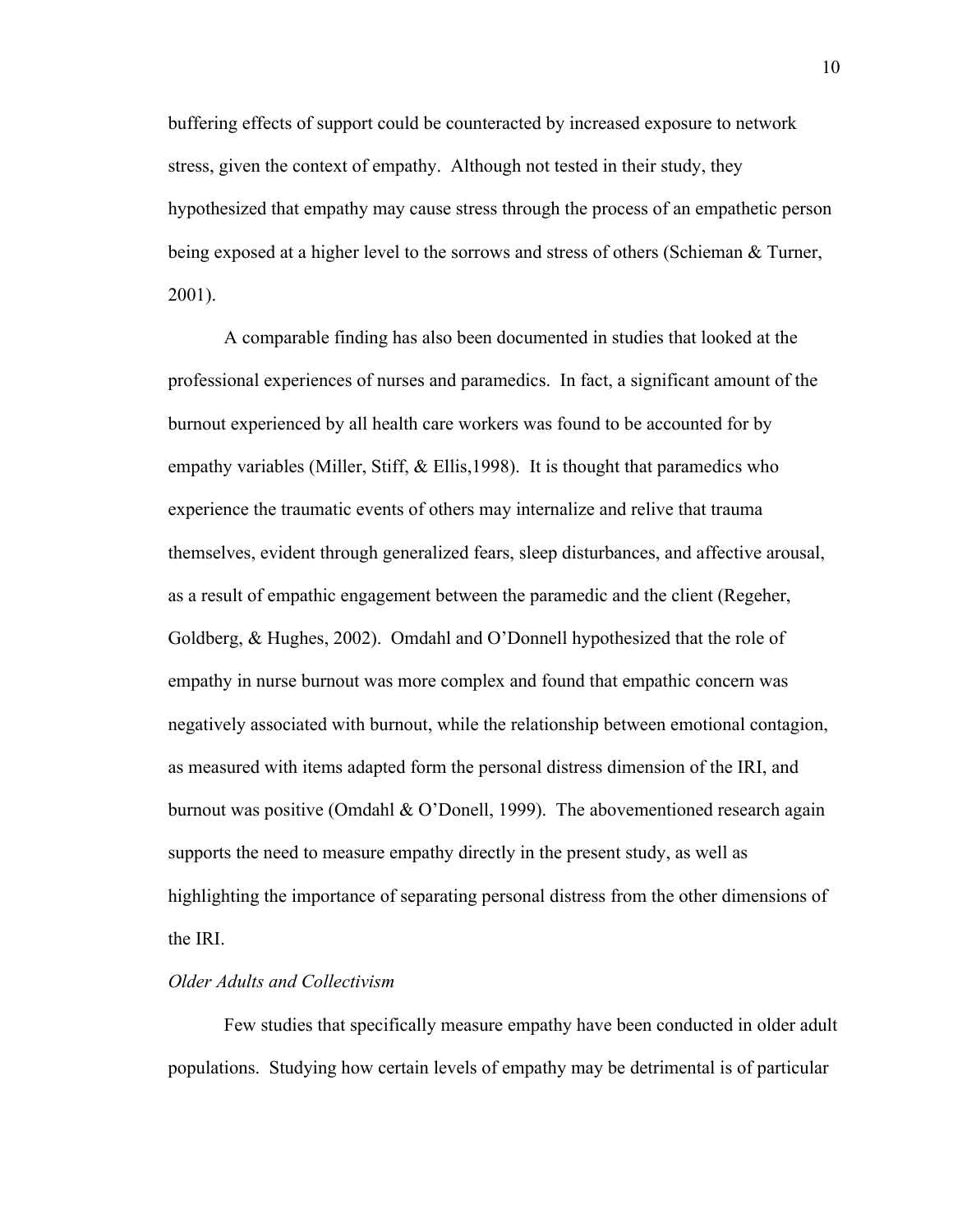importance in the aging population, as nursing homes often promote programs that train older adults to be more empathetic (May  $\&$  Alligood, 2000). They believe that this will aid with successful aging, but there has been little documentation of this. As a population often deprived of many resources (Whitbourne, Jacobo, & Munoz, 1996), increasing older adults' level of empathy may put them at risk for becoming overly distressed by the negative life events of significant others. The negative life events of significant others could be substantial as in general older adults experience more death and loss, reduced income, and physical illness (Volcek, 1994).

Cartensen's Socioemotional Selectivity Theory (1993) describes another way in which older adults may be more vulnerable to the negative life events of others in their social network. Socioemotional Selectivity Theory states that older adults' social interactions are motivated in part by the need to regulate their emotions, and to accomplish this they narrow their social networks to devote more emotional resources to fewer relationships with close friends and family (Carstensen, 1993). Therefore, although not exposed to a large number of negative life events by having a large social network, older adults who are highly emotionally involved with a smaller number of close friends and family may be more deeply affected by the negative life events of others in their remaining social network. In other words, older adults may be more vulnerable to the stress contagion process. Older adults may also perceive the negative life events happening to others in their social network as more personally distressing, which could increase the overall load of network stress. The present study therefore stresses the importance of conducting such research with a sample of older adults.

Similar to older adults, Native Americans may be more vulnerable to the stress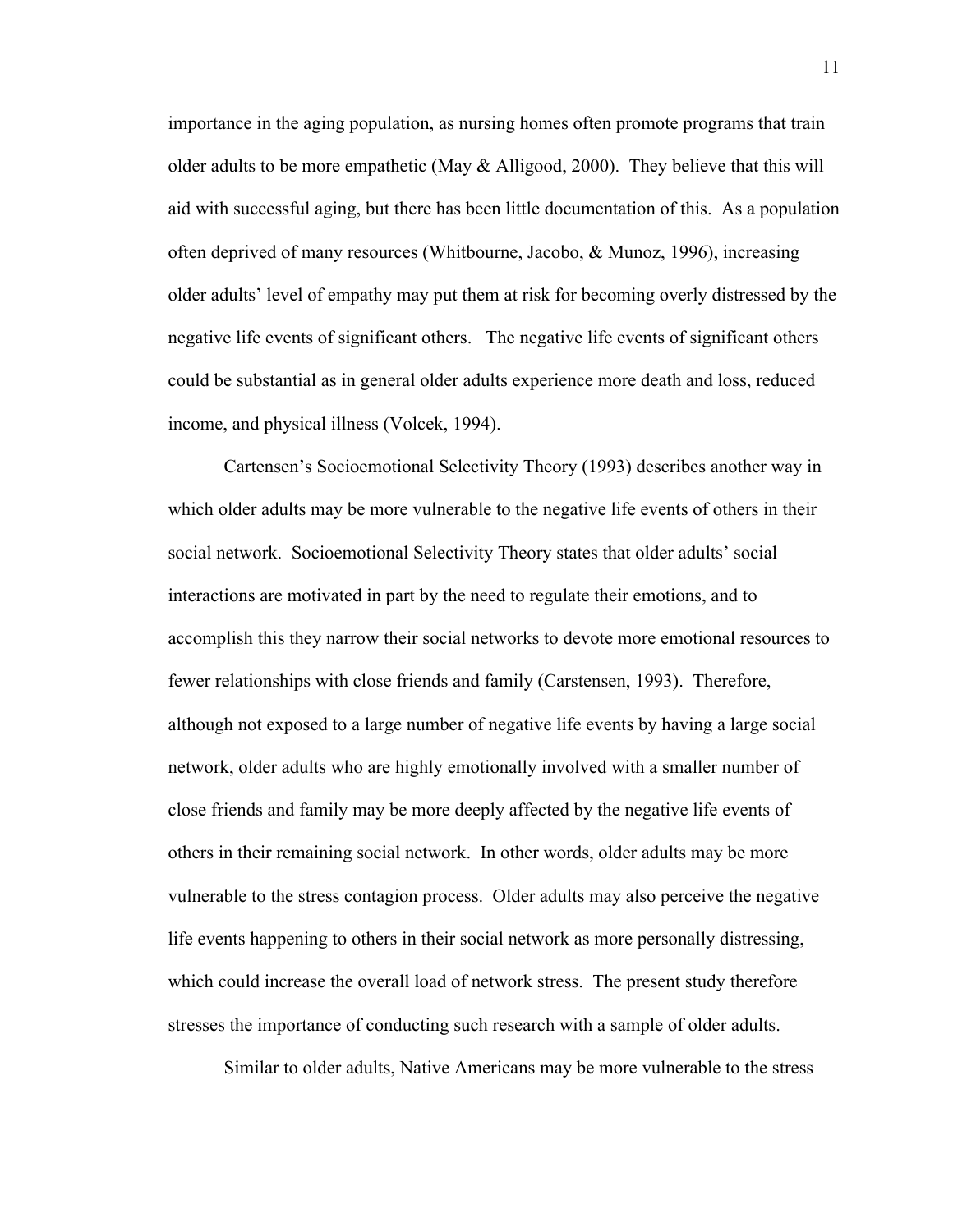contagion process, however this may be associated more with the collectivist nature of their culture. Empathy has not been extensively studied from a cross-cultural perspective, and an extensive literature search did not reveal any studies that looked at empathy in a Native American population. There has been research, however, concerning the connection between collectivism and empathy, as empathy is among personality and value tendencies that are often associated with collectivism (Realo  $\&$ Luik, 2002). Native American culture is broadly defined as falling more toward the side of collectivism on an individualistic/collectivistic continuum (Hobfoll, 1998). The emotions of a collectivist are other-focused and socially engaged. The focus is on maintaining group harmony, which requires that individuals can easily understand the emotions of those in their in-group. The self is in a way intertwined with those around them (Realo & Luik, 2002). Such close emotional connections with others within one's social network could make an individual more vulnerable to experiencing the stress of others through the stress contagion process. Researching empathy in a Native American population fills an existing gap in the literature.

#### *Hypotheses*

The three primary hypotheses are stated below. Each was tested using the different concepts of network stress discussed previously (i.e., overall load, general reactivity, and number of life events of others).

1. It is predicted that empathy<sup>1</sup> will moderate the relationship between network stress and depressive symptoms. More specifically, while each individual's level of network stress is positively related to his or her level of depressive symptoms,

<sup>&</sup>lt;sup>1</sup> The use of the term "empathy" when discussing the findings will refer to overall empathy calculated with all four sub-dimensions of the IRI.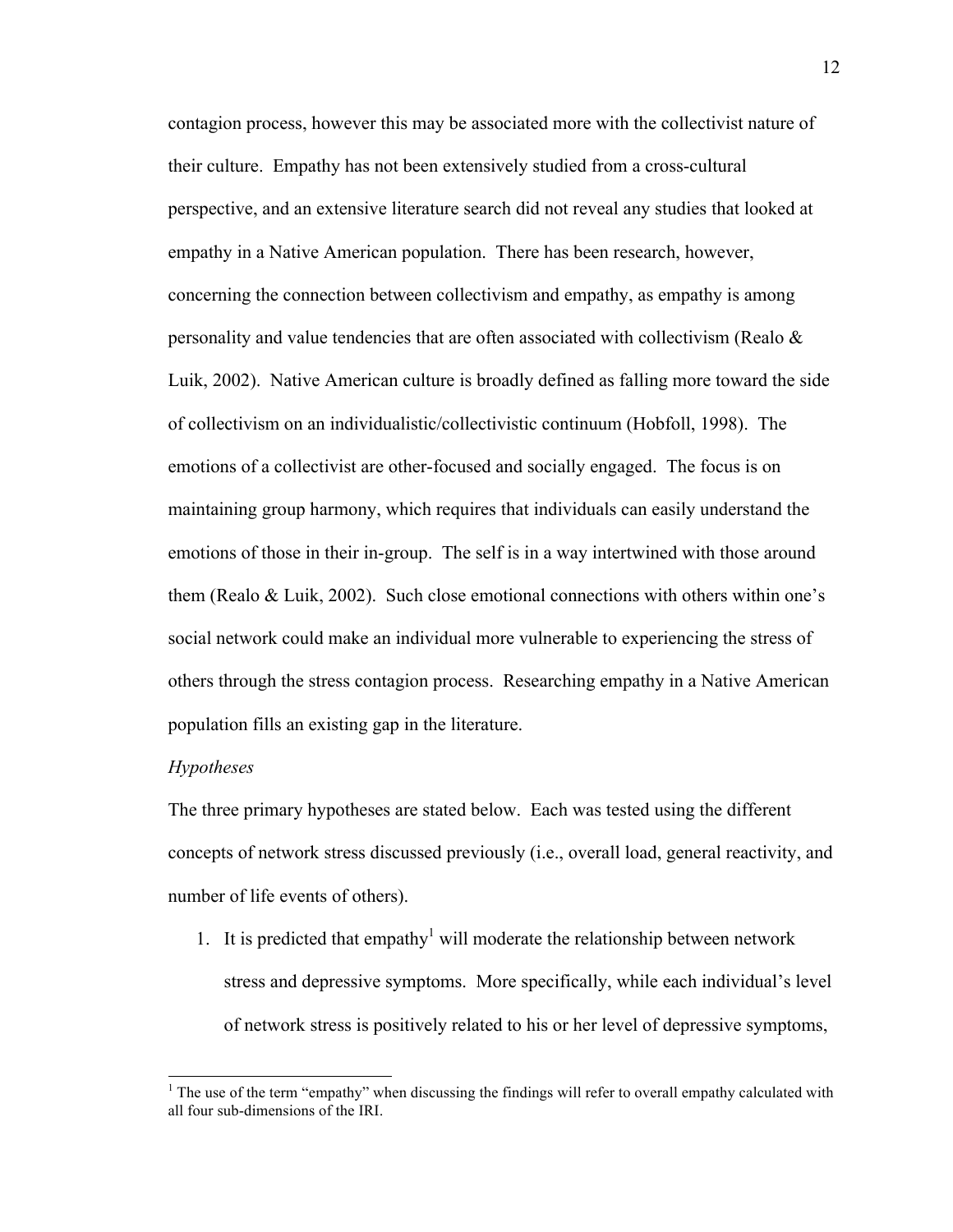this relationship is expected to be stronger for individuals with high levels of empathy. For individuals with low levels of empathy it is predicted that there will be a weak relationship, if any at all, between network stress and depressive symptoms.

- 2. The relationship between network stress and depressive symptoms will vary dependent on level of empathy even when the single dimension of personal distress is removed from the calculation of the overall empathy measure. That is, level of empathy, calculated with empathic concern, perspective taking, and fantasy will moderate the relationship between networks stress and depressive symptoms.
- 3. The relationship between network stress and depressive symptoms will vary dependent on (i.e., will be moderated by) Personal distress, a single dimension of the overall empathy measure. More specifically, while each individual's level of network stress is positively related to his or her level of depressive symptoms, this relationship strengthens as the level of personal distress in the individual increases. For individuals with very low levels of personal distress, it is predicted that there will be a weak relationship, if any at all, between network stress and depressive symtpoms. It is also predicted that this moderating relationship will be significantly weaker than the moderating relationship predicted in the first hypothesis.

#### CHAPTER 2

Method

*Participants*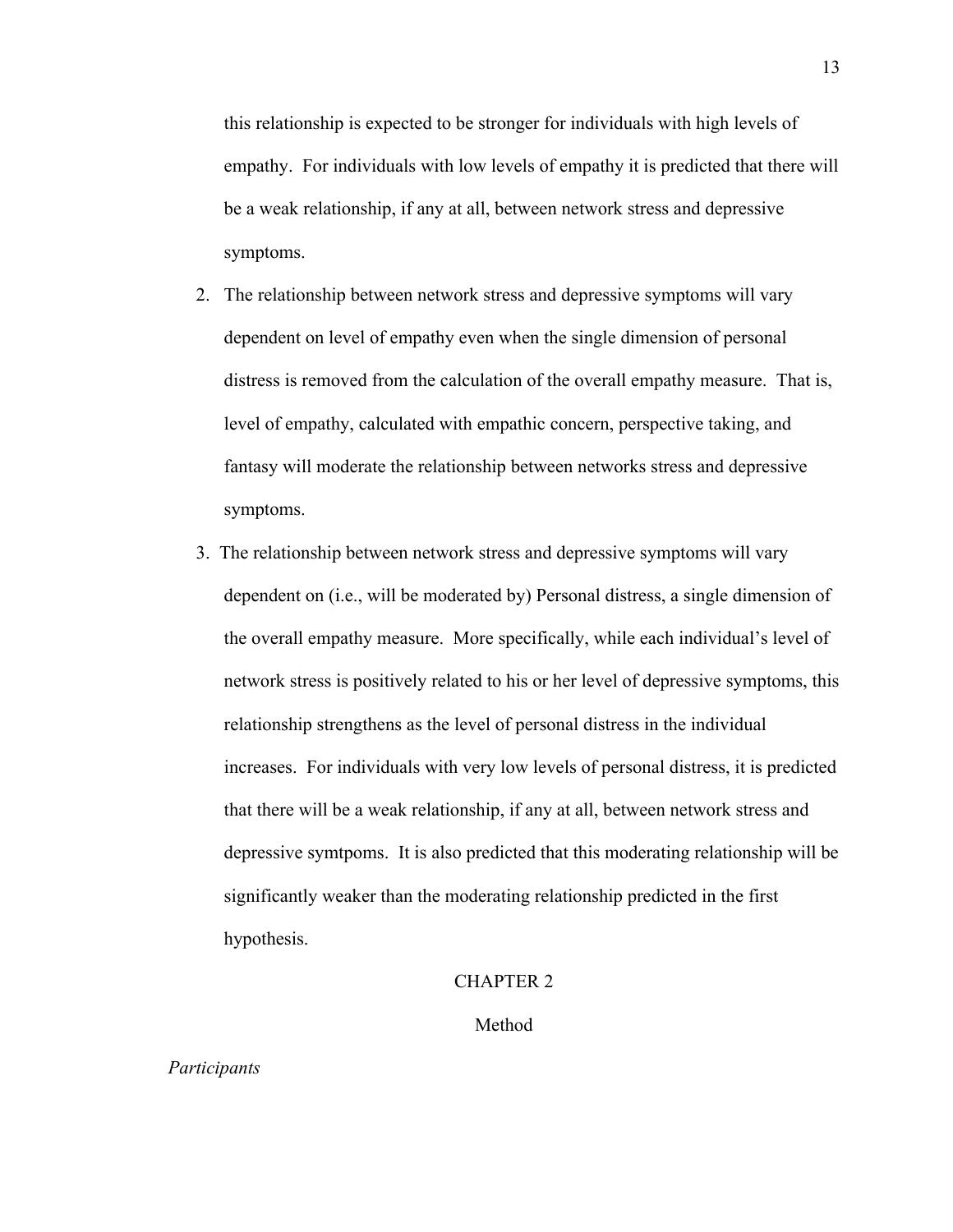Participants included 160 Native American individuals, ages fifty and older, who completed the "Coping in Later Life" survey (Wallace & Swaney, 2007). This sample includes both males and females living on a reservation in the Western geographic region. All individuals were monetarily compensated thirty dollars for their participation in the survey. The participants were selected from a mailing list of 624 Native Americans enrolled in a local Elderly Program. A modified systematic random sampling procedure was followed resulting in 501 individuals being mailed surveys, with a 32% response rate.

Of the 160 participants, 42.5% were male and 57.5 % were female. The mean age of the sample was 68 (6.42). In terms of marital status, 47.5% were married; 20% widowed; 20% divorced; 9.4 % single; and 1.3 % separated. 30% of the participants reported living alone; 47.5% with a spouse; 16.9% with child(ren); 10.6% with grandchild(ren); 1.9% with siblings; and 1.9% with friends. In addition, 58% of the participants had continued their education beyond high school. The specific breakdown for education is as follows: 2.5 % completed education thru grade school; 8.1% thru middle school; 21.3% thru high school; 10% earned a GED; 15.6% thru vocational school; 25% thru some college; 12.5% thru college; 5% thru a post college professional, graduate, medical, or law school. With regard to reported average annual income: 15% earned less than \$7,500; 24.4% earned between \$7,500 and \$14,999; 16.9% reported \$15,000 to \$24,999; 20% reported \$25,000 to \$40,000; and 18.8% earned over \$40,000. Overall, 56% reported an average annual household income below \$25,000. The average number of years living on a reservation was 51.45 years.

*Measures*

14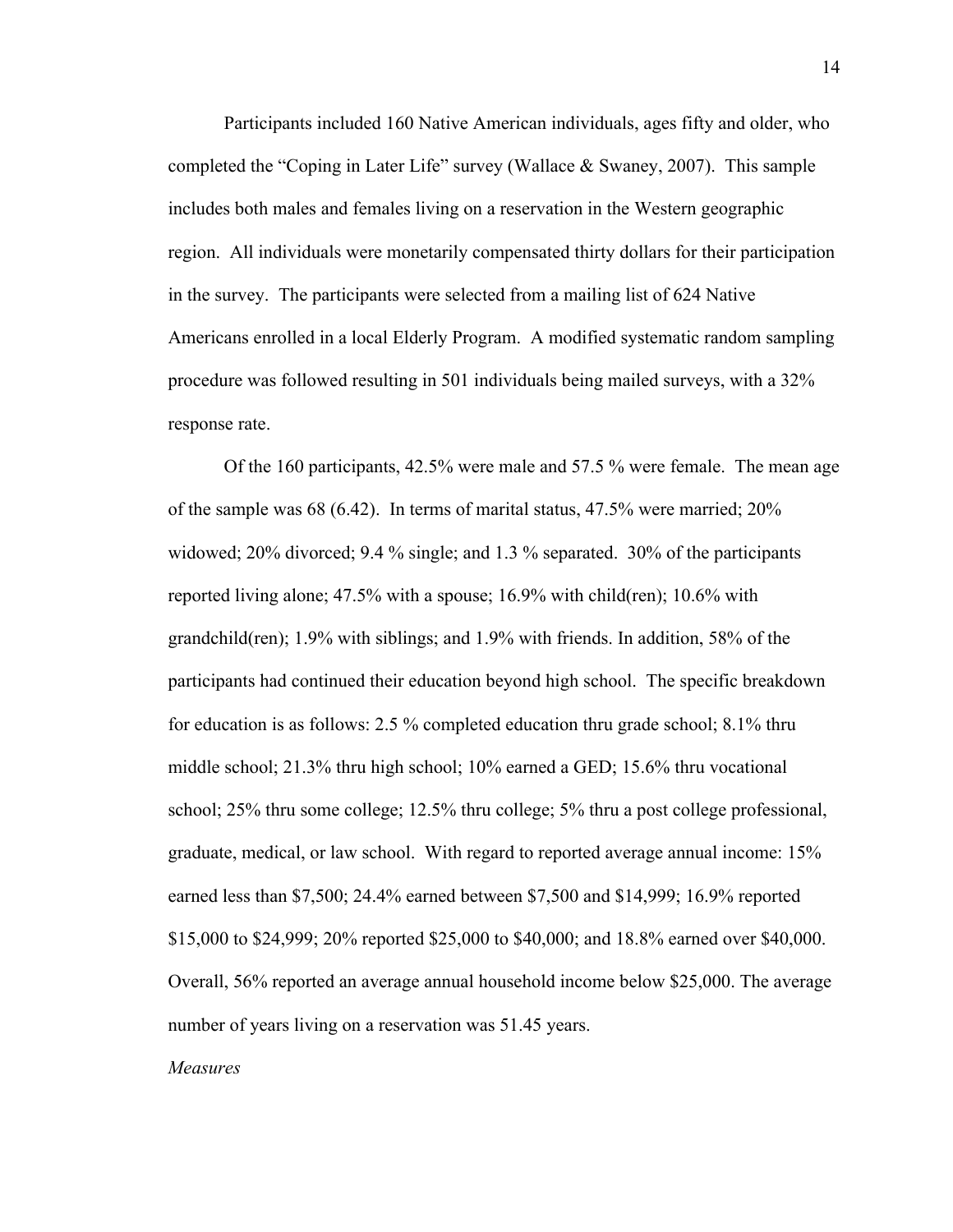*Overall Network Stress*: Perceived network stress was measured in three separate ways with a modified Life Events Checklist. This includes a total of 63 life events, both positive and negative, that were adapted from the original Geriatric Life Events Inventory (Kahana, Fairchild, & Kahana, 1982). Additional events were added based on preliminary qualitative data analysis from Study 1 of the Native American Resilience Project (e.g., More traditional activities; less traditional activities) (Wallace & Swaney, 2007). Respondents were asked to indicate/check those events that occurred in the lives of family members and close friends during the past year. In addition, the participants were asked to rate how worried or upset they were personally on a scale of 1-5, ranging from *not at all upset* to *extremely upset*, for any of the events that had occurred in the lives of significant others (See appendix A).

For the purposes of the present study, network stress was first conceptualized as the sum of perceived stressfulness ratings across all life events endorsed as happening to others within one's social network. This variable captures the total perceived stress (i.e., overall load) that the events of others within the social network places on an individual (Riley & Eckenrode, 1986). In the present study, the reliability (Cronbach's Alpha) calculated for this overall network stress component was .87. The average of each individual's perceived stressfulness rating, representing the general reactivity of subjects to the life events of others, was also computed. Lastly, network stress was measured as the sum of the number of life events of others. In all three measures of network stress higher scores reflect higher levels of network stress (Riley & Eckenrode, 1986).

*Empathy*: Empathy was measured using Davis's Interpersonal Reactivity Index (1980). This scale is a 28-item questionnaire that incorporates both cognitive and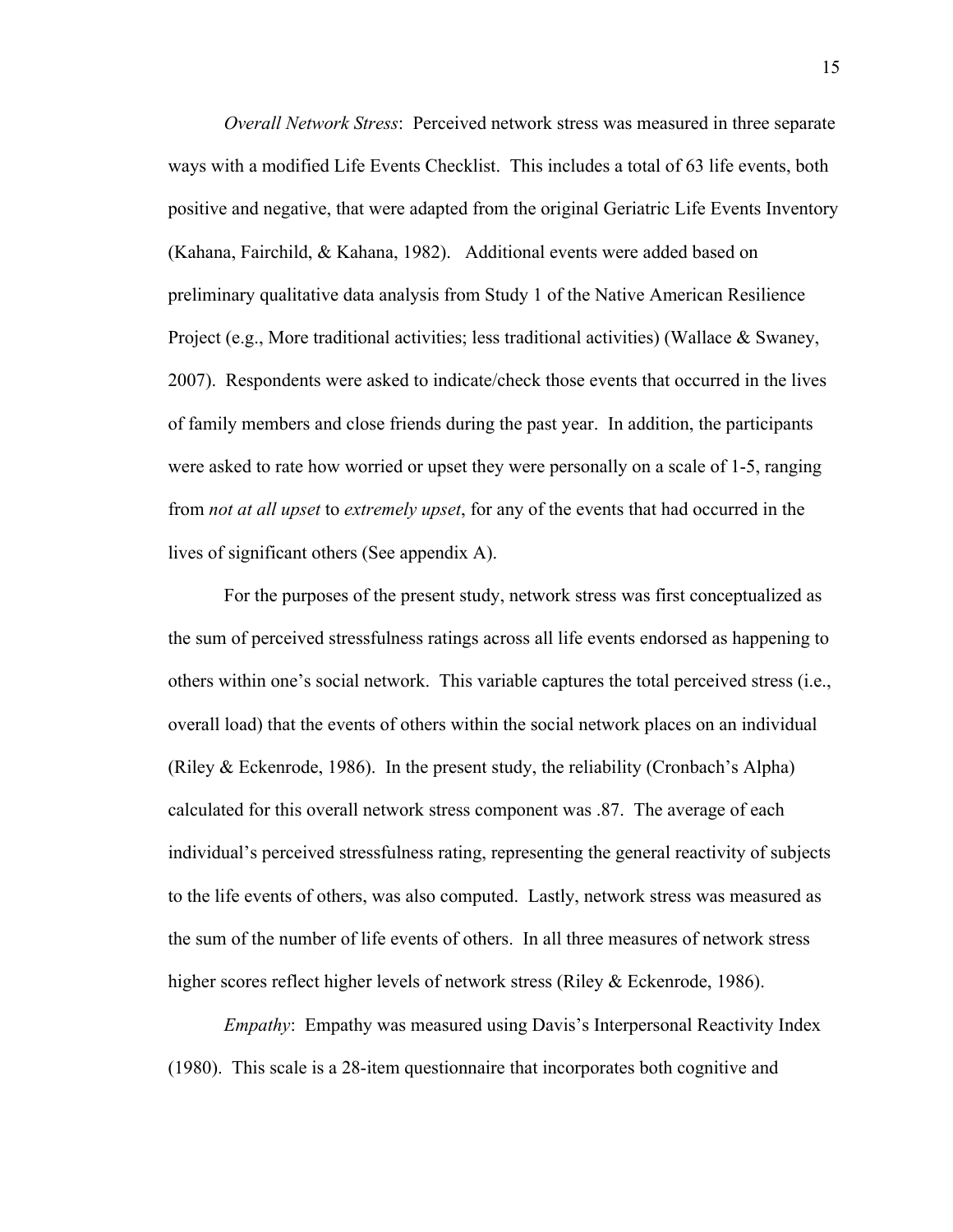affective dimensions. The four subscales include: *Empathic Concern* (e.g., "I often have tender, concerned feelings for people less fortunate than me"); *Personal Distress* (e.g., "Being in a tense emotional situation scares me"); *Perspective Taking* (e.g., "I sometimes try to understand my friends better by imagining how things look from their perspective"); *Fantasy* (e.g., "I really get involved with the feelings of the characters in a novel"). Participants respond to items using a five-point Likert scale ranging from 1 (*does not describe me well*) to 5 (*describes me very well*) (See Appendix B). Overall level of empathy was constructed by adding all four dimensions. Higher scores reflect higher levels of empathy. Davis' IRI (1980) has good internal consistency with alpha ranging between .71 and .77 and a test-retest reliability ranging from .62 to .71 (over a two month retest period). In terms of validity, the IRI subscales are correlated in the predicted directions and strength to established measures of self-esteem, emotionality, social functioning, and sensitivity to others (Davis, 1983). In the present study, reliability (Cronbach's Alpha) for overall empathy was .67. The alpha for overall empathy minus the dimension of Personal Distress was .70, and the alpha for Personal Distress alone was  $.64<sup>2</sup>$ .

*Depressive symptoms:* Depressive symptoms were measured with the Center for Epidemiologic Studies- Depression Scale (CES-D; Radloff, 1977). In this scale, respondents are asked how often in the past seven days they experienced each of the twenty symptoms on the list using a four-point Likert scale, ranging from *rarely/none of the time* to *most/all of the time* (see Appendix C). The items are summed so that higher scores reflect higher levels of depressive symptomology. The validity and reliability of

<sup>&</sup>lt;sup>2</sup> Alphas for each dimension of empathy are as follows: empathic concern  $\alpha$  = .66, perspective taking  $\alpha$  = .55, personal distress  $\alpha = .64$ , fantasy  $\alpha = .65$ .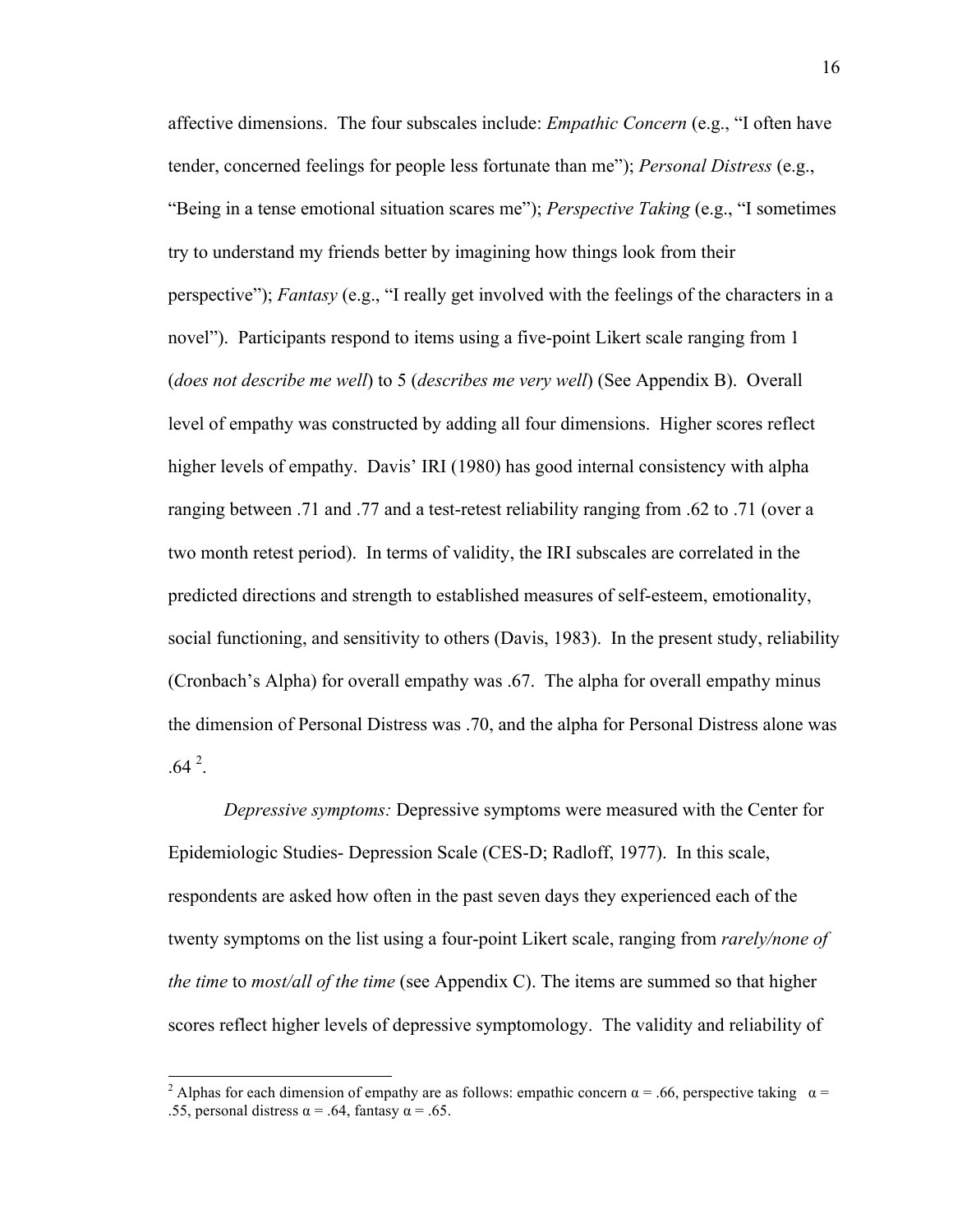the CES-D have been documented (Radloff, 1977). In the present study the internal consistency was calculated using Cronbach's Alpha and found to be .89.

### CHAPTER 3

#### Results

#### *Descriptives*

Descriptive statistics including means, standard deviations, and correlation to age were calculated for depressive symptoms, network stress, and empathy (see Table 1). Several relationships between the variables were explored, and interestingly depressive symptoms were found not to be significantly associated with empathy,  $r = -0.04$ . Yet, depressive symptoms were negatively related to empathy without personal distress,  $r = -$ .22, and positively related to personal distress,  $r = 0.33$ . Similar to past research (Riley  $\&$ Eckenrode, 1986), all three conceptualizations of network stress were significantly associated to depressive symptoms in a positive direction (see Table 2 for all intercorrelations). The present study was able to produce new information with regard to the relationships between the three conceptualizations of network stress and the different interpretations of empathy. In particular, the variables of overall network stress and number of life events of others were found to be positively related to both empathy and empathy without personal distress. Personal distress alone was only found to be positively related to network stress conceptualized as general reactivity, *r* = .18.

In the present study it was also important to consider which demographics were related to the outcome variable of depressive symptoms. Past research, as presented in the introduction, provided support to specifically test for relationships with age, gender,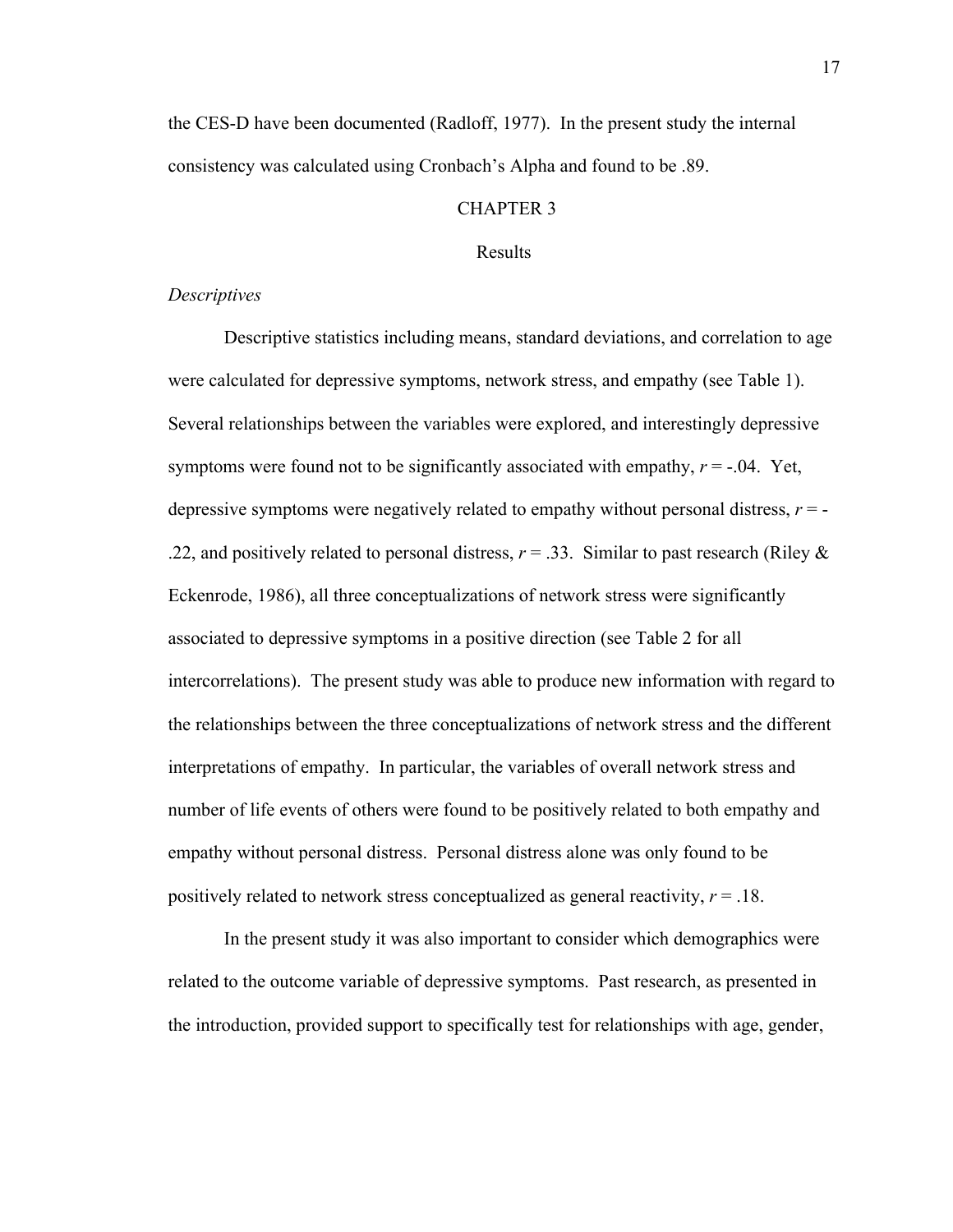income, education level, and marital status<sup>3</sup>. The only variable found not to be significantly related to depressive symptoms was the continuous variable of age,  $r = .10$ . Females reported significantly higher levels of depressive affect than males [*t*(153.4) = - 2.62,  $p$ < .01]. Those individuals who reported an average annual household income less than \$25,000 had a significantly higher level of depressive affect than those who reported an average annual household income above  $$25,000$   $[t(144.8) = -3.53, p < .05]$ . Further, participants who reported an education level beyond that of high school had significantly lower levels of depressive affect than those who had not been educated beyond high school  $\lceil t(124.3) = -3.25, p < .01 \rceil$ . Lastly, those who reported being married had significantly lower levels of depressive affect than those who reported being unmarried  $[t(146.9) = 3.25, p < .01]$ . As these four variables were found to be significantly related to the dependent variable of depressive symptoms, they were statistically controlled for in the hierarchical multiple regression analysis.

#### *Multiple Regressions*

Findings will be presented for each hypothesis using the three different conceptualizations of networks stress (overall network stress; general reactivity; number of life events of others).

*Overall Network Stress:* In order to test whether empathy moderates the relationship between network stress and depressive symptoms, a hierarchical multiple regression analysis was utilized, as suggested by Cohen (1968) and Aiken and West  $(1991)^4$ . The criterion was depressive symptoms and the two predictor variables of

<sup>&</sup>lt;sup>3</sup> These demographic categorical variables were theoretically dichotomized for statistical calculations.

<sup>&</sup>lt;sup>4</sup> The distributions for all scale measures, except total IRI score and IRI with three dimensions, failed to meet the required assumptions for multiple regression analysis. The distributions were not normal, therefore, those sets of data were transformed with a square root function, a procedure described in Tabachnick and Fidell (2001). All analyses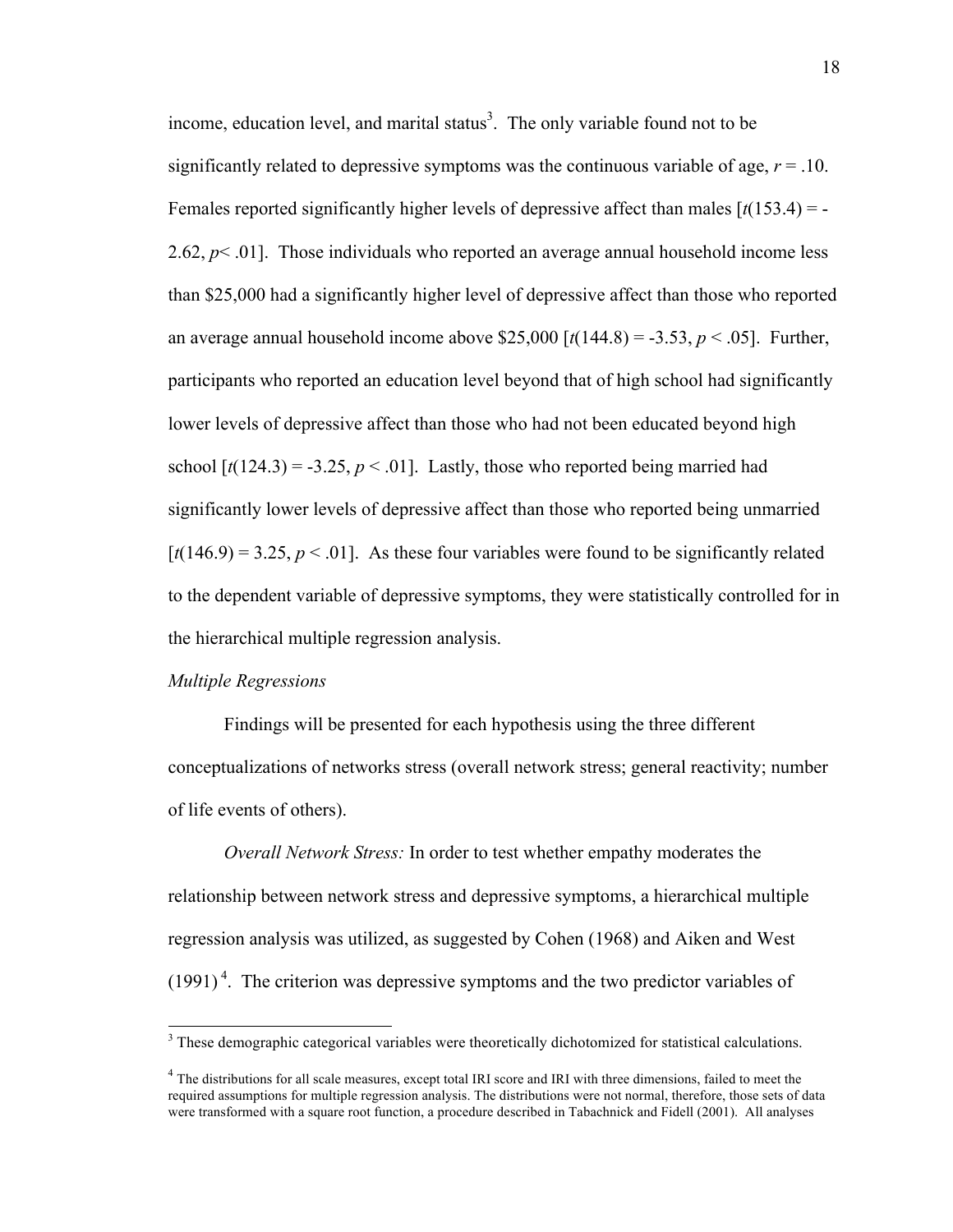interest (in addition to the control variables) were overall network stress and empathy. The two predictor variables were centered for computational reasons<sup>5</sup>. When conducted in SPSS, block one consisted of the dichotomized demographic variables: gender, average income, education level, and marital status. The second block contained the two centered predictors entered simultaneously, and the third block of the model was the interaction between the two predictors. Displayed in Table 3 are the unstandardized regression coefficients, the standard errors, the standardized regression coefficients  $(\beta)$ ,  $R^2$ , and  $R^2\Delta$ . The entire model accounted for a significant amount of variance in depressive symptoms,  $[R^2 = .30, F(7,131) = 8.11, p < .01]$ . In Block 1, the control variables accounted for a significant amount of variance in depressive symptoms,  $[R^2=16, F_{change}(4, 134) = 6.36, p < .01]^6$ , and in Block 2 there was a significant increase in the variation accounted for by the predictors,  $[R^2 = .29, R^2\Delta = .13, F_{change}(2,132) =$ 12.51,  $p < .01$ ]. In Block 3, the interaction term was not significant,  $\mathbb{R}^2 = .31$ ,  $\mathbb{R}^2\Delta = .01$ ,  $F_{change}$  (1,131) = 1.67,  $p = .20$ ], thus the hypothesis that the relationship between depressive symptoms and network stress varies as a function of empathy level was not supported.

The second hypothesis was also tested with a hierarchical multiple regression analysis, using the same steps as described previously. For hypothesis two, the criterion was again depressive symptoms and the predictors were networks stress and empathy

 $\overline{a}$ 

were conducted using both the original and the transformed data sets, with no observable differences in the resulting statistical patterns. Due to this fact, only the findings for the data in the original metric will be reported and utilized.

<sup>&</sup>lt;sup>5</sup> Centering involves transforming the variables into their deviation score form which makes their means equivalent to zero. When the predictor variables are left uncentered high levels of multicollinearity may be introduced into the higher order regression equations. Multicollinearity causes difficulty in properly estimating regression coefficients (Aiken & West, 1991). Aiken and West (1991) have found that there is no computational need to center the criterion variable, which in this model is the depression score.

 $6$  As Block 1 statistics remain constant in each multiple regression model they will not be reported in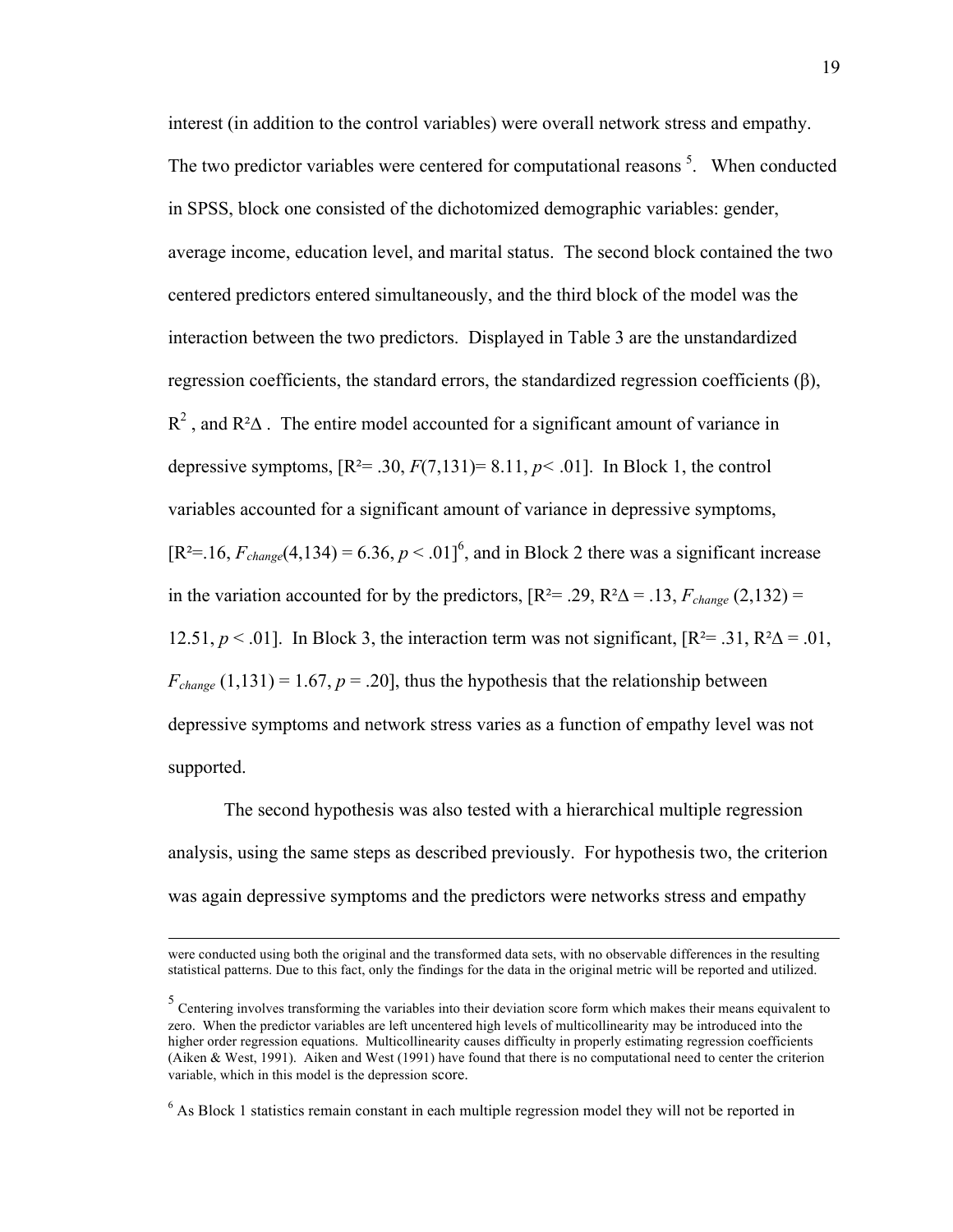(calculated with empathic concern, perspective taking, and fantasy). The entire model accounted for a significant amount of variance in depressive symptoms ,  $[R^2 = .35]$ ,  $F(7,131)=9.97, p<.01$ . In Block 2 there was a significant increase in the variation accounted for by the predictors,  $[R^2\Delta = .19, F_{change} (2,132) = 18.60, p < .01]$ . Again, in Block 3 the interaction term was not significant,  $[R^2\Delta = .00, F_{change}(1,131) = .64, p = .43]$ , offering no support for the second hypothesis, which states that Personal distress is not the only dimension of empathy responsible for moderating the relationship between network stress and depressive symptoms. (Refer to Table 4 for further multiple regression findings)

 The third hypothesis refers to an interaction of network stress and personal distress in predicting depressive symptoms. This third relationship was also tested using hierarchical multiple regression and represented by the same model, with the criterion being depressive symptoms and the predictors being network stress and personal distress. As before, the entire model accounted for a significant amount of variance in depressive symtpoms,  $[R^2 = .32, F(7,132) = 9.06, p < .01]$ . Again there was a significant increase in the variation accounted for by the predictors in Block 2,  $[R^2\Delta = .16, F_{change}$  $(2,133)=15.01, p<.01$ ], and another non-significant interaction term in Block 3,  $\mathbb{R}^2\Delta =$ .01, *Fchange* (1,132)=1.98, *p*= .16]. Therefore, the third hypothesis was not supported and no comparisons with regard to a stronger moderator can be made. (Refer to Table 5 for the complete multiple regression findings)

*Average Network Stress:* As discussed previously, this study also considered the average of each individual's perceived stressfulness rating, representing the general reactivity of subjects to the life events of others. Using this different operationalization

subsequent models.

 $\overline{\phantom{a}}$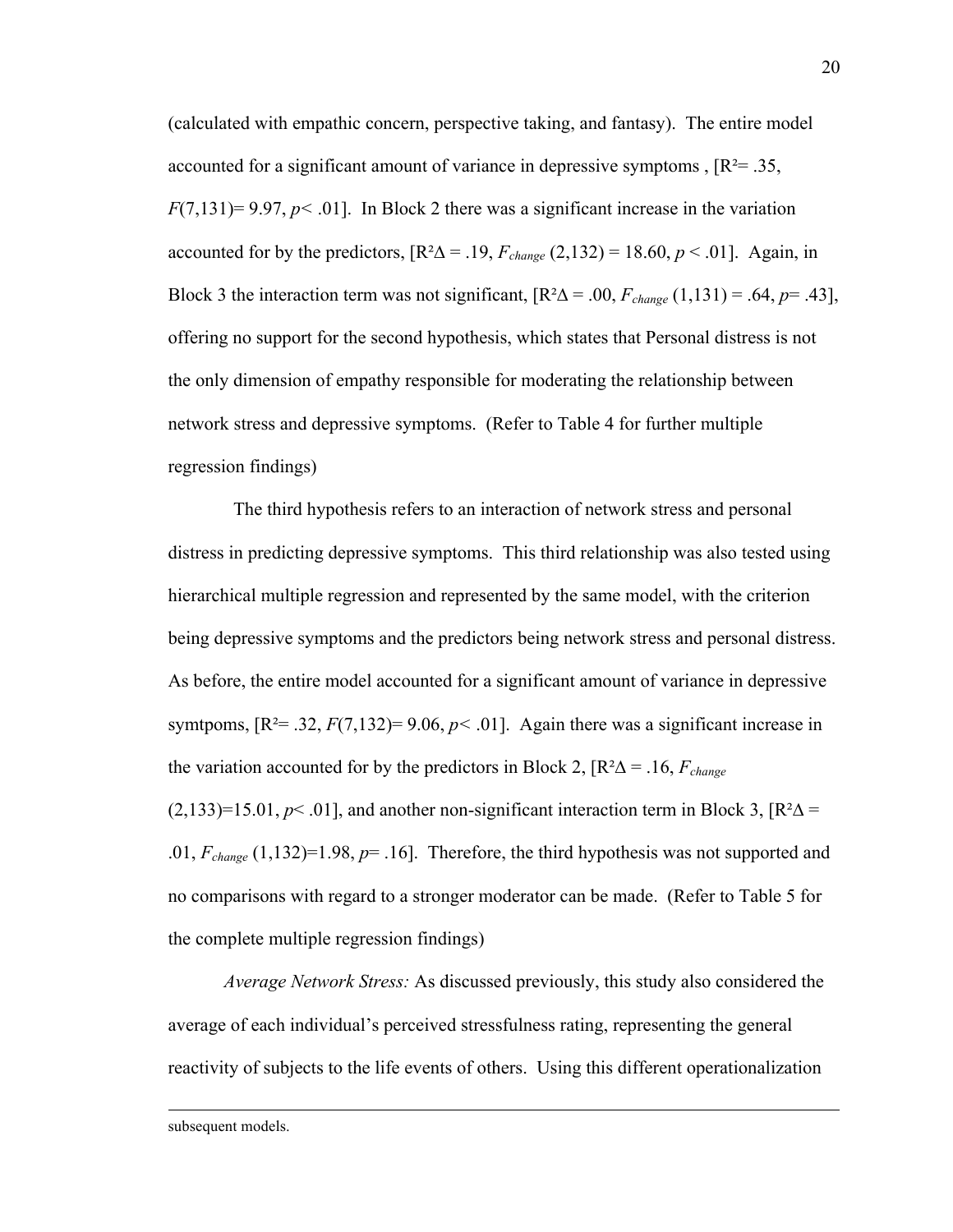of network stress, a second series of hierarchical multiple regression analyses were computed. Similar to the previous findings with overall network stress, there were no significant interactions in the multiple regressions, thus there was no support for the three hypotheses using average network stress. (Refer to Tables 6-8 for the statistics that accompany these models)

*Number of Network life events:* The final operationalization of network stress as the total number of life events of others was used in the same series of hierarchical multiple regressions. For hypothesis one, the entire model accounted for a significant amount of variance in depressive symtpoms,  $[R^2 = .28, F(7,132) = 7.25, p < .01]$ . A significant increase in the variation accounted for by the predictors was found in Block 2,  $[R^2\Delta = .10, F_{change} (2, 133)=8.43, p< .01]$ . Also a significant interaction in Block 3  $[R^2\Delta = .10, F_{change} (2, 133)=8.43, p< .01]$ . .02,  $F_{change}$  (1,132) = 4.33,  $p < .05$ ] was revealed in support of the first hypothesis. The relationship between network stress (i.e., number of network events) and depressive symptoms varied dependent on level of empathy. (Refer to Tables 9 for the statistics that accompany this model)

The nature of this moderational relationship was further examined through simple slope analysis, which included plotting and post hoc statistical testing. As suggested by Aiken and West (1991), in order to construct simple regression lines, specific values for empathy level were chosen at one standard deviation above the mean and one standard deviation below the mean. First the simple slopes were computed by hand and with SPSS. Next, the standard errors of the simple slopes were calculated for both simple regression equations; t-tests revealed that for a high level of empathy(+1*SD*), the regression of depressive symptoms on network stress is significantly different from zero,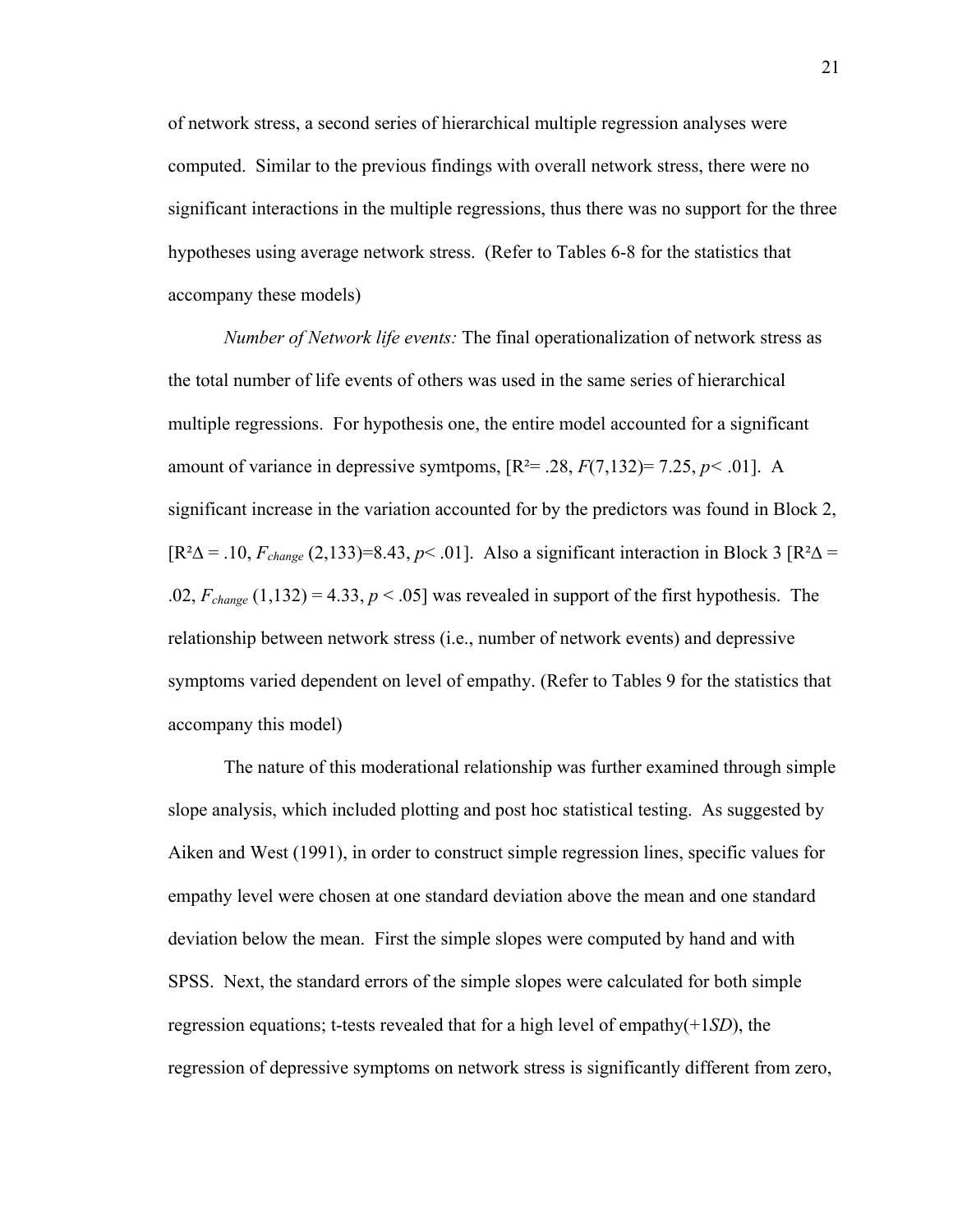[*B*= .61, *SE* = .15, *t*(147) = 4.18, *p* < .01]. For the low level of empathy (-1*SD*), the regression of depressive symtpoms on network stress does not differ significantly from zero,  $[B= .13, SE = .20, t(147) = .63, p = .53]$ . For a graphical depiction of the simple slopes and the nature of the interaction, see Figure 1. For high level of empathy (+1*SD*),  $\hat{Y} = .61X + 26.72$ , and for low level of empathy (-1*SD*),  $\hat{Y} = .13X + 36.27$ .

For hypothesis two, the entire model accounted for a significant amount of variance in depressive symptoms,  $[R^2 = .33, F(7,132) = 9.47, p < .01]$ . There is a significant increase in the variation accounted for by the predictors in Block 2  $\left[\mathbb{R}^2\Delta\right] = .15$ ,  $F_{change}$  (1,133)=14.51,  $p$ < .01], and the interaction of network stress, when measured as total number of life events of others, and empathy, without personal distress, in predicting depressive symptoms is significant  $[R^2\Delta = .02, F_{change}(1,132) = 4.78, p < .05]$ . See Table 10 for complete multiple regression statistics in this model. Simple slope analysis was again used to probe the significant interaction. For a high level of empathy (calculated with EC, PT, and F) (+1*SD*), the regression of depressive symptoms on network stress is significantly different from zero,  $[B= .67, SE = .14, t(147) = 4.82, p <$ .01]. For the low level of empathy(calculated with EC, PT, and F) (-1SD), the regression of depressive symtpoms on network stress does not differ significantly from zero, [*B*= .21,  $SE = .20$ ,  $t(147) = 1.07$ ,  $p = .29$ ]. Again, to further examine the strength and direction of the relationship, the interaction was plotted by restructuring the overall regression equation and then substituting in the appropriate data. For high level of empathy (+1*SD*),  $\hat{Y} = .67X + 23.40$ , and for low level of empathy (-1*SD*),  $\hat{Y} = .21X +$ 39.55 (See figure 2).

The third hypothesis stated that the relationship between network stress and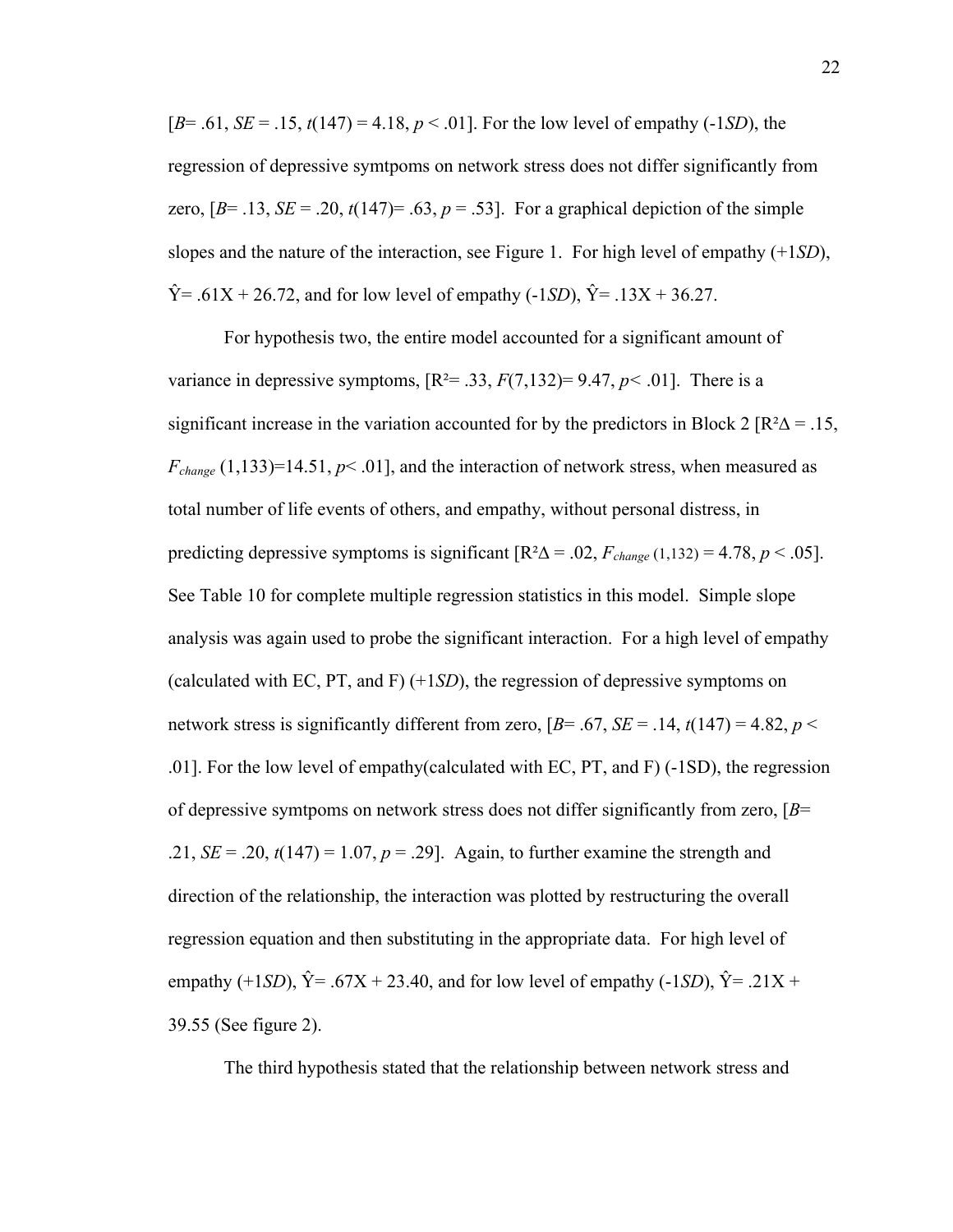depressive symptoms should also vary dependent on personal distress, a single dimension within the overall empathy measure. Again the entire model, with all three Blocks, accounted for a significant amount of variance in depressive symtpoms,  $[R^2 = .29]$ ,  $F(7,133) = 7.86, p < .01$ ]. In Block 2, a significant increase in the variation accounted for by the predictors was found,  $[R^2\Delta = .13, F_{change} (2,134) = 12.51, p < .01]$ . A nonsignificant interaction between network stress and personal distress in predicting depressive symtpoms was found  $[R^2\Delta = .00, F_{change} (1,133) = .17, p = .67]$ , lending no support to this hypothesis. See Table 11 for the complete multiple regression findings of this model. In addition, the third hypothesis stated that the first predicted moderating relationship, where overall empathy is the moderator, would be significantly stronger than this predicted moderating relationship, in which personal distress alone is the moderator. As support was found for the hypothesis that overall empathy does moderate the relationship between network stress and depressive symtpoms, that relationship does appear stronger.

#### CHAPTER 4

#### Discussion

The first hypothesis was that the relationship between network stress and depressive symptoms will vary dependent on level of empathy. When network stress is measured by summing the number of life events that occurred to others, empathy moderates the relationship between network stress and depressive symptoms. Simple slope analysis reveals that for individuals with very low levels of empathy, there is not a relationship between network stress and depressive symptoms. For individuals with high levels of empathy, there is a strong, positive relationship between network stress and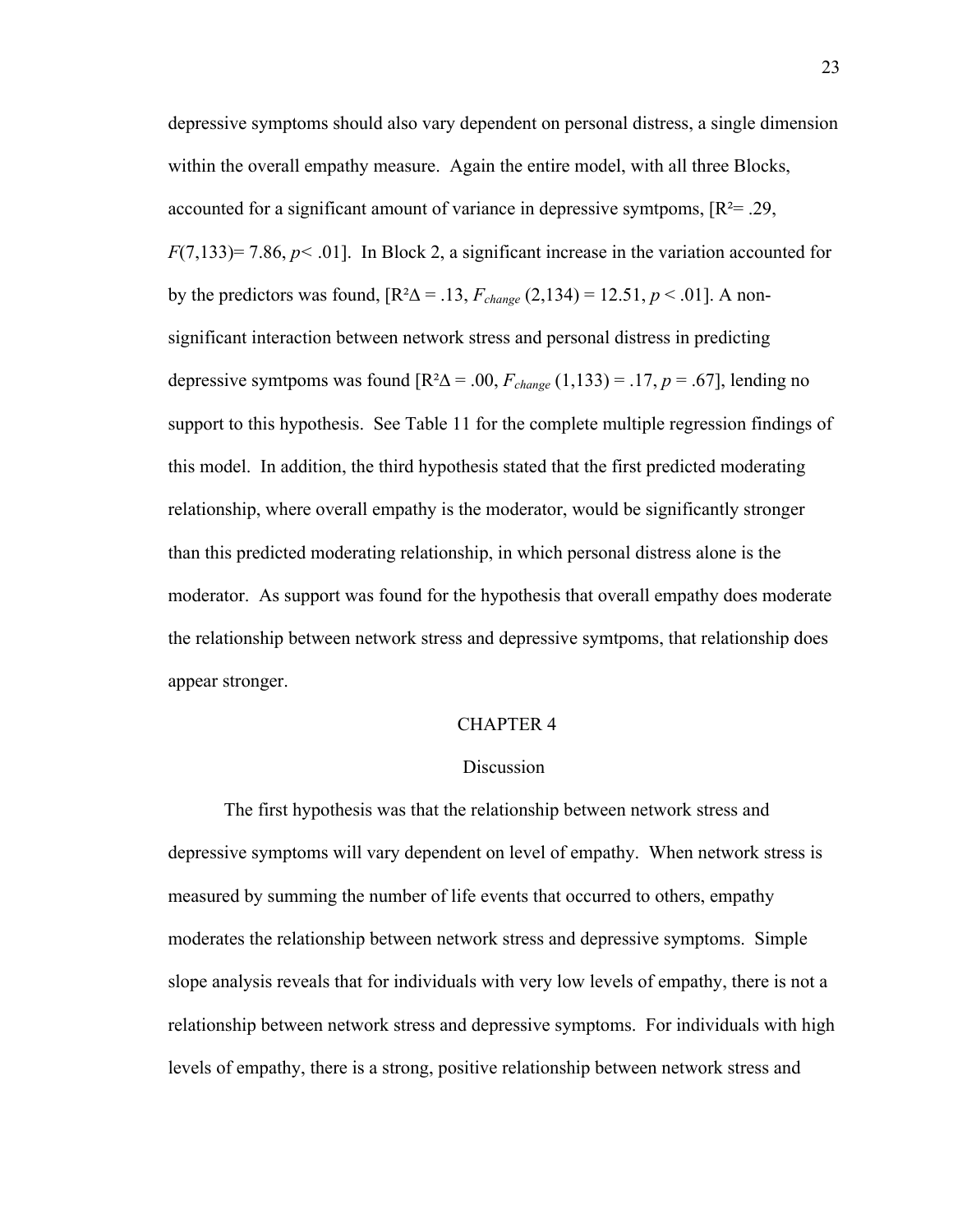depressive symtpoms. As the number of life events occurring to significant others increases, individuals with high levels of empathy report an increase in depressive symptoms. Finding support for the first hypothesis represents a crucial step toward understanding the stress contagion process.

 Indeed, the present findings support the idea that empathy *is* related to the transmission of stress through the social network to the individual. It may be the case that empathic individuals are feeling the pain of others (Schieman & Turner, 2001) and therefore reporting higher levels of depressive symptoms. As Riley and Eckenrode (1986) had speculated, the distress associated with the stressful life events of a loved one could be experienced through empathy by the individual. It may also be the case that empathic individuals who are experiencing higher levels of depressive symptoms take more notice of the life events occurring to significant others. Although stress contagion research spans over twenty years (Fiore, Becker, & Coppel, 1983; Gore, Aseltine and Colton, 1993; Kessler & McLeod, 1984; Riley & Eckenrode; 1986; Rook, Dooley, & Catalano, 1991; Wilkins, 1974), it is not until the present study that these relationships have been tested empirically. In the past, alternative explanations for the stress contagion process were demonstrated to be unsupported, leaving empathy as a viable mechanism. Finding that empathy moderates the relationship between network stress and depressive symptoms, while not testing if level of empathy controls the transmission of stress, does provide preliminary empirical support to the previously untested theory that empathy is somehow involved.

At the same time, however, it is important to consider that overall empathy only moderated the relationship between network stress and depressive symptoms when

24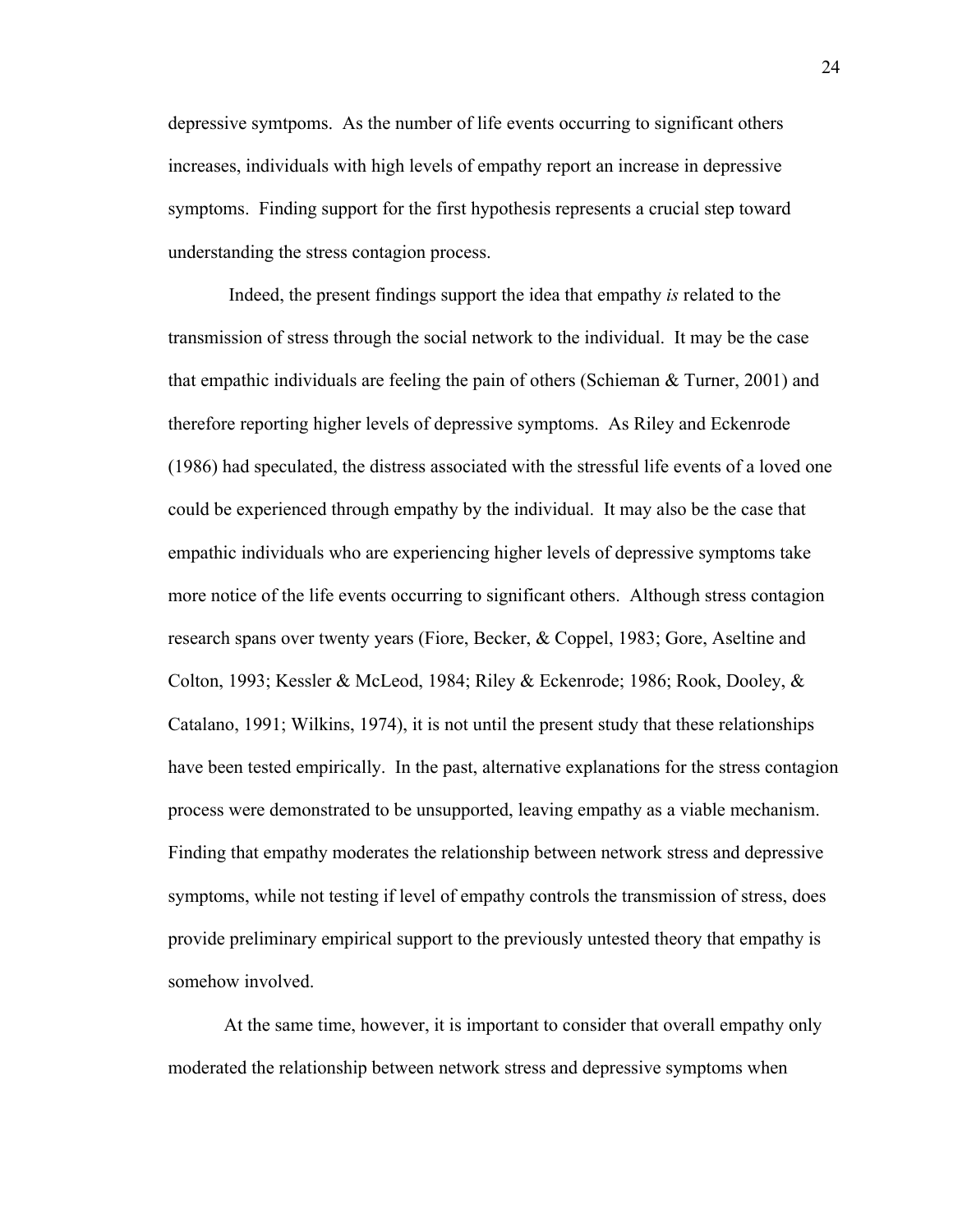network stress was operationalized as the number of life events occurring to others. When network stress was operationalized as overall perceived stressfulness and general reactivity, this moderating relationship was not found. This provides insight into the nature of the stress contagion process as the mere accumulation of stressful events in the lives of significant others and an individual's perception of the stressfulness of those events interact with empathy in different ways. The difference appears to lie in the interaction as all network stress conceptualizations are significantly correlated in the same direction with both depressive symptoms and empathy (with the exception of average network stress which did not reach a significant level of correlation with empathy).

The finding that overall empathy only moderated the relationship between network stress and depressive symptoms when network stress was operationalized as the number of life events occurring to others was not expected as Riely and Eckenrode (1986) had found that the average stressfulness rating of other's life events increased as the number of negative life events of significant others increased. This relationship was not found in the present study, and perhaps this is due to the fact that Riley and Eckenrode (1986) only used negative life events in their checklist. Still, their results seem to support the idea that stress accumulates, meaning that the more stressful events that are encountered, the greater the psychological toll. This is a theory supported by researchers who study personal life events with regard to physical, psychological, and emotional well-being (Broadhead, Abas, Khumalo, Chigwanda, & Garura, 2001; Mccubbin & Patterson, 1983). The idea that stressful life events have an additive psychological effect may be a strength of using number of life events of others as an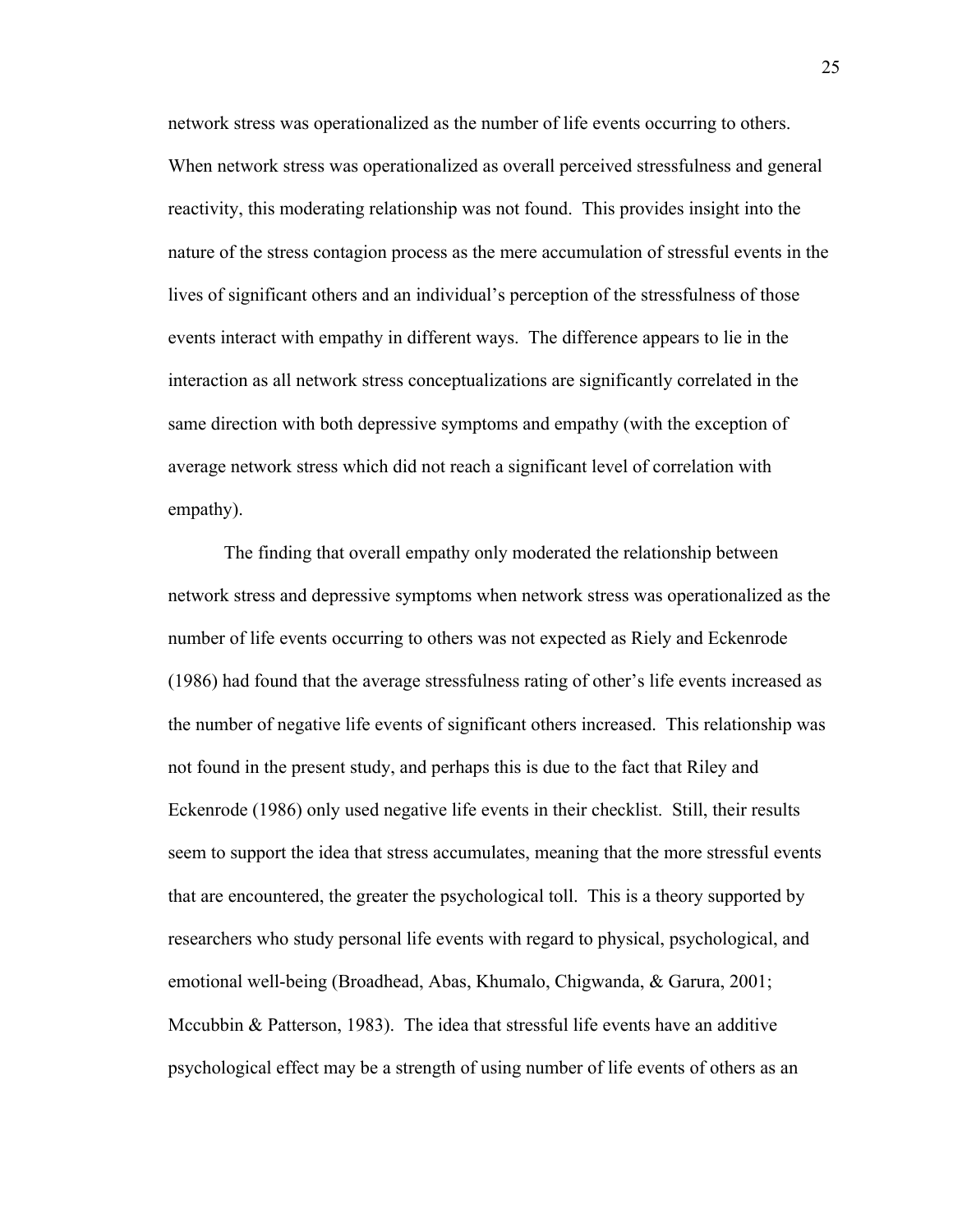indicator of network stress, and why researchers (Glickman, Tanaka, & Chan, 1991; Myers, Lindenthal,  $\&$  Pepper, 1975) find a positive relationship between the number of personal life events and the degree of psychological symptomatology and distress.

In addition, Mendez and colleagues (1980) conducted a study that revealed experience with an event is significantly related to the perception of that event. Once an event was experienced, the individual found that event to be less stressful, as they had gained confidence in their future coping abilities. Therefore, the measure of perceived stressfulness of life events of others in the present study may be biased, providing much lower estimates of the stress that had truly accumulated.

The second hypothesis stated that the relationship between network stress and depressive symptoms would vary dependent on level of empathy even when the single dimension of personal distress is removed from the calculation of the overall empathy measure. Level of empathy, calculated with empathic concern, perspective taking, and fantasy, did in fact moderate the relationship between networks stress and depressive symptoms when network stress was measured with the number of life events that occurred to others. Simple slope analysis reveals that for individuals with low levels of empathy, there is no relationship between network stress and depressive symptoms. For individuals with high levels of empathy, there is a strong positive relationship between network stress and depressive symptoms. This demonstrates that personal distress is not solely responsible for the moderating relationship between empathy and network stress in the prediction of depressive symtpoms, which has been implied by some researchers (Eisenberg & Fabes, 1998; Scheiman & Turner, 2001). Personal distress may best be operationalized as part of the larger empathy trait and not as a separate empathetic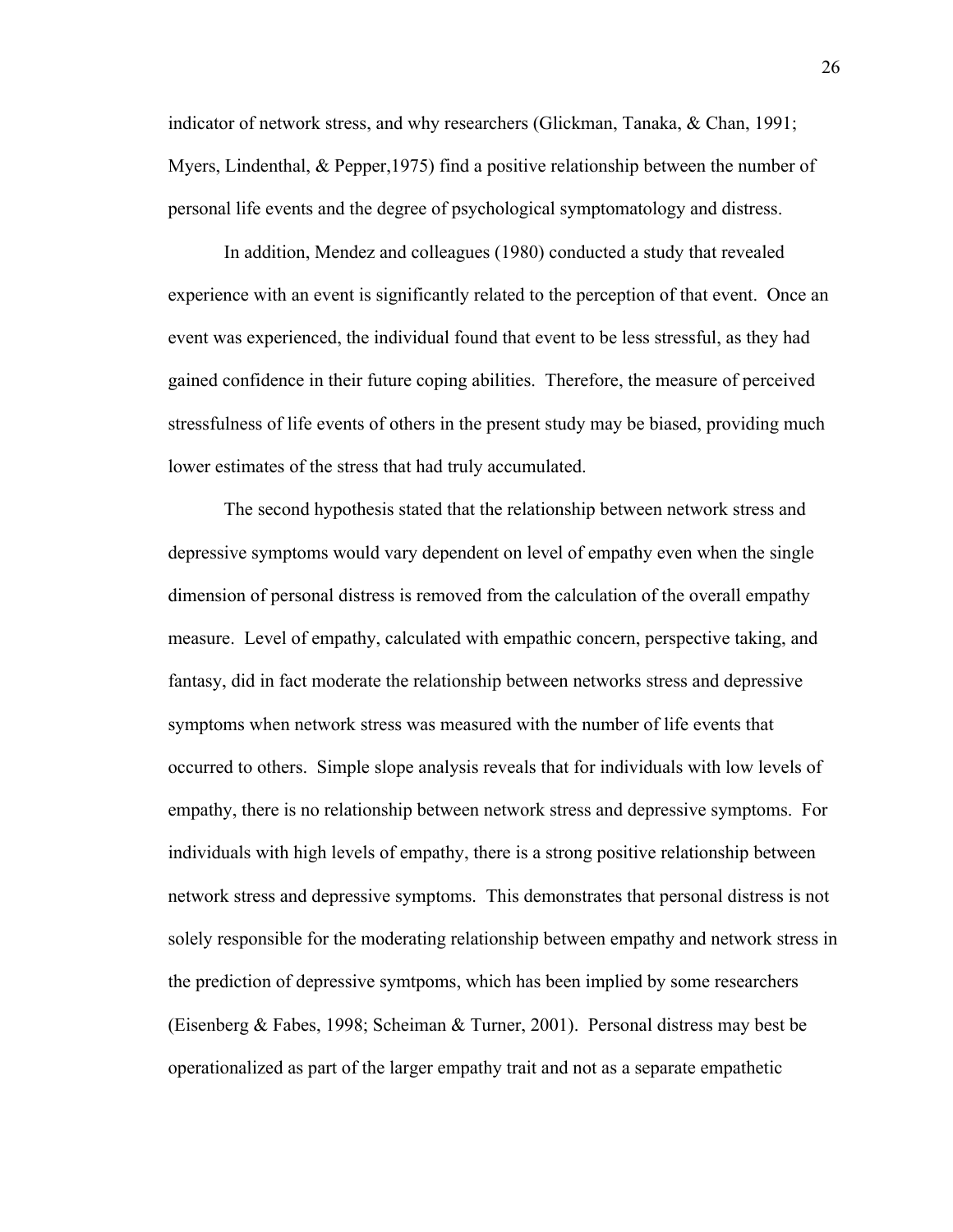response, especially when considering the outcomes generated by the third hypothesis. Even when personal distress is considered as a dimension of empathy, stress is not entirely transmitted from the network to the individual due to a person's inability to distinguish the distress of others from personal distress. This point is further supported by results of testing the third hypothesis.

The third hypothesis stated that personal distress alone would moderate the relationship between networks stress and depressive symtpoms, but that this moderating relationship would not be as strong as that which exists when overall empathy is the moderator. When operationalizing network stress in any of the three separate approaches the interaction terms were not significant and this hypothesis was not supported. Of particular interest is that when network stress was defined as the number of life events that occurred to others, the first two hypotheses were supported however the third hypothesis involving personal distress as a separate response was not. This contrasts with the research of some (Eisenberg, 1998; Eisenberg & Fabes, 1998; Scheiman & Turner, 2001) who believe that personal distress is the trait responsible for stress contagion. The current study demonstrates that for these participants it is a combination of the empathic concern, perspective taking, and fantasy dimensions of empathy that makes an individual most vulnerable to network stress. Future researchers should continue to focus on the role of overall empathy in the stress contagion process, and not simply focus on the dimension of personal distress. Exactly how different combinations of all four dimensions of empathy contribute to the most vulnerable circumstances for the stress contagion process is also an interesting avenue for future studies.

Findings from the present study regarding empathy in a Native American older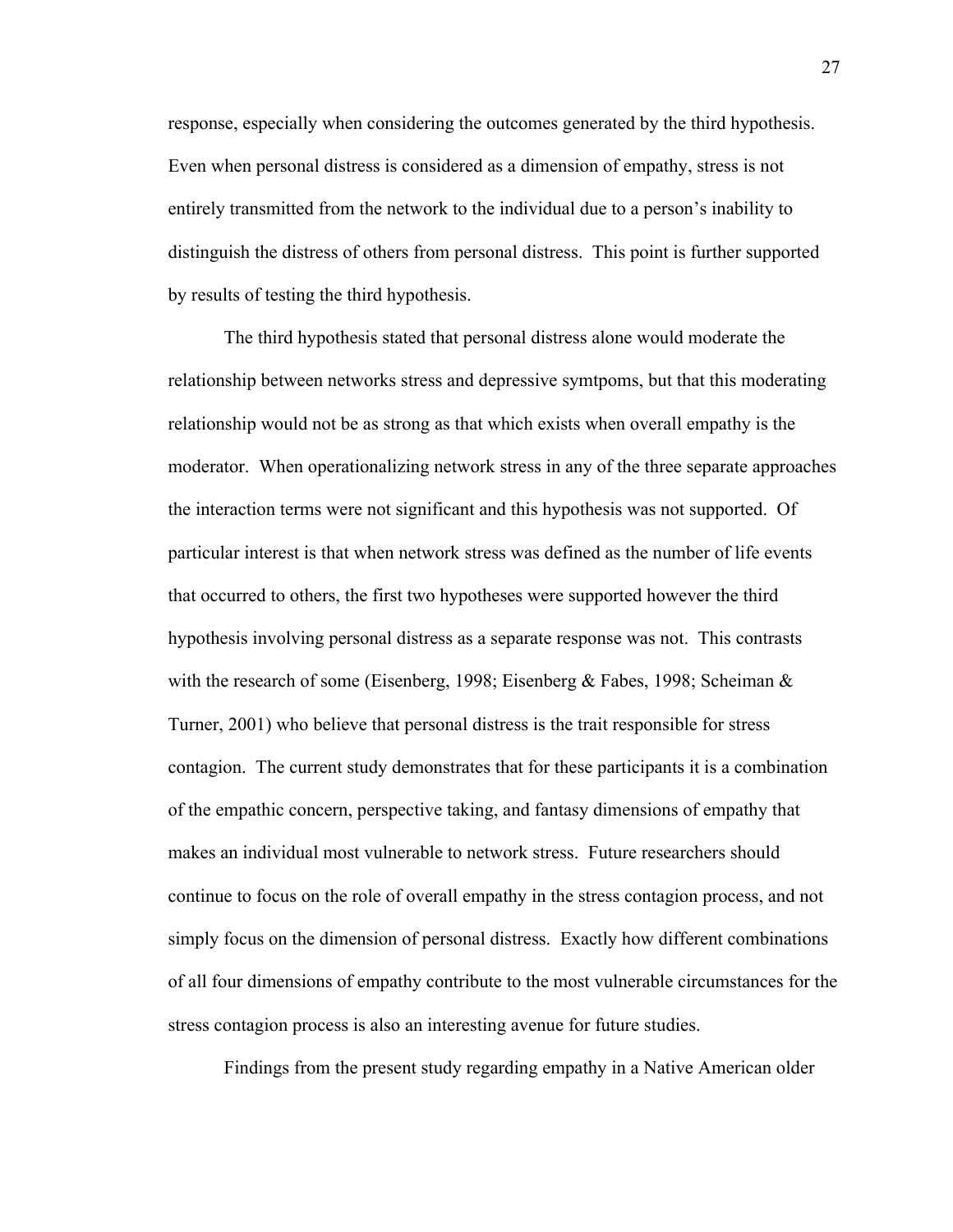adult population also contribute to the existing literature as empathy and stress contagion have not been thoroughly explored in Native Americans or older adults. The mean scores for each empathy dimension and for overall empathy [empathy *M*= 87.78 (*SD*=11.03); Empathic Concern *M*= 27.65 (*SD*=4.70); Perspective Taking *M*= 23.91 (*SD*=4.27); Personal Distress *M*= 17.14 (*SD*=4.95); Fantasy *M*= 19.18(*SD*=5.40)], will be useful for future studies to use as a comparison. Of the past published research utilizing the IRI (Davis, 1980), the only one to report means for empathic concern and perspective taking was a study of a collectivist Estonian population by Realo and Luik (2002). These researchers report for their sample of 121 men and women with a mean age of 25.9 years (SD= 11.8), the mean for empathic concern was  $40.7$  (*SD* =9.2) and the mean for perspective taking was 39.9 (*SD*=8.6). Comparatively, the means from the present study are lower, which may be a result of a negative association between age and empathy that was found in the research of Schieman and Gundy (2000). In general, it is important to note that the data collected on all four dimensions revealed sufficient variability and were distributed in a relatively normal pattern.

Overall, the findings shed light once again on the fact that social networks entail costs as well as benefits, and that the supportiveness of social networks is highly dependent on context. The practice of psychologists and social workers to encourage those with deficient resources to expand their social network as a coping strategy should be taken under advisement. Not all individuals in all cases, namely those with higher levels of empathy, may benefit from such an exercise. Research has to consider the costs associated with having a higher level of empathy, a concern that to date has not been addressed. Empathy has usually been handled as a trait important to foster whenever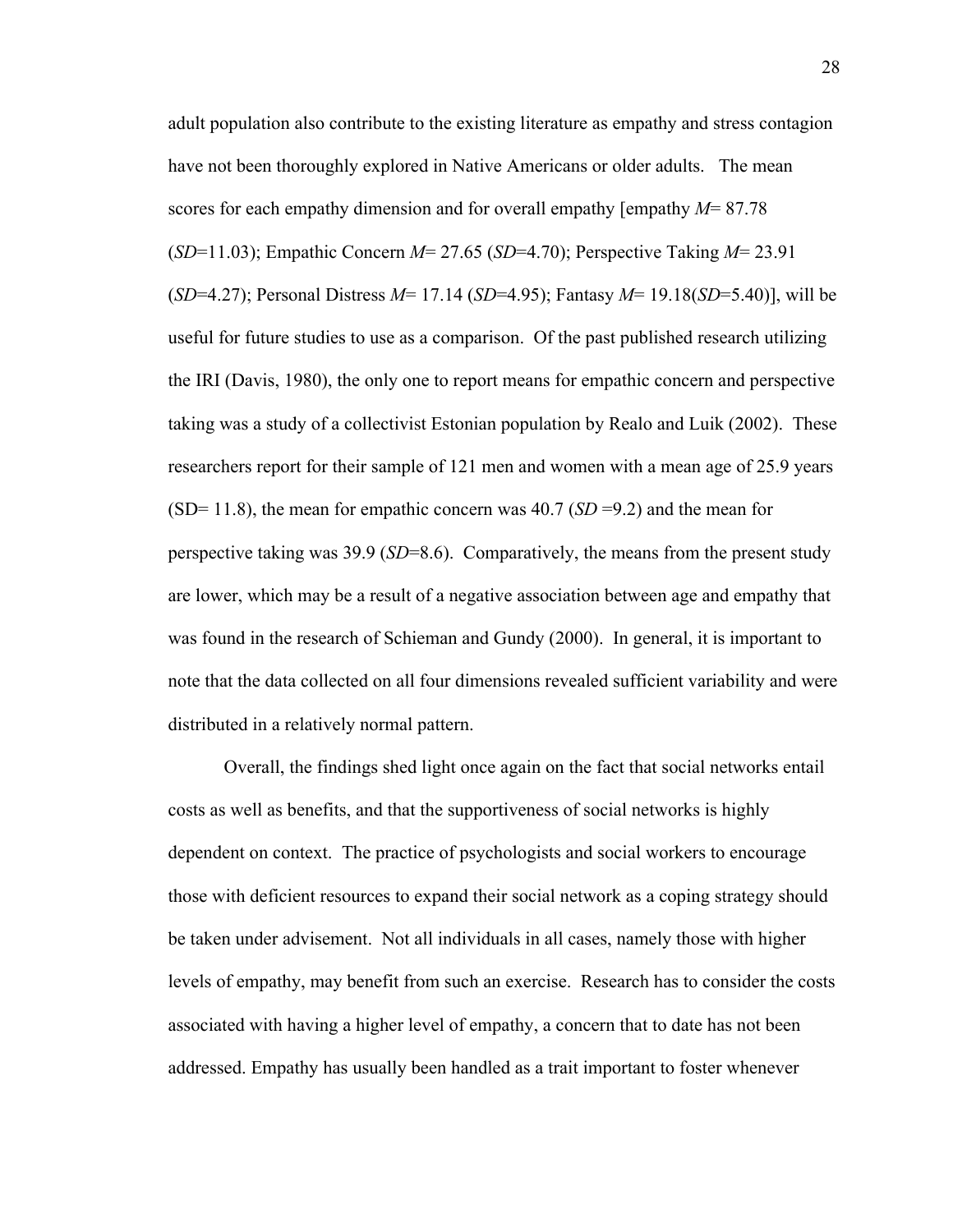possible (Davis, 1996; Eisenberg & Miller, 1987).

The present study does not address the issue of causation, however findings from this study begin to inform psychologists and counselors of correlates and potential causes of stress and depression in Native American older adult populations.As mentioned before, this specific population may be more vulnerable to the stress contagion process due to collectivist characteristics and the tendency of older adults to reduce the size of their social network to include only close emotional ties. Empathy enhancing programs even exist in nursing home facilities (May  $\&$  Alligood, 2000), where the trait could prove maladaptive in excess. These programs may need to be reevaluated and it may be important to teach people strategies to cope with stress that results specifically from the life events of those in their social networks.

#### *Limitations and Future Directions*

A limitation of this study is that the four subdimensions of empathy were summed in order to create a global empathy score. Davis (1980) developed the four constructs as building blocks to define the general concept of empathy, and he warned of the dangers of simply summing all four constructs to achieve a global measure. He explained that Personal distress is considered to be a developmentally lower level aspect of empathy and that if summed with the others would lower a total empathy score (Davis, 1980). In the present study the mean personal distress score was not significantly lower then the mean scores of the other three dimensions. This does not mean personal distress is not the earliest developmental dimension of empathy, but does lessen the first concern of creating a global measure. The question of whether or not personal distress is a dimension within empathy or a separate construct has been touched upon by this study,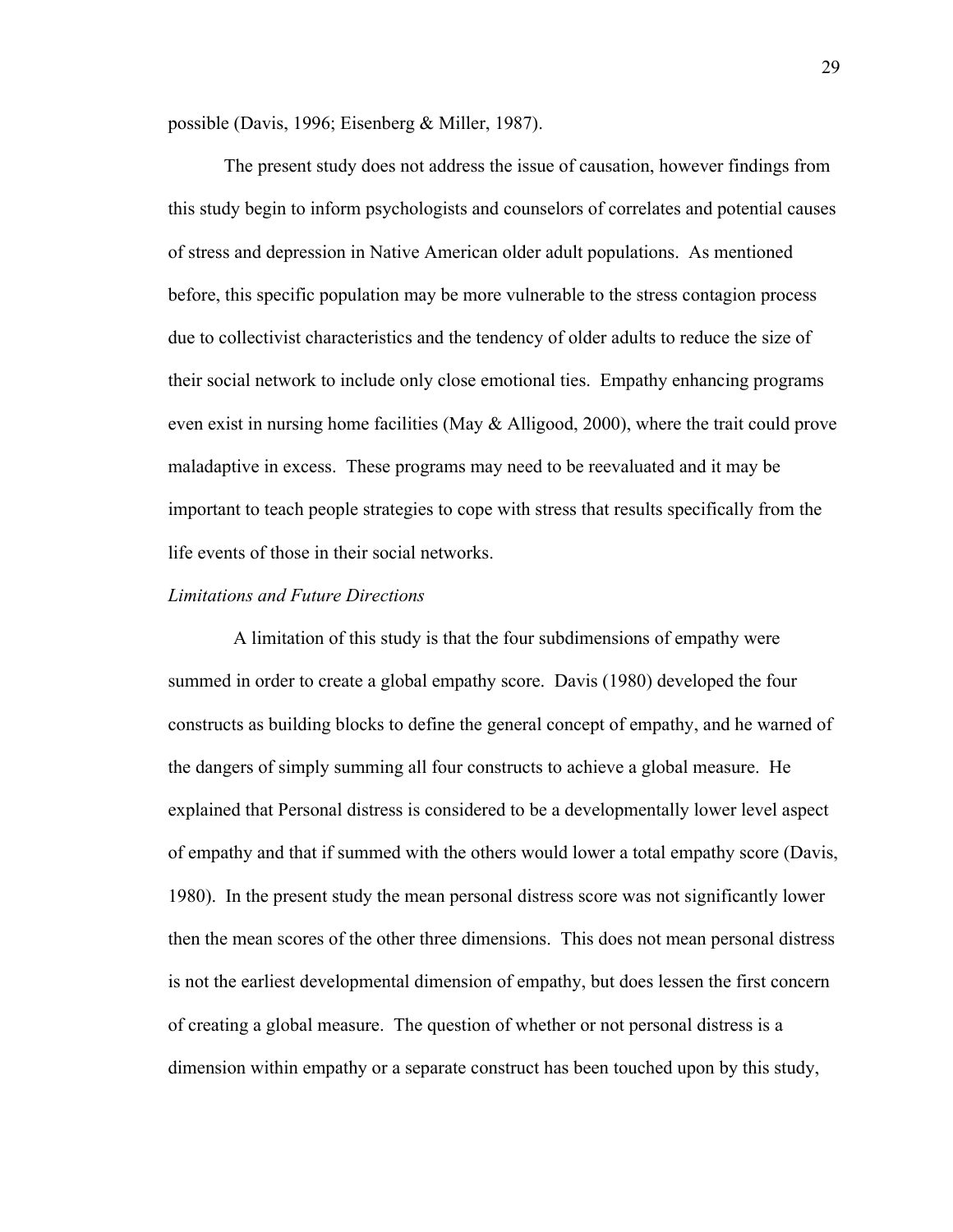but requires further research.

Davis' largest concern was that by simply summing the constructs one cannot assess if a particular aspect of empathy is more responsible for a given relationship to other variables. The current study did take this into consideration, and available literature suggested that personal distress, whether viewed as a dimension of empathy or an empathic response, can increase a persons' vulnerability to the stress of others (Eisenberg, 1998; Scheiman & Turner, 2001). It is for this reason that personal distress was summed along with the other three dimensions of empathy and addressed separately as a possible moderator for the relationship between network stress and depressive symtpoms.

The reliability of scores generated by the IRI measure (Davis, 1980) may be considered a limitation as the reliability estimates for these data were not as high as those reported by previous researchers. As a result of this limitation and potential cultural differences in the interpretation of questions, a cultural consultant linguistically reexamined all individual items in a post hoc examination. Out of the 28-item questionnaire, four questions were targeted as potentially problematic, including the item, "If I'm sure I'm right about something, I don't waste much time listening to other people's arguments". Interestingly, statistical analyses revealed that the removal of this question would slightly raise the calculated alphas. Therefore, in a separate analysis this item was removed. The resulting alpha values and multiple regression analyses are not discussed further as the resulting patterns were similar to the original analysis; a more in depth description of the post hoc analysis is included in the appendix (see Appendix D).

Another limitation of this study is that it utilizes a survey, which creates specific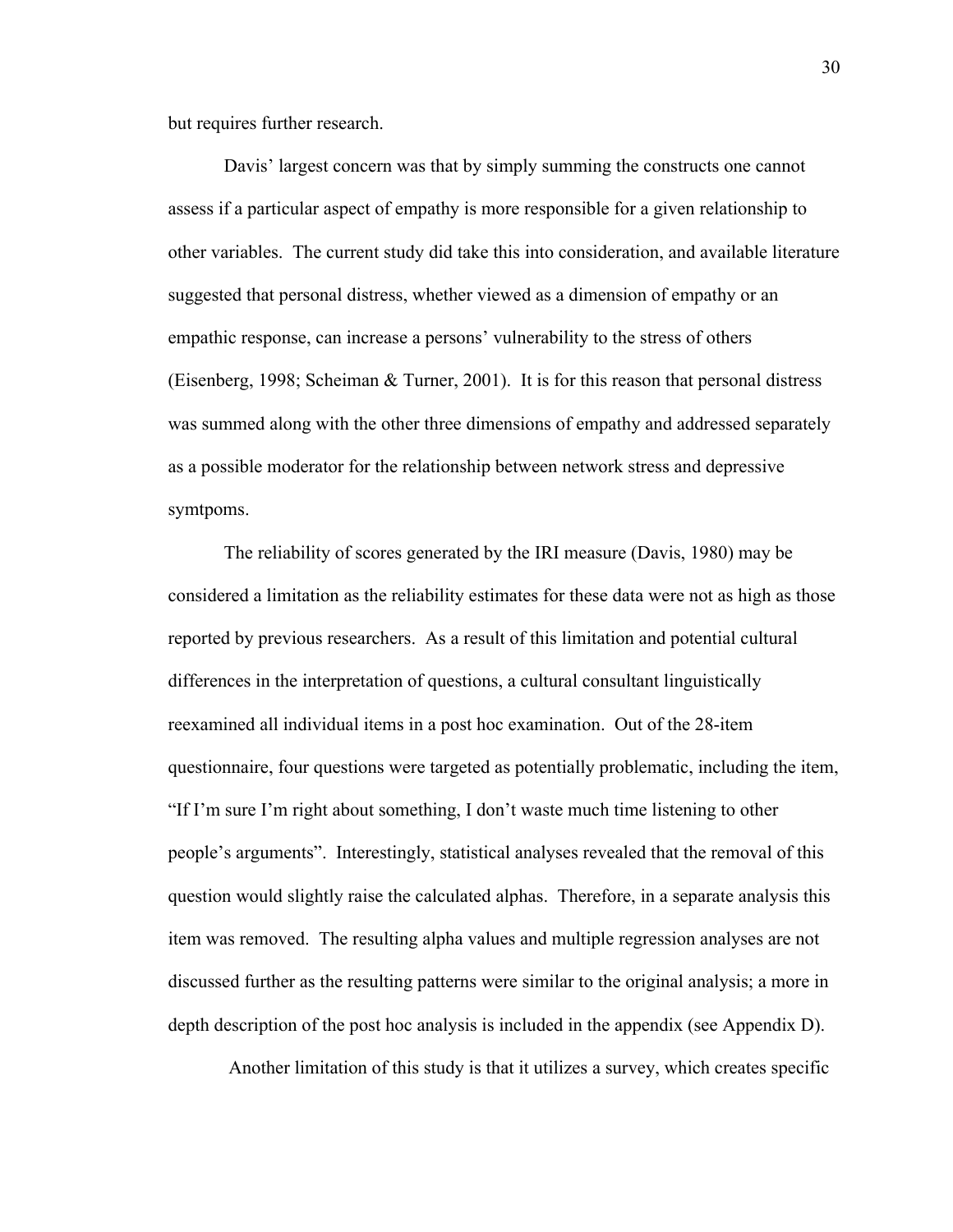weaknesses that must be acknowledged. First, all measures were taken at one point in time limiting the conclusions that can be drawn. The possible relationships are correlational and no cause or effect can be established among the variables. In the future, researchers could approach this from a longitudinal or more experimental approach. Secondly, the survey data were collected through self-report which includes the risk of participants not answering the questions honestly or being unable to accurately recall their behaviors and emotions. The survey is also relatively long, with the IRI located at the end, and the order of the measures was not randomly varied. Older adults could have become fatigued by the time they reached the IRI and not answered the questions to the best of their ability. Future research could easily correct this last limitation by randomly varying the measures in the survey.

Older Native American adults are a very heterogeneous population. As outlined by Norton and Manson (1996), there are over 250 federally recognized tribes and 209 Alaska Native villages. With such diversity in tribal cultures, findings within this specific sample from one reservation may be limited. The significance of starting this research in such a community has been discussed, but it is research that stresses the impact of different contexts. It is implied that similar studies need to be conducted in different populations, and that broad generalizations should be made with caution. The applicability to other minority groups or individual cultures must be tested by further research. A similar study could examine an individualistic population and compare the results to the current study. This would be interesting to consider as perhaps empathy moderates the relationship between network stress and depressive symtpoms only in cultures where an individual has an interdependent concept of the self (Markus  $\&$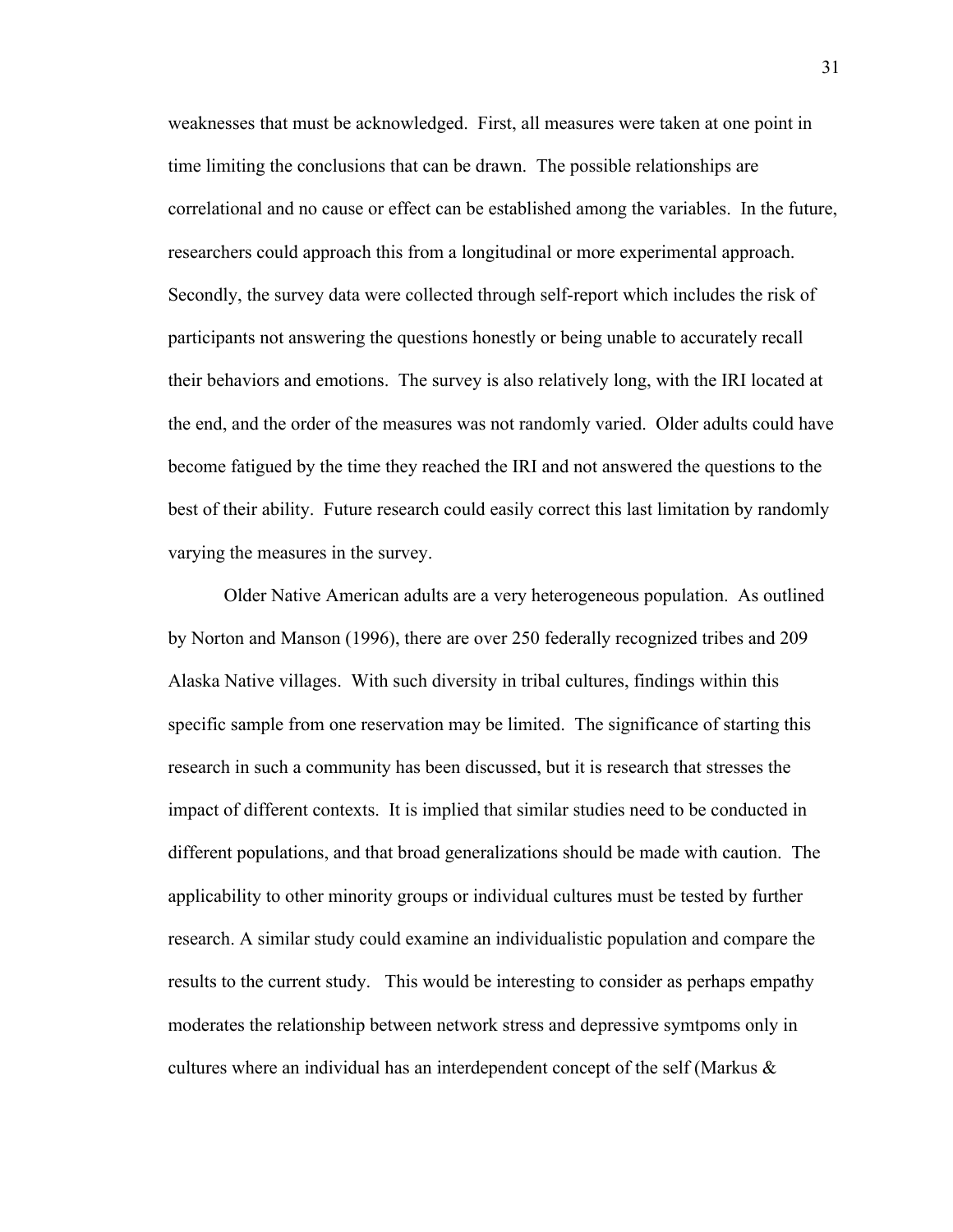Kitayama, 1991; Triandis, Chen, & Chan, 1998).

Lastly, it would be crucial to explore the practical implications of the results for empathy interventions and the practice of mental health care professionals. Given the moderating relationship found between empathy and network stress (as measured by number of life events of others) in predicting depressive symtpoms, it would be interesting for future research to examine the mechanisms behind this interaction. To answer this question, a qualitative study that explores the lived experience of individual's with high levels of empathy may be clinically informative. Despite the acknowledged limitations, this study is a solid first step in understanding the stress contagion process and it paves the way for a myriad of pertinent future studies.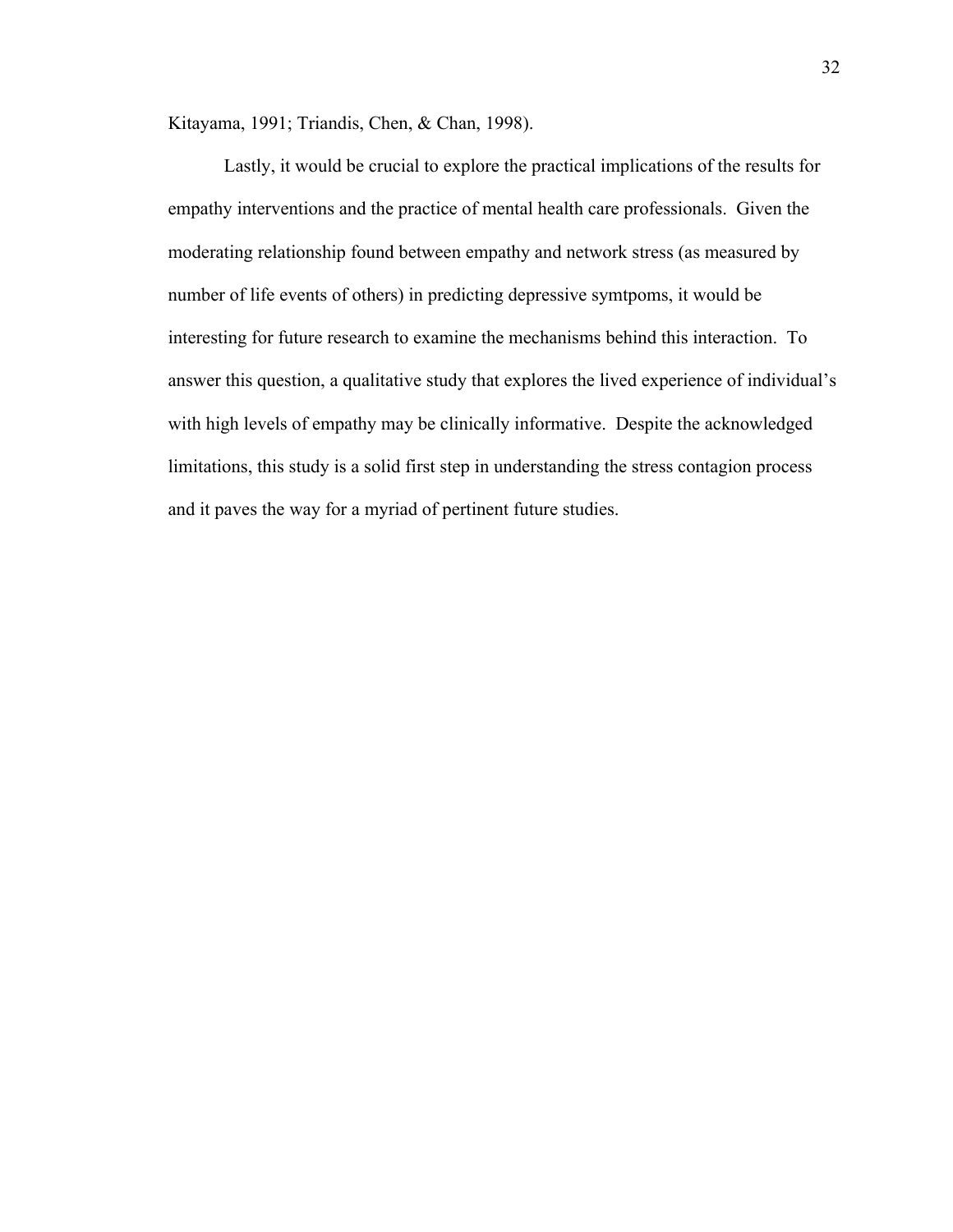#### References

- Aiken, L.S., & West, S.G. (1991). *Multiple Regression: Testing and Interpreting Interactions*. Newbury Park, London: Sage Publications.
- Aneshensel, C. S., Pearlin, L. I., & Schuler, R. H. (1993). Stress, Role Captivity, and the Cessation of Caregiving. *Journal of Health and Social Behavior*, 34, 54-70.
- Broadhead, J., Abas, M., Khumalo-Sakutukwa, G., Chigwanda, M., & Garura, E. (2001). Social support, life events and the onset of depression among low-income urban women in Zimbabwe. *Social Psychiatry and Psychiatric Epidemiology*, 36, 115- 122.
- Carstensen, L.L. (1993). Motivation for social contact across the life span: A theory of socioemotional selectivity. In J.E. Jacobs (Ed.), *Nebraska symposium on motivation: 1992, developmental perspectives on motivation* (Vol. 40, pp. 209- 254). Lincoln: University of Nebraska Press.
- Cliffordson, C. (2002). The hierarchical structure of empathy: Dimensional organization and relations to social functioning. *Scandinavian Journal of Psychology*, 43, 49- 59.
- Cohen, J. (1968). Multiple regression as a general data-analytic system. *Psychological Bulletin*, 70, 426-443.
- Cohen, S., & Syme, L. (1985). *Social support and health*. New York: Academic.
- Commons, M., & Wolfsont, C.A. (2002). Empathy: Its ultimate and proximate bases.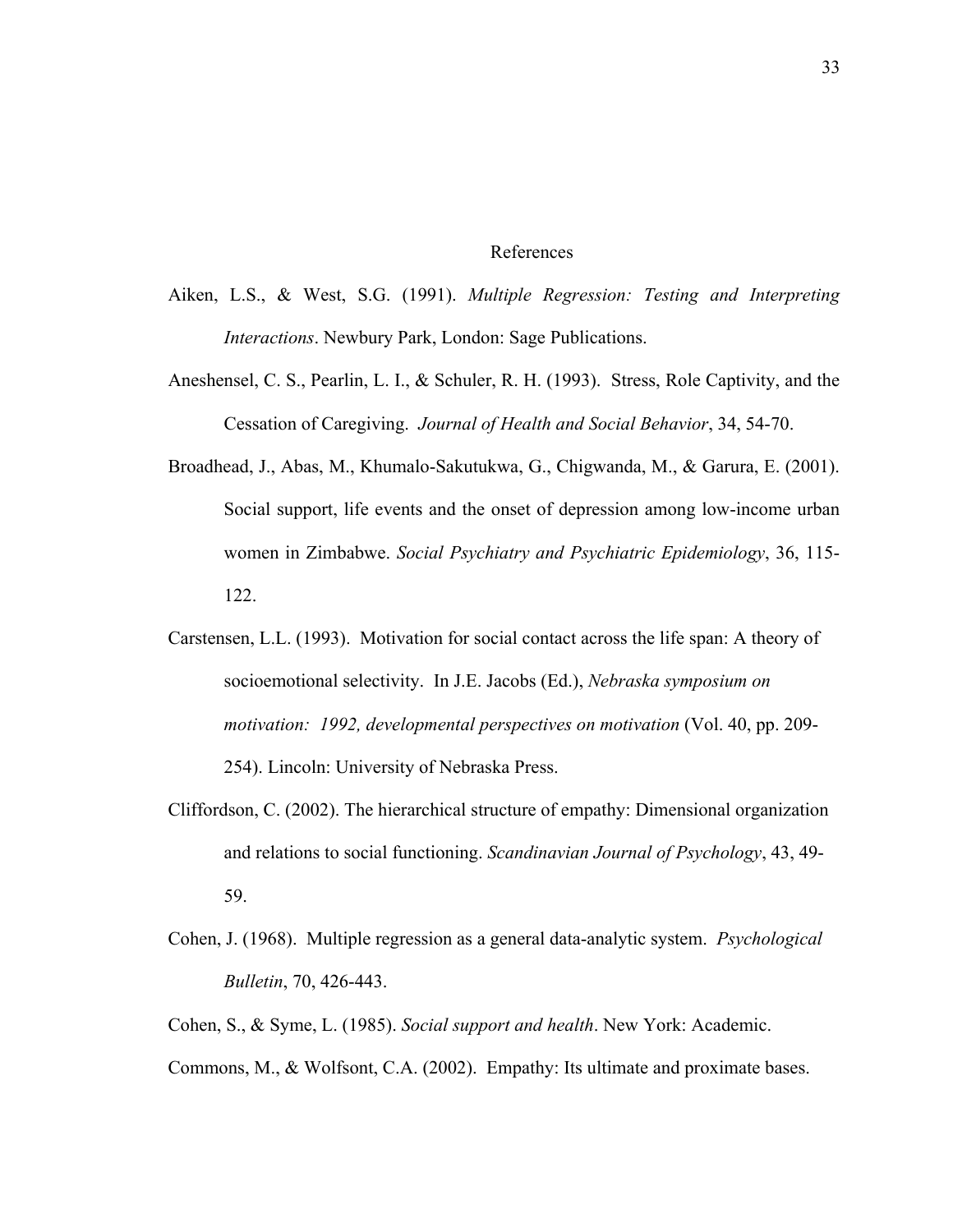*Behavior and Brain Sciences*, 25, 12-16.

- Davis, M.H. (1980). A multidimensional approach to individual differences in empathy. *Catalog of Selected Documents in Psychology*, 10, 85.
- Davis, M.H. (1983). Measuring individual differences in empathy: Evidence for a multidimensional approach. *Journal of Personality and Social Psychology*, 44, 113-126.
- Davis, M.H. (1996). *Empathy: A social psychological approach*. Boulder, CO: Westview.
- Eckenrode, J., & Gore, S. (1981). Stressful events and social supports: The significance of context. In B. Gottlieb (Ed.), *Social Networks and Social Support* (pp. 43-68). Beverly Hills, CA: Sage.
- Eisenberg, N., & Fabes, R. A. (1998). Prosocial development. In W. Dameon (Series Ed.) & n. Eisenberg (Vol. Ed.), *Handbook of child psychology: Vol. 3. social,*  emotional, and personality development (5<sup>th</sup> ed., pp. 701-778). New York: Wiley.
- Eisenberg, N., & Miller, P. (1987). The relation of empathy to prosocial and related behaviors. *Psychological Bulletin,* 101, 91-119.
- Fiore, J., Becker, J., & Coppel, D.B. (1983). Social network interactions: A buffer or a stress. *American Journal of Community Psychology*, 11, 423-439.
- Glickman, L., Tanaka, J.S., & Chan, E. (1991). Life events, chronic strain, and psychological distress: Longitudinal causal models. *Journal of Community Psychology*, 19, 283-305.
- Gore, S., Aseltine, R. H. Jr., & Colten, M. E. (1993). Gender, social-relational involvement, and depression. *Journal of Research on Adolescence*, 3, 101-125.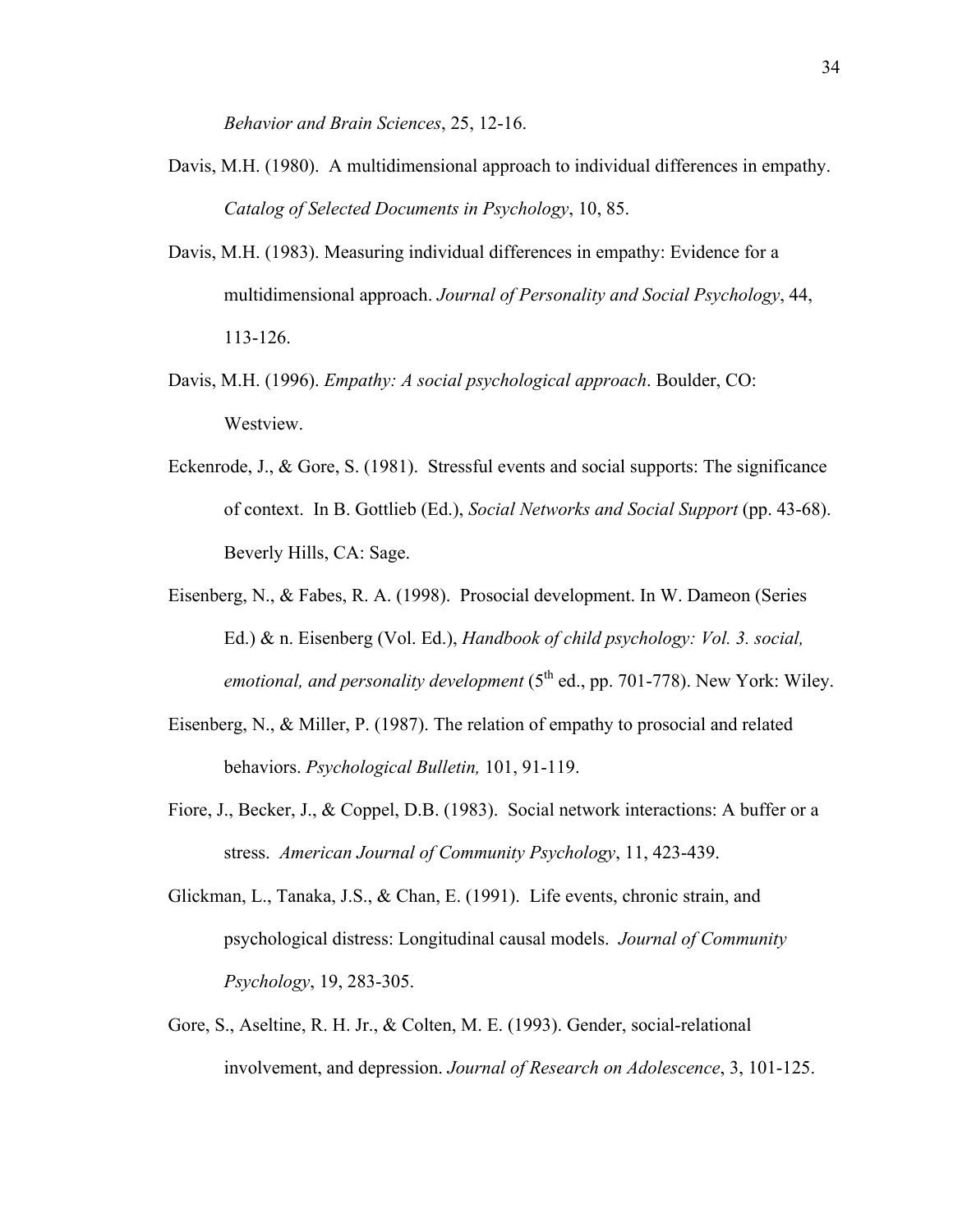Hobfoll, S.E. (1998). Stress, Culture, and Community. The Psychology and Philosophy of Stress

- House, J.S., Umberson, D., & Landis, K.K. (1988). Structures and processes of social support. *Annual Review of Sociology*, 14, 293-318.
- Kahana, E., Fairchild, T., & Kahana, B. (1982). Adaptation. In D.J. Mangen & W. Peterson (Eds.), *Research instruments in social gerontology: Clinical and social psychology, Vol 1* (pp. 145-193). Minneapolis, MN, University of Minnesota Press.
- Kessler, R. C., & McLeod, J.D. (1984). Sex differences in vulnerability to undesirable life events. *American Sociological Review*, 49, 620-631.
- Kessler, R. C., McLeod, J. D., & Wethington, E. (1985). The costs of caring: A perspective on the relationship between sex and psychological distress. In (Ed.), (pp. 491-506)
- Leavy, R. C. (1983). Social support and psychological disorder: A review. *Journal of Community Psychology*, 11, 3-21.
- May, B.A., & Alligood, M.R. (2000). Basic empathy in older adults: Conceptualization, measurement, and application. *Issues in Mental Health Nursing*, 21, 375-386.
- Markus, H.R., & Kitayama, S. (1991). Culture and self: Implications for cognition, emotion, and motivation. *Psychological Review*, 98, 224-253.
- McCubbin, H.I., & Patterson, J.M. (1983). Family stress and adaptation to crisis: A Double ABCX Model of family behavior. In D. Olsen & B. Miller (Eds.), *Family studies review yearbook* (pp. 87). Beverly Hills, CA: Sage.

Mendez, L.K., Yeaworth, R.C., York, J.A., & Goodwin, T. (1980). Factors influencing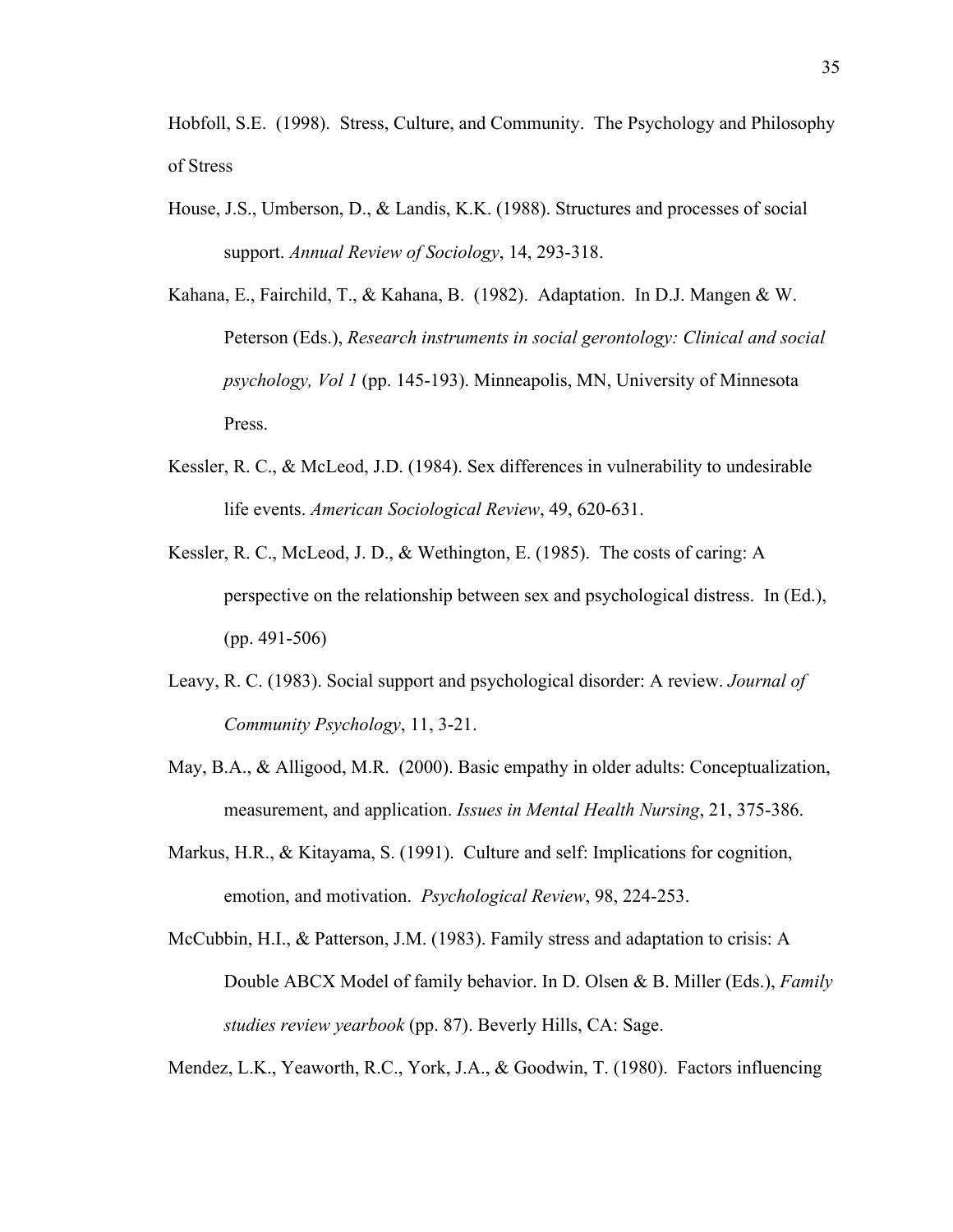adolescents' perceptions of life change events. *Nursing Research*, 29, 384-388.

- Miller, K.I., Stiff, J.B., & Ellis, B.H. (1998). Communication and Empathy as Precursors to Burnout Among Human Service Workers. *Communication Monographs,* 55, 250–267.
- Muldoon, O.T. (2003). Perceptions of stressful life events in Northern Irish school children: a longitudinal study. *Journal of School Psychology and Psychiatry*, 44, 193-201.
- Myers, J.K., Lindenthal, J.J, & Pepper, M.P. (1975). Life Events, Social Integration and Psychiatric Symptomatology. *Journal of Health and Social Behavior*, 16, 421- 427.
- Norton, I.M., & Manson, S.M. (1996). Research in American Indian and Alaska Native communities: navigating the cultural universe of values and process. *Journal of Consulting and Clinical Psychology*, 64, 856-60.
- Omdahl, B.L., & O'Donnell, C. (1999). Emotional contagion, empathic concern and communicative responsiveness as variables affecting nurses' stress and occupational commitment. *Journal of Advanced Nursing*, 29, 1351-1359.
- Pulos, S., Elison, J., & Lennon, R. (2004). The hierarchical structure of the Interpersonal Reactivity Index. *Social Behavior and Personality*, 32, 355-359.
- Radloff, L. S. (1977). The CES-D Scale: A self-report depression scale for research in the general population. *Applied Psychological Measurement*, 3, 385-401.
- Realo, A., & Luik, M. (2002). On the relationship between collectivism and empathy in the context of personality traits. *TRAMES*, 3, 218-233.

Regehr, C., Goldferg, G., & Hughes, J. (2002). Exposure to human tragedy, empathy, and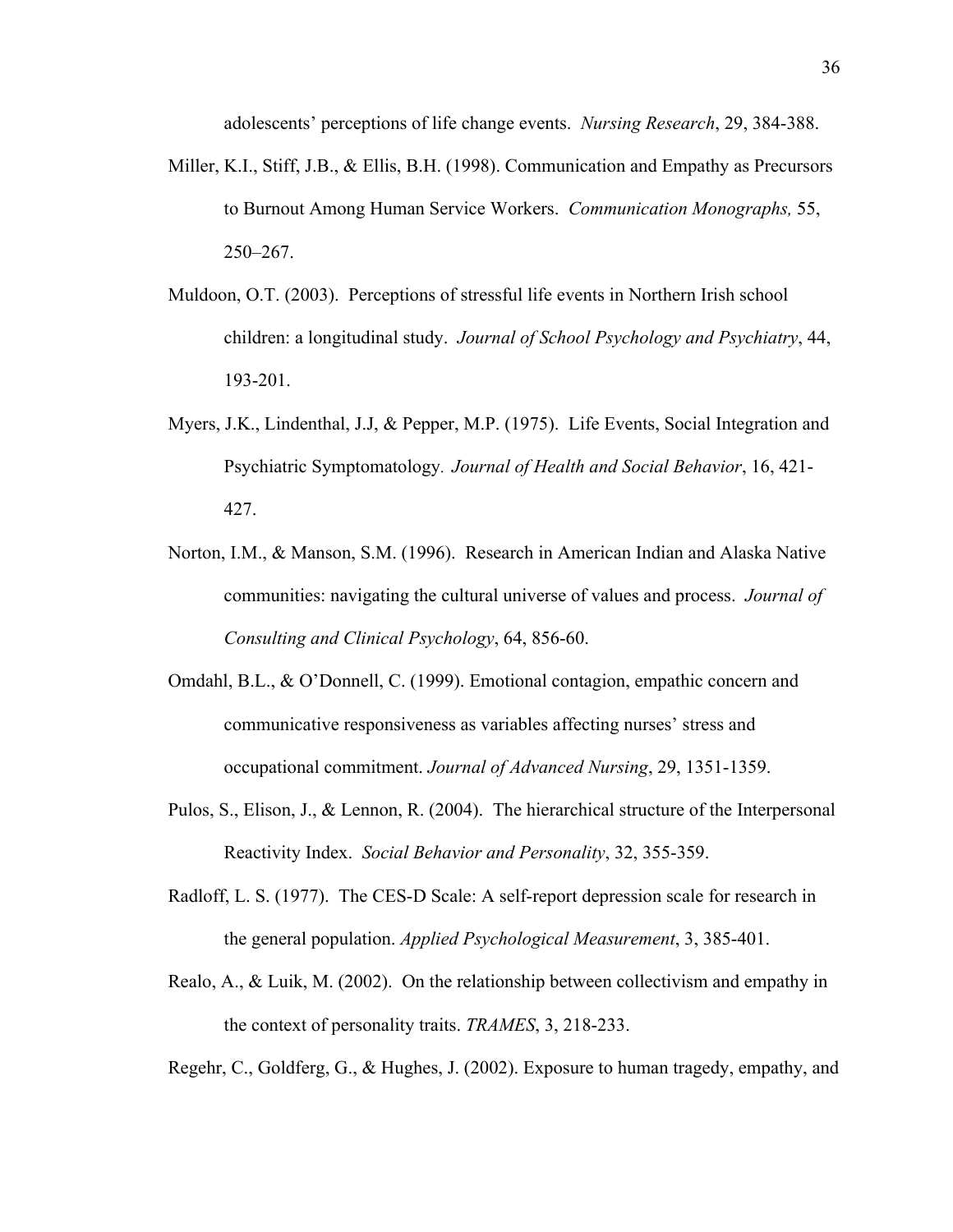trauma in ambulance paramedics. *American Journal of Orthopsychiatry*, 72, 505- 513.

- Riley, D., & Eckenrode, J. (1986). Social Ties: Subgroup differences in costs and benefits. *Journal of Personality and Social Psychology*, 51, 770-778.
- Rook, K.S. (1992). Stressful aspects of older adults' social relationships: An overview of current theory and research. In M.A.P. Stephens, J.H. Crowther (Eds.), *Stress and coping in later life families* (pp. 173-192). Washington, DC: Hemisphere.
- Rook, K., Dooley, D., & Catalano, R. (1991). Stress Transmission: The effects of husbands' job stressors on the emotional health of their wives. *Journal of Marriage and the Family*, 53, 165-177.
- Sarason, I.G., Johnson, J.H., & Siegel, J.M. (1978). Assessing the impact of the life experiences survey. *Journal of Consulting and Clinical Psychology*, 46,932-46.
- Schieman, S., & Turner, H.A. (2001). "When feeling other people's pain hurts": The influence of psychosocial resources on the association between self-reported empathy and depressive symptoms. *Social Psychology Quarterly*, 64, 376-389.
- Schieman, S., & Van Gundy, K. (2000). The personal and social links between age and self-reported empathy. *Social Psychology Quarterly*, 63, 152-174.
- Siu, A.M., & Shek, D.T. (2005). Validation of the Interpersonal Reactivity Index in a Chinese Context. *Research on Social Work Practice*,15, 118-126.
- Triandis, H.C., X.P. Chen, and D.K.S. Chan, (1998), "Scenarios for the Measurement of Collectivism and Individualism," *Journal of Cross-Cultural Psychology,* 29, 275- 289.

Volcek, M.K. (1994). Humor and the mental health of the elderly. In E.S. Buckman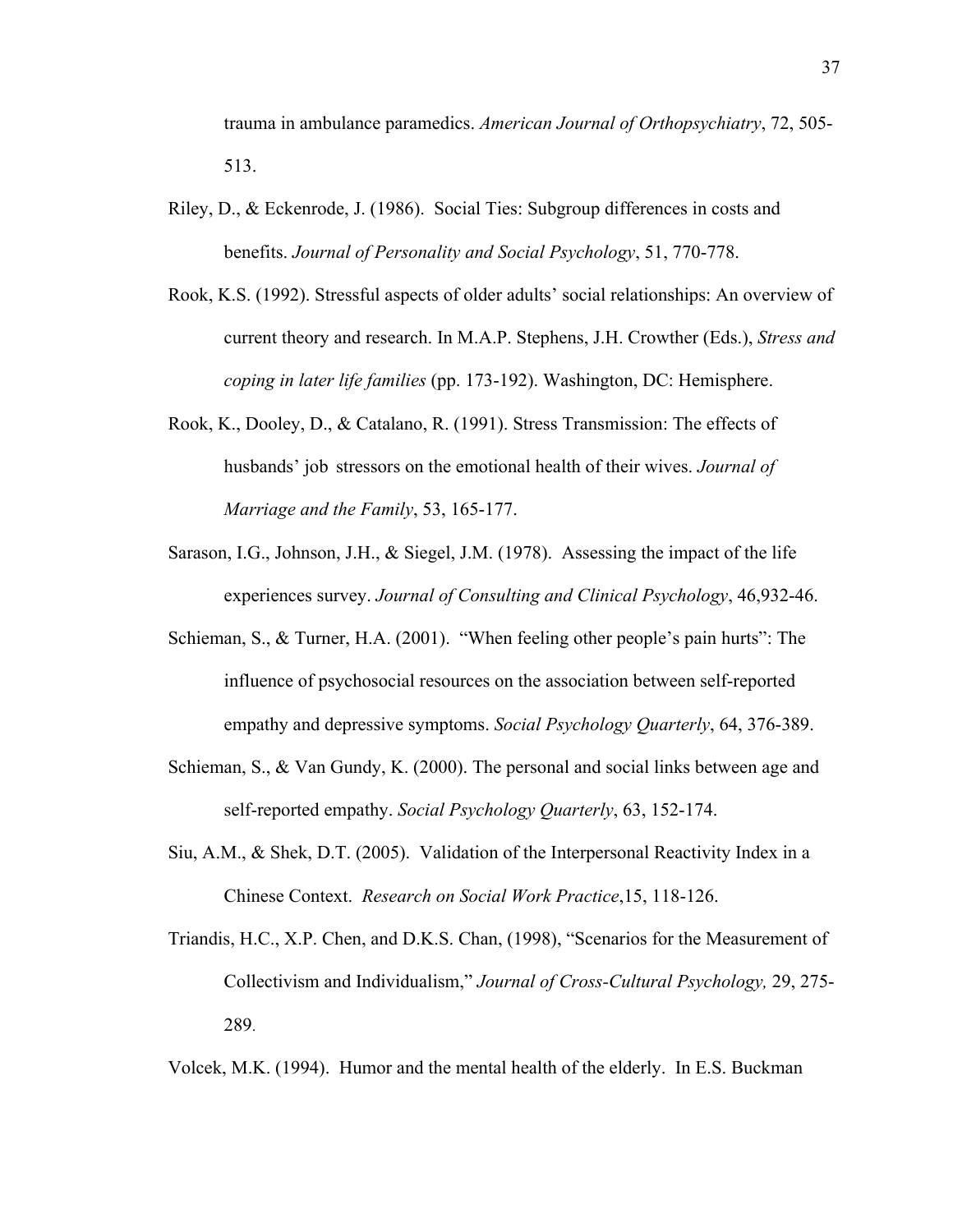(Ed.), *The Handbook of Humor: Clinical applications in psychotherapy.* (pp.

111-132). Melbourne, FL: US Publishing Co.

- Wallace, K., & Swaney, G. (2007). Native American resilence project. Ongoing qualitative research project.
- Whitbourne, S. K., Jacobo, M. & Munoz-Ruiz, M. T. (1996). Adversity in the elderly. In R. S. Feldman (Ed.). *The Psychology of Adversity* (pp. 161-182). Amherst MA: University of Massachusetts Press.
- Wilkins, W. (1974). Social stress and illness in industrial society. In E. Gunderson & R. Rahe (eds.), *Life Stress and Illness* (pp. 242-254). Springfield, IL: Charles C. Thomas.
- Yamamoto, K., Davis, O.L. (1982). Views of Japanese and American children concerning stressful experiences. *Journal of Social Psychology*, 116, 163-171.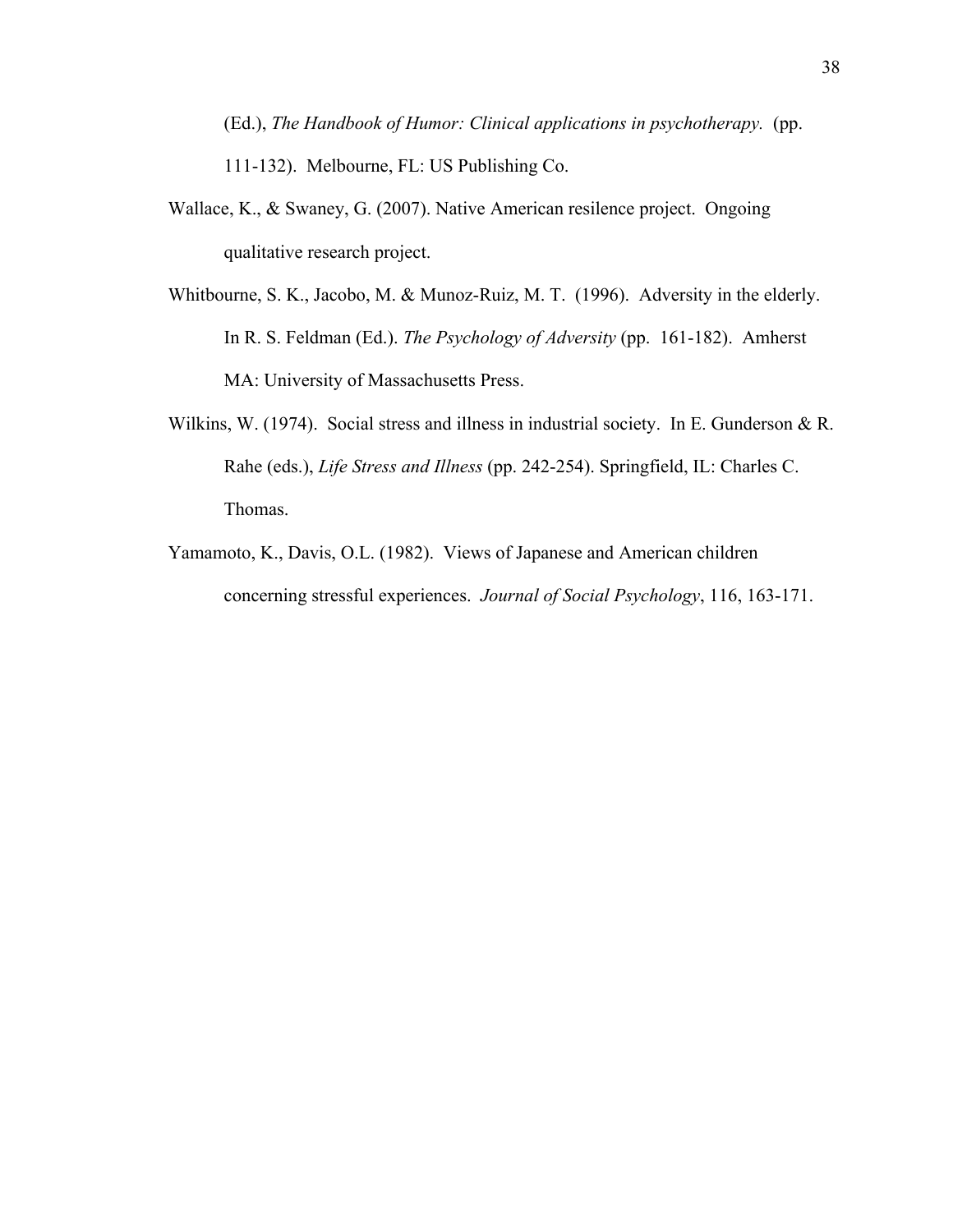### Appendix A

# **Life Events of Family Members and Close Friends**

Here is a list of events that may have occurred in the lives of your family members and close friends. If an event happened to any of your family members and friends **during the past year** (past 12 months), please check the box  $(\mathbf{Z})$  to the left of the event. If an event was experienced by a family member or friend, please rate how worried or upset **you** were when it happened. Only rate those events that did occur.

| ☑ | Please rate how worried or upset<br>you were when the event occurred.<br>Only rate events that did occur in<br>the lives of family members and<br>friends within the past year. | <b>Not</b><br>At All<br>Upset |  | Extre-<br>mely<br>Upset |
|---|---------------------------------------------------------------------------------------------------------------------------------------------------------------------------------|-------------------------------|--|-------------------------|
|   |                                                                                                                                                                                 |                               |  |                         |
|   | <b>Minor Illness</b>                                                                                                                                                            |                               |  |                         |
|   | Loss of Hearing or Vision                                                                                                                                                       |                               |  |                         |
|   | <b>Difficulty Waking</b>                                                                                                                                                        |                               |  |                         |
|   | <b>Divorce</b>                                                                                                                                                                  |                               |  |                         |
|   | <b>Sexual Difficulty</b>                                                                                                                                                        |                               |  |                         |
|   | Separation                                                                                                                                                                      |                               |  |                         |
|   | Family Member III or Injured                                                                                                                                                    |                               |  |                         |
|   | <b>Gain New Family Member</b>                                                                                                                                                   |                               |  |                         |
|   | Death of a Close Friend                                                                                                                                                         |                               |  |                         |
|   | Change in the Number of<br><b>Family Get-togethers</b>                                                                                                                          |                               |  |                         |
|   | <b>Personal Achievement of</b><br><b>Family Member</b>                                                                                                                          |                               |  |                         |
|   | <b>Relinquish Financial</b><br>Responsibility                                                                                                                                   |                               |  |                         |
|   | <b>Financial Difficulty</b>                                                                                                                                                     |                               |  |                         |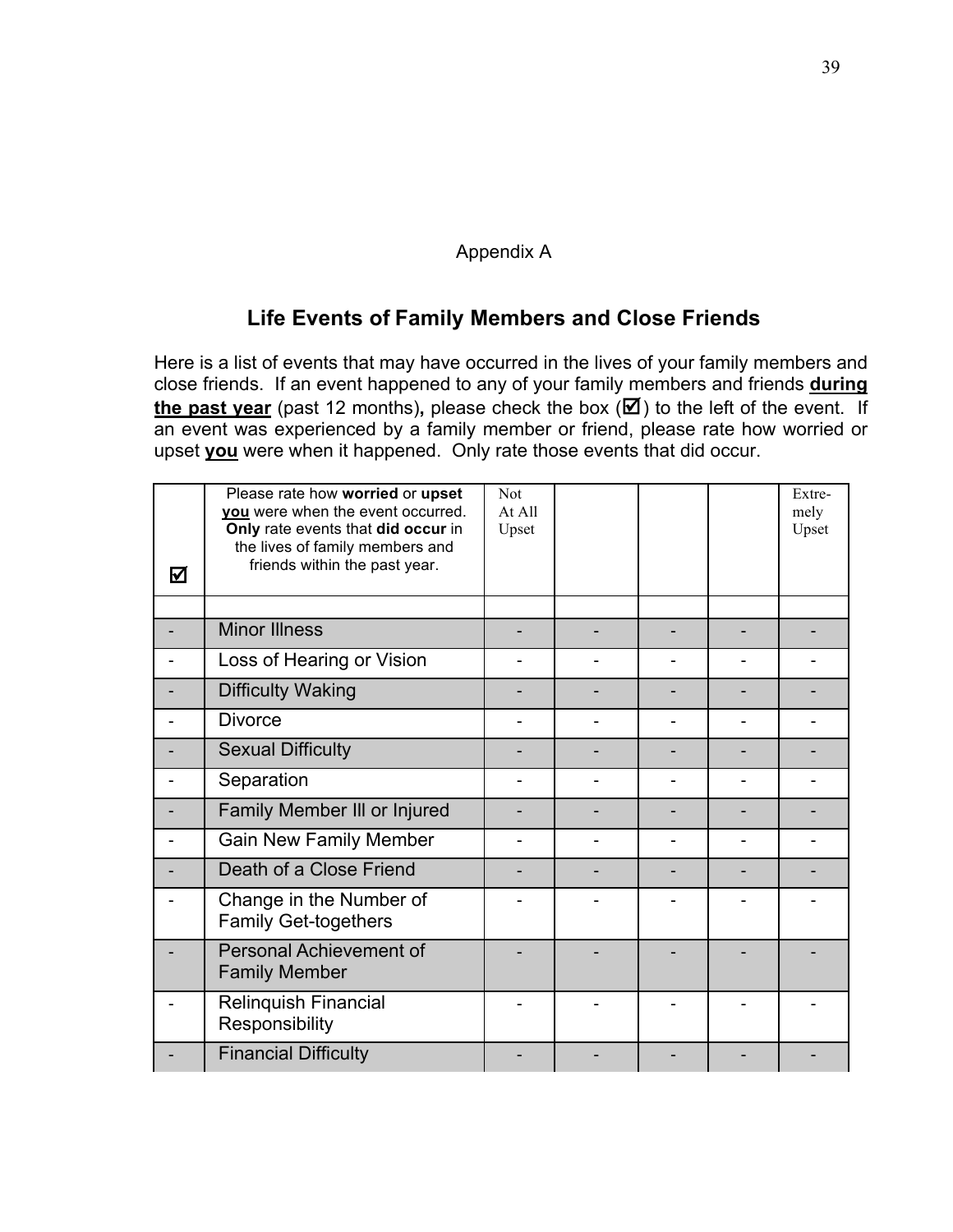| Change Work<br>Hours/Conditions                                     |                |                          |                |  |
|---------------------------------------------------------------------|----------------|--------------------------|----------------|--|
| <b>Change in Residence</b>                                          |                |                          |                |  |
| Sell Major Possessions                                              |                |                          |                |  |
| <b>Personal Achievement</b>                                         |                |                          |                |  |
| Spouse Unfaithful                                                   | $\overline{a}$ | $\overline{\phantom{0}}$ | Ξ.             |  |
| Fired from Job                                                      |                |                          |                |  |
| Loss of Valuable Object                                             |                | ۳                        |                |  |
| <b>Child Got Married</b>                                            |                |                          |                |  |
| Taking Large Loan                                                   |                | Ĭ.                       |                |  |
| <b>Legal or Custody Troubles</b>                                    |                |                          |                |  |
| Trouble with government,<br>insurance or social service<br>agencies |                |                          |                |  |
| Age Discrimination                                                  | $\overline{a}$ | $\overline{\phantom{0}}$ | $\overline{a}$ |  |
| <b>Racial Discrimination</b>                                        |                |                          |                |  |
| Major Illness or Injury                                             |                |                          |                |  |
| <b>Change in Sleep Habits</b>                                       |                |                          |                |  |
| <b>Change in Eating Habits</b>                                      |                | ۰                        |                |  |
| Menopause                                                           |                |                          |                |  |
| Death of Spouse                                                     |                |                          |                |  |
| Marriage                                                            |                |                          |                |  |
| <b>Marital Reconciliation</b>                                       |                |                          |                |  |
| More Arguments with Spouse                                          |                |                          |                |  |
| Fewer Arguments with<br>Spouse                                      |                |                          |                |  |
| Death of Family Member                                              |                |                          |                |  |
| Improvement in Family<br>Member's Health                            |                |                          |                |  |
| Trouble with Children or other<br>family member(s)                  |                |                          |                |  |
| Victim of Crime                                                     | $\blacksquare$ | ۰                        | Ξ.             |  |
| <b>Improvement in Financial</b><br><b>State</b>                     |                |                          |                |  |
| Retirement                                                          |                |                          |                |  |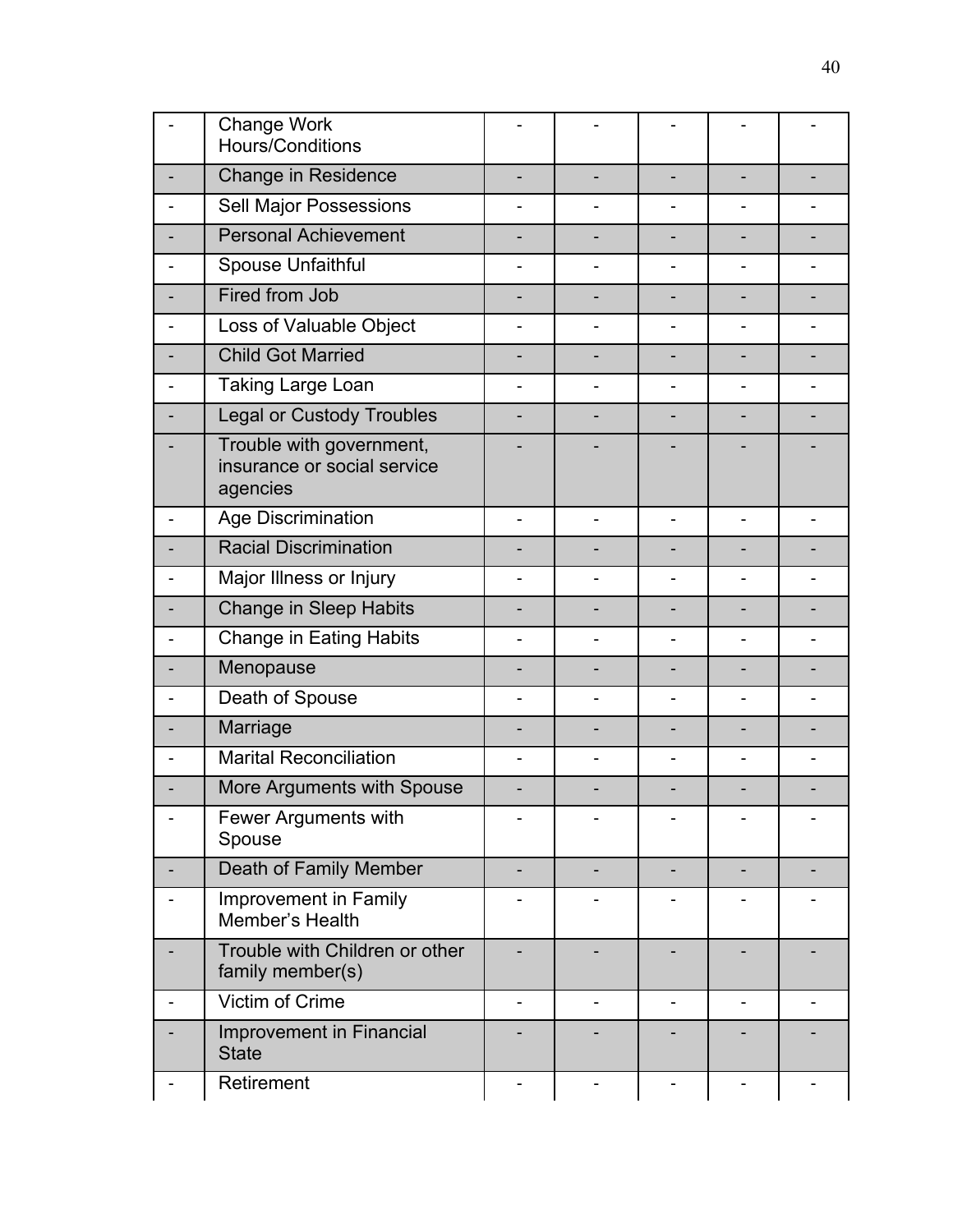|                | Illness or Injury of a Close<br>Friend       |                |                |                |                |                |
|----------------|----------------------------------------------|----------------|----------------|----------------|----------------|----------------|
|                | Lose a pet                                   | $\overline{a}$ |                | ÷,             |                |                |
|                | Gain a pet                                   |                |                |                |                |                |
|                | Less Church Activity                         |                |                |                |                |                |
|                | <b>More Church Activity</b>                  |                |                |                |                |                |
|                | More Recreation or Social<br>Activity        |                |                |                |                |                |
|                | <b>Less Recreation or Social</b><br>Activity |                |                |                |                |                |
| $\overline{a}$ | <b>Travel (Taking Vacation)</b>              | $\overline{a}$ |                |                | $\overline{a}$ |                |
|                | <b>Stop Driving</b>                          |                |                |                |                |                |
|                | Go to Jail                                   |                |                |                |                |                |
|                | Parole                                       | $\overline{a}$ |                | $\blacksquare$ |                |                |
|                | More traditional activities                  |                |                |                |                |                |
|                | Less traditional activities                  |                |                |                |                |                |
|                | Unemployed at Least One<br><b>Month</b>      |                |                |                |                |                |
|                | Demotion                                     | $\overline{a}$ | $\overline{a}$ | $\overline{a}$ | $\blacksquare$ | ÷.             |
|                | Promotion                                    | $\overline{a}$ |                | ÷,             | $\overline{a}$ | $\overline{a}$ |
|                | <b>Grandchild Got Married</b>                |                |                |                |                |                |
|                | Arguments with<br><b>Boss/Coworker</b>       |                |                |                |                |                |
|                | Friends and/or Family Turn<br>Away           |                |                |                |                |                |
|                | <b>Caregiving Responsibilities</b>           |                |                |                |                |                |
|                | Other                                        |                |                |                |                |                |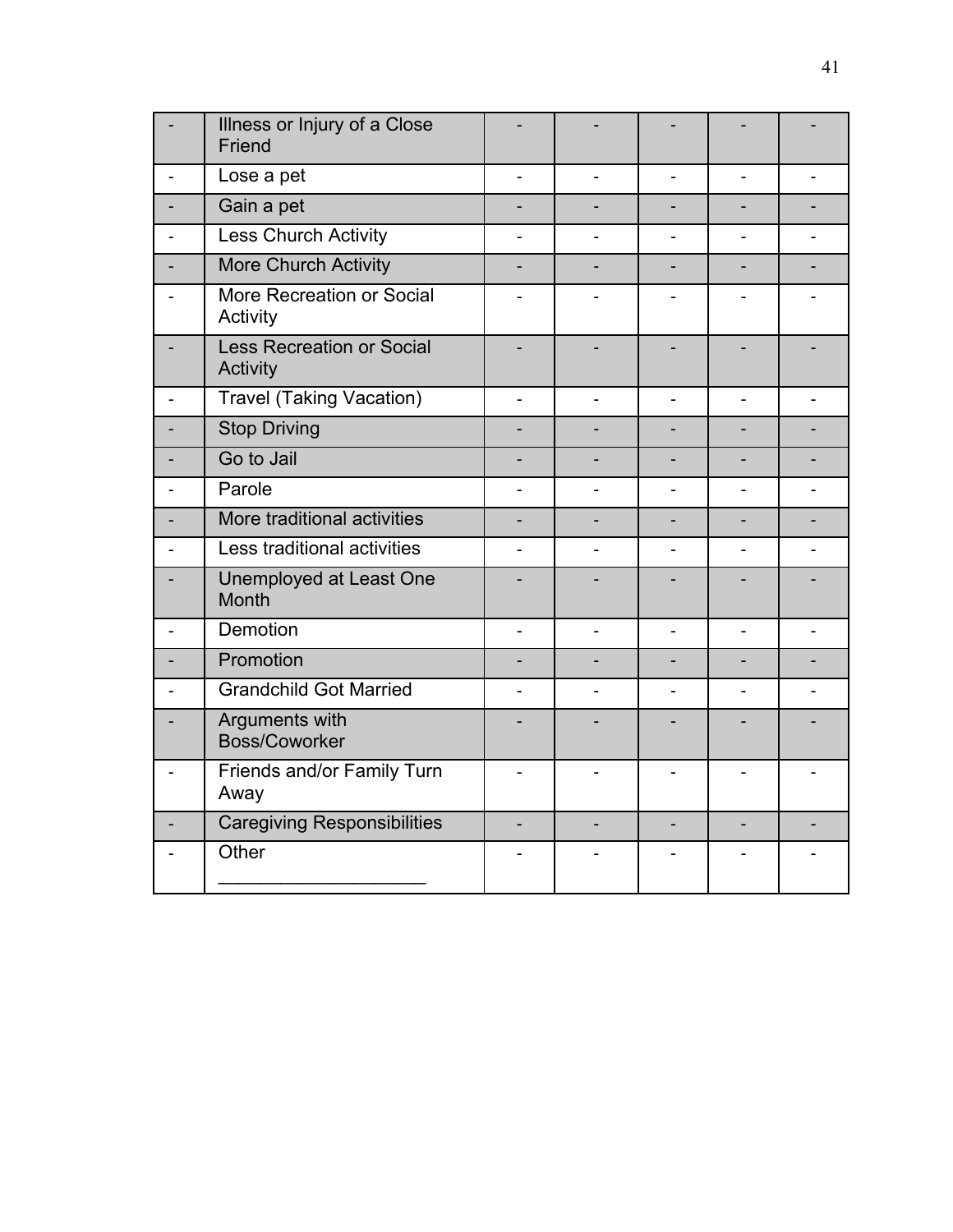## Appendix B

### **Interpersonal Reactivity Index (Davis, 1980)**

The following statements inquire about your thoughts and feelings in a variety of situations. For each item, indicate how well it describes you by choosing the box  $(\boxtimes)$ . Read each item carefully before responding. Answer as honestly as you can.

|                                                                                                              | <b>Does Not</b><br><b>Describe</b><br><b>Me Well</b> |  | <b>Describes</b><br><b>Me Very</b><br>Well |
|--------------------------------------------------------------------------------------------------------------|------------------------------------------------------|--|--------------------------------------------|
| I daydream and fantasize, with some<br>regularity, about things that might happen<br>to me.                  |                                                      |  |                                            |
| I often have tender, concerned feelings for<br>people less fortunate than me.                                |                                                      |  |                                            |
| I sometimes find it difficult to see things<br>from the "other person's" point of view.                      |                                                      |  |                                            |
| Sometimes I don't feel very sorry for other<br>people when they are having problems.                         |                                                      |  |                                            |
| I really get involved with the feelings of<br>the characters in a novel.                                     |                                                      |  |                                            |
| In emergency situations, I feel<br>apprehensive and ill-at-ease.                                             |                                                      |  |                                            |
| I am usually objective when I watch a<br>movie or play, and I don't often get<br>completely caught up in it. |                                                      |  |                                            |
| I try to look at everybody's side of a<br>disagreement before I make a decision.                             |                                                      |  |                                            |
| When I see someone being taken<br>advantage of, I feel kind of protective<br>towards them.                   |                                                      |  |                                            |
| I sometimes feel helpless when I am in<br>the middle of a very emotional situation.                          |                                                      |  |                                            |
| I sometimes try to understand my friends<br>better by imagining how things look from<br>their perspective.   |                                                      |  |                                            |
| Becoming extremely involved in a good<br>book or movie is somewhat rare for me.                              |                                                      |  |                                            |
| When I see someone get hurt, I tend to<br>remain calm.                                                       |                                                      |  |                                            |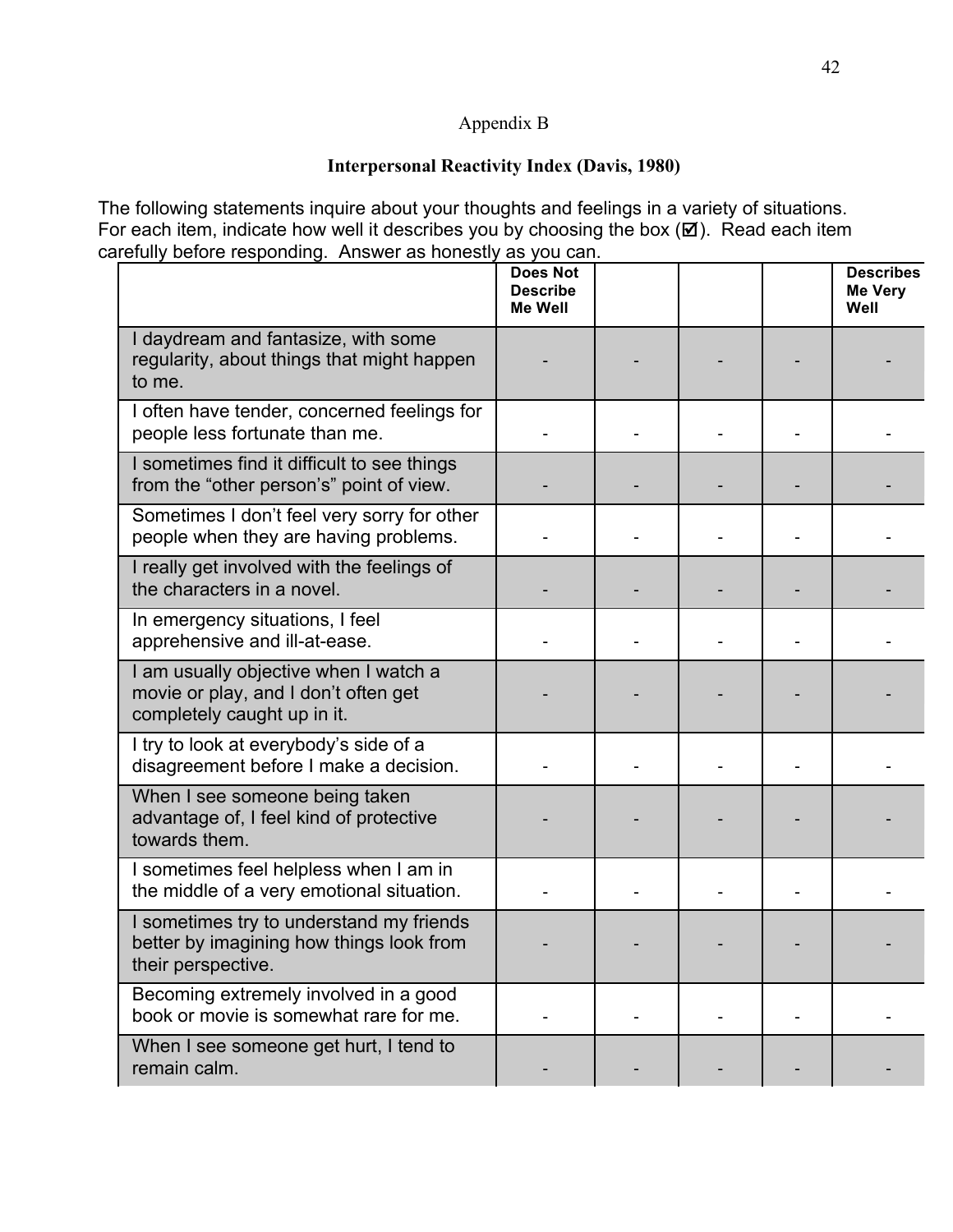| Other people's misfortunes do not usually<br>disturb me a great deal.                                                              |  |  |  |
|------------------------------------------------------------------------------------------------------------------------------------|--|--|--|
| If I'm sure I'm right about something, I<br>don't waste much time listening to other<br>people's arguments.                        |  |  |  |
| After seeing a play or movie, I have felt as<br>though I were one of the characters.                                               |  |  |  |
| Being in a tense emotional situation<br>scares me.                                                                                 |  |  |  |
| When I see someone being treated<br>unfairly, I sometimes don't feel very much<br>pity for them.                                   |  |  |  |
| I am usually pretty effective in dealing with<br>emergencies.                                                                      |  |  |  |
| I am often quite touched by things that I<br>see happen.                                                                           |  |  |  |
| I believe that there are two sides to every<br>question and try to look at them both.                                              |  |  |  |
| I would describe myself as a pretty<br>softhearted person.                                                                         |  |  |  |
| When I watch a good movie, I can very<br>easily put myself in the place of a leading<br>character.                                 |  |  |  |
| I tend to lose control during emergencies.                                                                                         |  |  |  |
| When I'm upset at someone, I usually try<br>to "put myself in his shoes" for a while.                                              |  |  |  |
| When I am reading an interesting story or<br>novel, I imagine how I would feel if the<br>events in the story were happening to me. |  |  |  |
| When I see someone who badly needs<br>help in an emergency, I go to pieces.                                                        |  |  |  |
| Before criticizing somebody, I try to<br>imagine how I would feel if I were in their<br>place.                                     |  |  |  |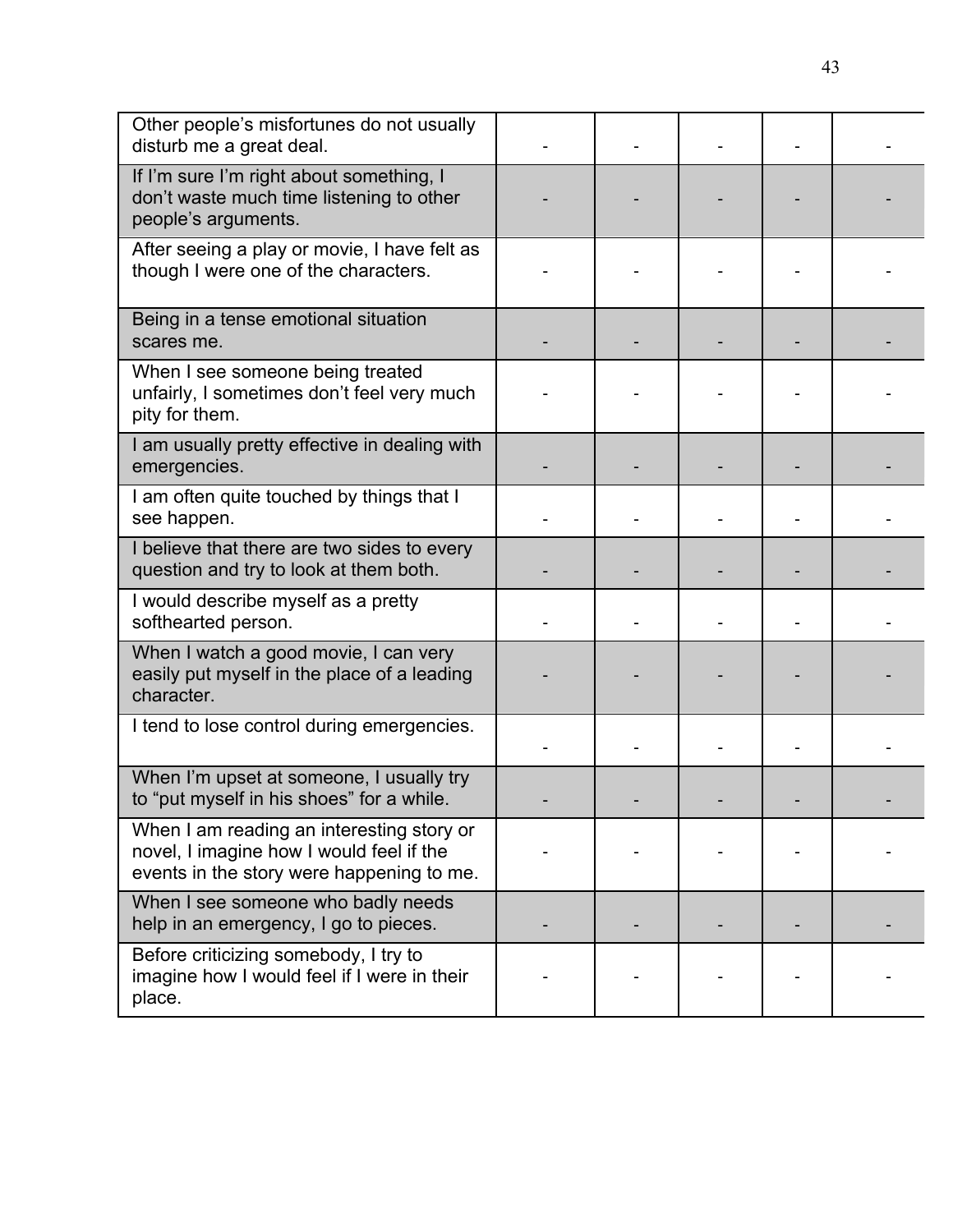# Appendix C

### **CES-D (Radloff, 1977) Thoughts, Attitudes and Feelings**

Check the box  $(\boxtimes)$  for each statement that best describes how often you felt or behaved this way **during the past week**.

|                                                                                              | <b>Rarely or</b><br>None of<br>the Time<br>(Less<br>than 1<br>day) | Some or<br>a Little of<br>the Time<br>$(1-2 \text{ days})$ | <b>Moderate</b><br><b>Amount</b><br>of Time<br>$(3-4 \text{ days})$ | Most or<br>All of the<br><b>Time</b><br>$(5-7 \text{ days})$ |
|----------------------------------------------------------------------------------------------|--------------------------------------------------------------------|------------------------------------------------------------|---------------------------------------------------------------------|--------------------------------------------------------------|
| I was bothered by things that<br>usually do not bother me.                                   |                                                                    |                                                            |                                                                     |                                                              |
| I did not feel like eating; my appetite<br>was poor.                                         |                                                                    |                                                            |                                                                     |                                                              |
| I felt that I could not shake off the<br>blues even with help from my family<br>and friends. |                                                                    |                                                            |                                                                     |                                                              |
| I felt that I was just as good as other<br>people.                                           |                                                                    |                                                            |                                                                     |                                                              |
| I had trouble keeping my mind on<br>what I was doing.                                        |                                                                    |                                                            |                                                                     |                                                              |
| I felt depressed.                                                                            |                                                                    |                                                            |                                                                     |                                                              |
| I felt that everything I did was an<br>effort.                                               |                                                                    |                                                            |                                                                     |                                                              |
| I felt hopeful about the future.                                                             |                                                                    |                                                            |                                                                     |                                                              |
| I thought my life had been a failure.                                                        |                                                                    |                                                            |                                                                     |                                                              |
| I felt fearful.                                                                              |                                                                    |                                                            |                                                                     |                                                              |
| My sleep was restless.                                                                       |                                                                    |                                                            |                                                                     |                                                              |
| I was happy.                                                                                 |                                                                    |                                                            |                                                                     |                                                              |
| I talked less than usual.                                                                    |                                                                    |                                                            |                                                                     |                                                              |
| I felt lonely.                                                                               |                                                                    |                                                            |                                                                     |                                                              |
| People were unfriendly.                                                                      |                                                                    |                                                            |                                                                     |                                                              |
| I enjoyed life.                                                                              |                                                                    |                                                            |                                                                     |                                                              |
| I had crying spells.                                                                         |                                                                    |                                                            |                                                                     |                                                              |
| I felt sad.                                                                                  |                                                                    |                                                            |                                                                     |                                                              |
| I felt that people disliked me.                                                              |                                                                    |                                                            |                                                                     |                                                              |
| I could not get "going."                                                                     |                                                                    |                                                            |                                                                     |                                                              |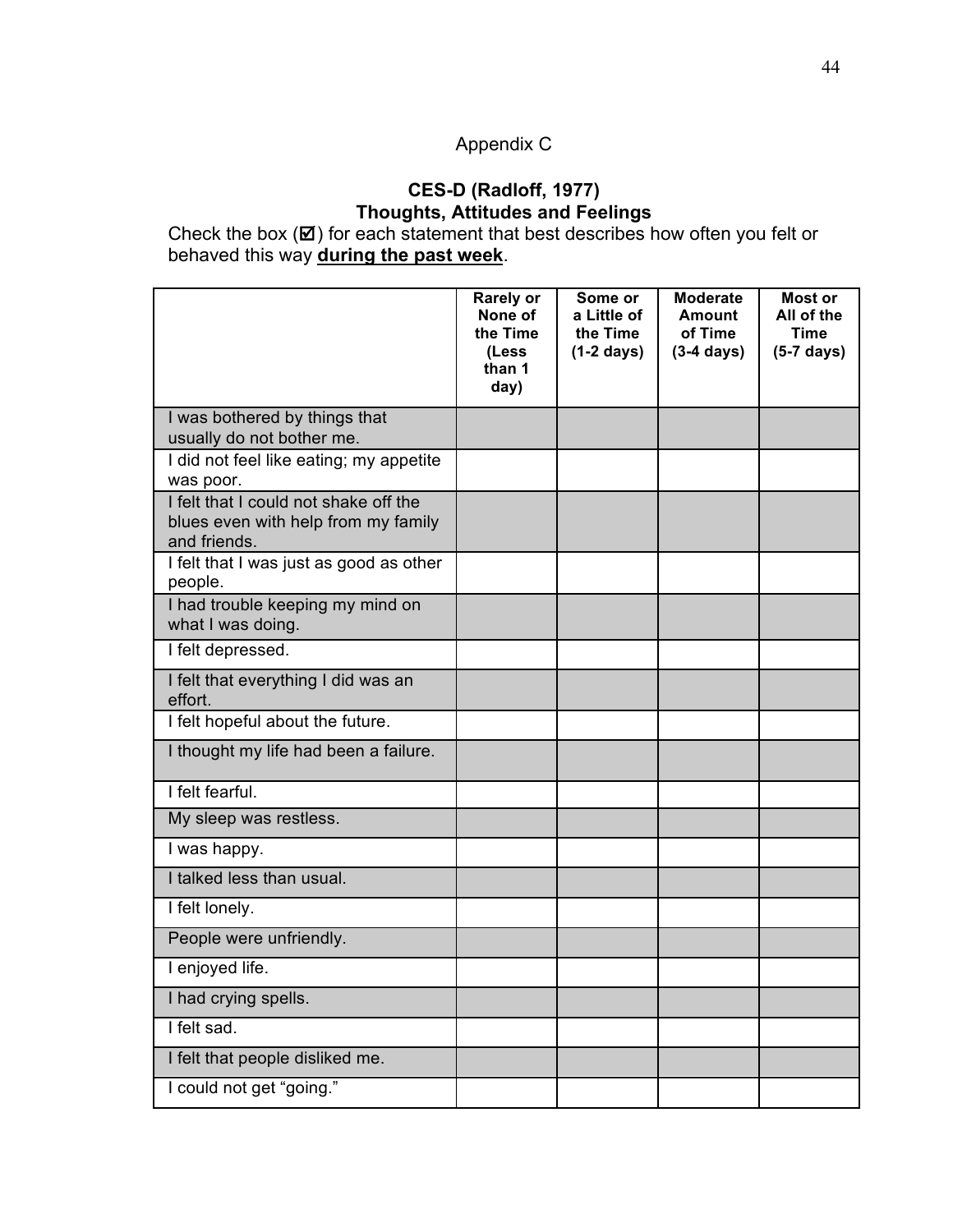#### Appendix D

Post Hoc Examination of Individual Items of the IRI

- 1. Low reliability of scores on the dimension of Perspective Taking (PT) raised concerns, and statistics demonstrated that one particular question, number 15, would sufficiently raise the Cronbach's alpha for PT. The item reads, "If I'm sure I'm right about something, I don't waste much time listening to other people's arguments".
- 2. The Native American Resilience lab group was asked by the researchers to reexamine the IRI survey and note any concerns. Lab members commented that some of the negatively worded statements might have been confusing to participants (this would include question 15).
- 3. On behalf of the NAR lab group, Dr. Gyda Swaney contacted and consulted a linguistic specialist from the reservation sampled in this study. The specialist was asked to review the IRI to ascertain whether the scale contained any possible language challenges or barriers for the participants. Four questions were particularly highlighted as troublesome (including question 15).
- 4. At no time were any of the consultants made aware of the statistical focus on question number 15, yet both sources listed this question among their concerns.
- 5. For these theoretical and statistical reasons, question 15 was removed from the IRI measure and all analyses were repeated.
- 6. There were only slight increases in the reliability estimates for Perspective Taking scores, overall empathy scores, and empathy without personal distress scores. The same series of analyses used for Hypotheses 1-3 were conducted without item 15. The pattern of findings did not differ from that found with all items.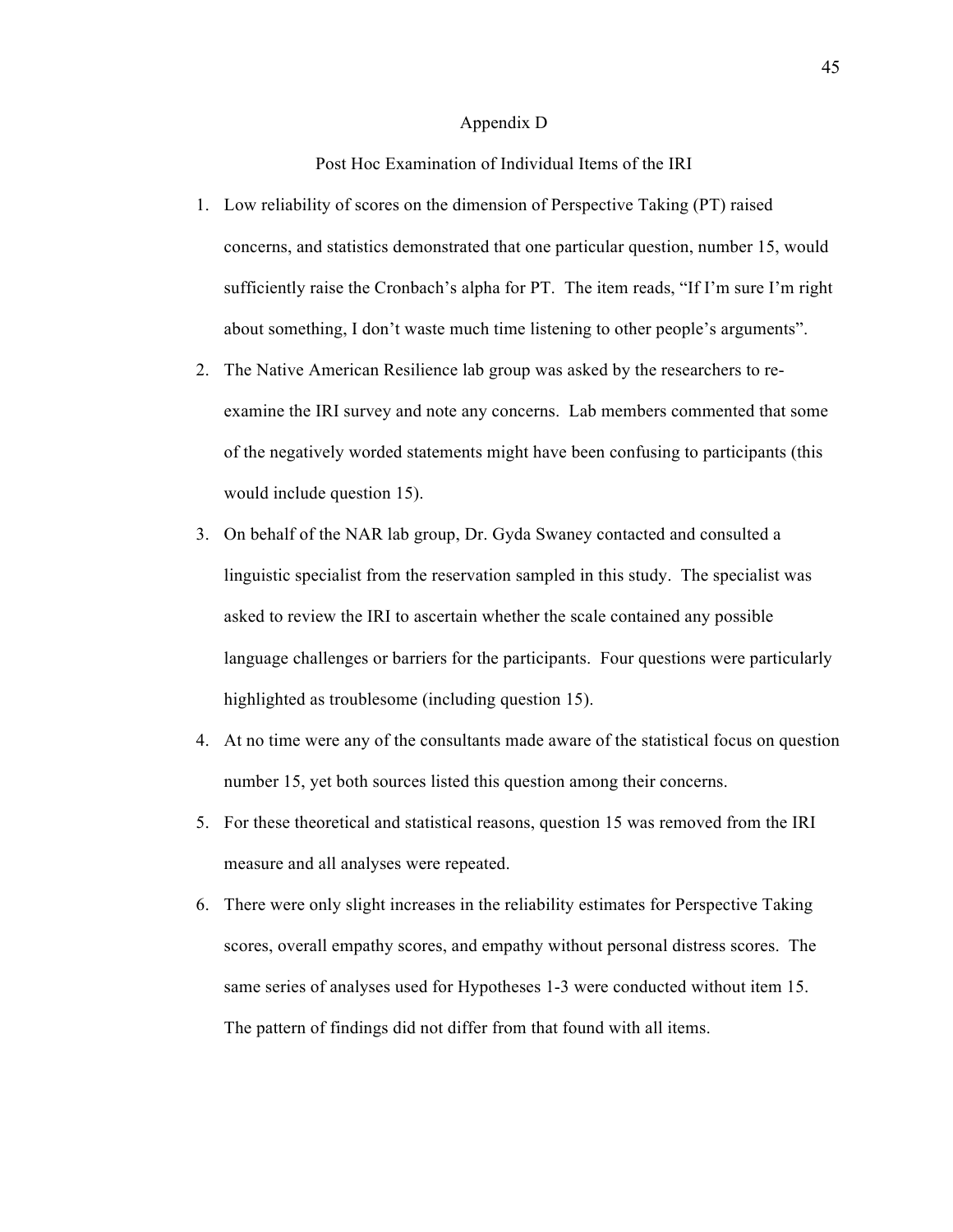### Table 1

## *Descriptives by Gender and Age Correlations*

|                                           | Females        |         | Males            |                  |
|-------------------------------------------|----------------|---------|------------------|------------------|
|                                           | M              | (SD)    | (SD)<br>M        | $r_{\text{age}}$ |
| Depression                                | $33.48^a$      | (10.79) | 29.62<br>(7.59)  | .10              |
| Network stress overall                    | $27.70^{b}$    | (21.69) | 21.49<br>(16.16) | $-0.02$          |
| Network stress general<br>reactivity      | $3.05^{\circ}$ | (1.02)  | 2.46<br>(.77)    | .00.             |
| Network stress # life events<br>of others | 9.39           | (7.01)  | (6.02)<br>8.75   | .02              |
| Empathy total                             | $91.33^d$      | (10.53) | 83.11<br>(9.93)  | .01              |
| Empathy-PD                                | $72.91^e$      | (9.66)  | 67.65<br>(9.01)  | $-.05$           |
| <b>Personal Distress</b>                  | $18.42^f$      | (5.43)  | 15.48<br>(3.70)  | .03              |

Note.  ${}^{a}t(153.37)=$  -2.62, *p*<.01;  ${}^{b}t(147.87)=$  -2.10, *p*<.05;  ${}^{c}t(148.62)=$  -4.04, *p*<.01;  ${}^{d}t(146.14)=$  -4.97, *p*< .01; <sup>e</sup> *t*(146.80)= -3.49, *p*< .01; <sup>f</sup> *t*(151.82)= -4.01, *p*<.01

### Table 2

### *Intercorrelations Between Variables*

| Variables                      |          | 2       | 3       | $\overline{4}$ | 5      | 6 | 7 |
|--------------------------------|----------|---------|---------|----------------|--------|---|---|
| 1. Depression                  |          |         |         |                |        |   |   |
| 2. Empathy                     | $-.04$   |         |         |                |        |   |   |
| 3. Empathy<br>$w/o$ PD         | $-.22**$ | $.89**$ |         |                |        |   |   |
| 4. Personal<br><b>Distress</b> | $.33**$  | $.47**$ | .03     |                |        |   |   |
| 5. Network<br>stress           | $.36**$  | $.26**$ | $.23**$ | .12            |        |   |   |
| 6. Ave. Network<br>stress      | $.26**$  | .15     | .08     | $.18*$         | $.35*$ | - |   |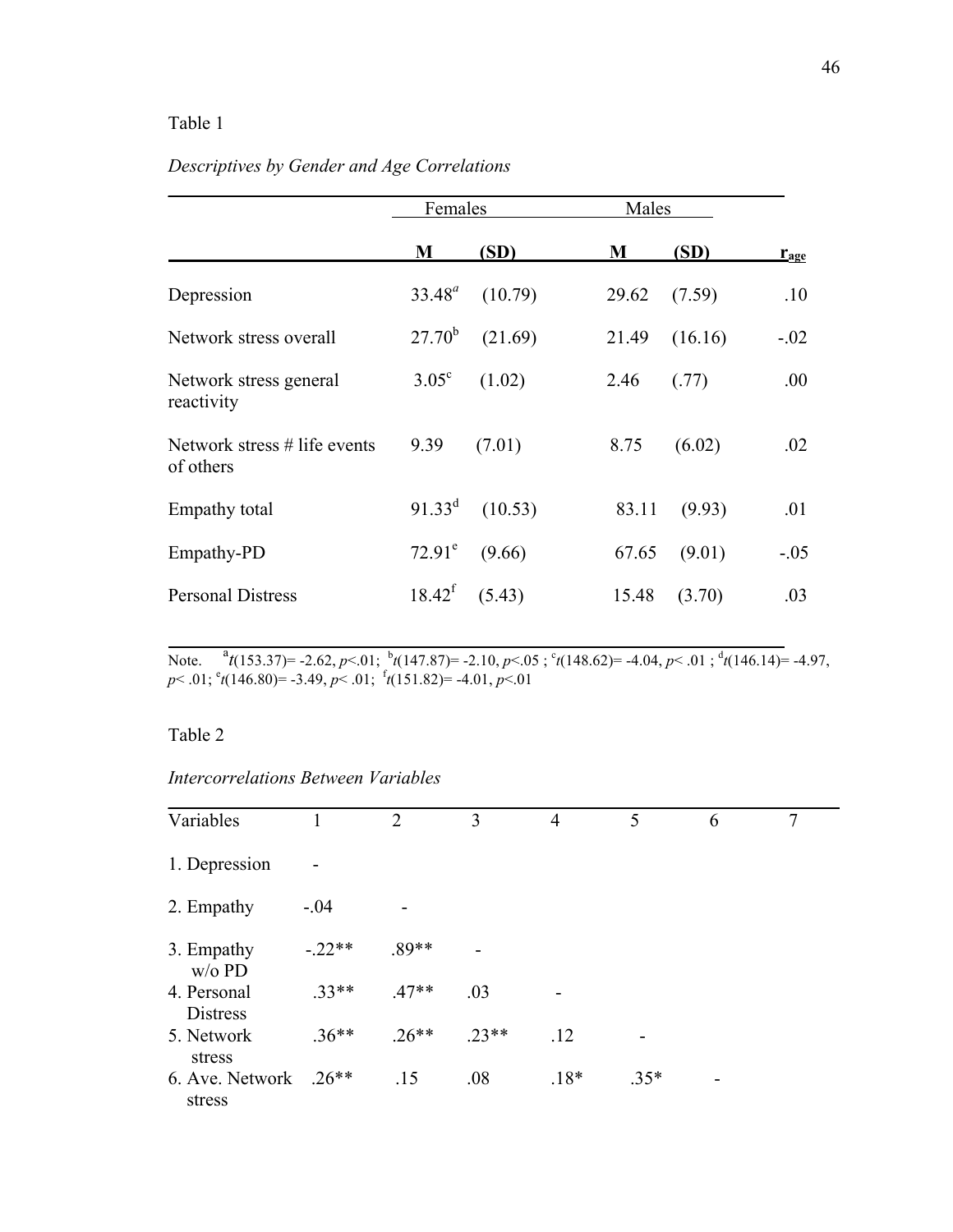| 7. Network<br>events                          | $.29**$ | $.23**$ | $.25**$ | .02  | $.91**$  | .04 |  |
|-----------------------------------------------|---------|---------|---------|------|----------|-----|--|
| Note. *p <. $05$ **p <. 01                    |         |         |         |      |          |     |  |
| Table 3                                       |         |         |         |      |          |     |  |
| Multiple Regression: Empathy X Network Stress |         |         |         |      |          |     |  |
| Variables                                     |         | B       |         | SE B | $\beta$  |     |  |
| Block 1                                       |         |         |         |      |          |     |  |
| Level of Ed.                                  |         | $-4.48$ |         | 1.63 | $-.23**$ |     |  |
| <b>Marital Status</b>                         |         | 3.26    |         | 1.78 | .17      |     |  |
| Ave. Income                                   |         | $-2.26$ |         | 1.83 | $-12$    |     |  |
| Gender                                        |         | 2.63    |         | 1.61 | .13      |     |  |
| Block 2                                       |         |         |         |      |          |     |  |
| Level of Ed.                                  |         | $-4.50$ |         | 1.53 | $-.23**$ |     |  |
| <b>Marital Status</b>                         |         | 2.83    |         | 1.65 | .15      |     |  |
| Ave. Income                                   |         | $-1.86$ |         | 1.70 | $-.09$   |     |  |
| Gender                                        |         | 2.82    |         | 1.60 | .14      |     |  |
| Empathy                                       |         | $-14$   |         | .07  | $-16*$   |     |  |
| Network stress                                |         | .18     |         | .04  | $.37**$  |     |  |
| Block 3                                       |         |         |         |      |          |     |  |
| Level of Ed.                                  |         | $-4.10$ |         | 1.56 | $-.21**$ |     |  |
| <b>Marital Status</b>                         |         | 3.08    |         | 1.66 | .16      |     |  |
| Ave. Income                                   |         | $-2.25$ |         | 1.72 | $-.11$   |     |  |
| Gender                                        |         | 2.71    |         | 1.60 | .14      |     |  |
| Empathy                                       |         | $-15$   |         | .07  | $-17*$   |     |  |
| Network stress                                |         | .16     |         | .04  | $.33**$  |     |  |
| Interaction                                   |         | .00     |         | .00  | .11      |     |  |

Note. R<sup>2</sup>=.16 for Block 1; as Block 1 statistics are identical in each model they will not be repeated in subsequent tables;  $R^2\Delta = 13**$  for Block 2;  $R^2\Delta = .01$  for Block 3. \*p<.05 \*\*p<.01

| Multiple Regression: Empathy-PD X Network Stress |         |      |          |  |
|--------------------------------------------------|---------|------|----------|--|
| Variables                                        | В       | SE B |          |  |
| Block 2                                          |         |      |          |  |
| Level of Ed.                                     | $-3.72$ | 1.50 | $-19**$  |  |
| <b>Marital Status</b>                            | 2.55    | 1.60 | .13      |  |
| Ave. Income                                      | $-1.50$ | 1.64 | $-.08$   |  |
| Gender                                           | 3.28    | 1.50 | $.17*$   |  |
| Empathy-PD                                       | $-.30$  | .08  | $-.30**$ |  |
| Network stress                                   | .20     | .04  | $.40**$  |  |

Table 4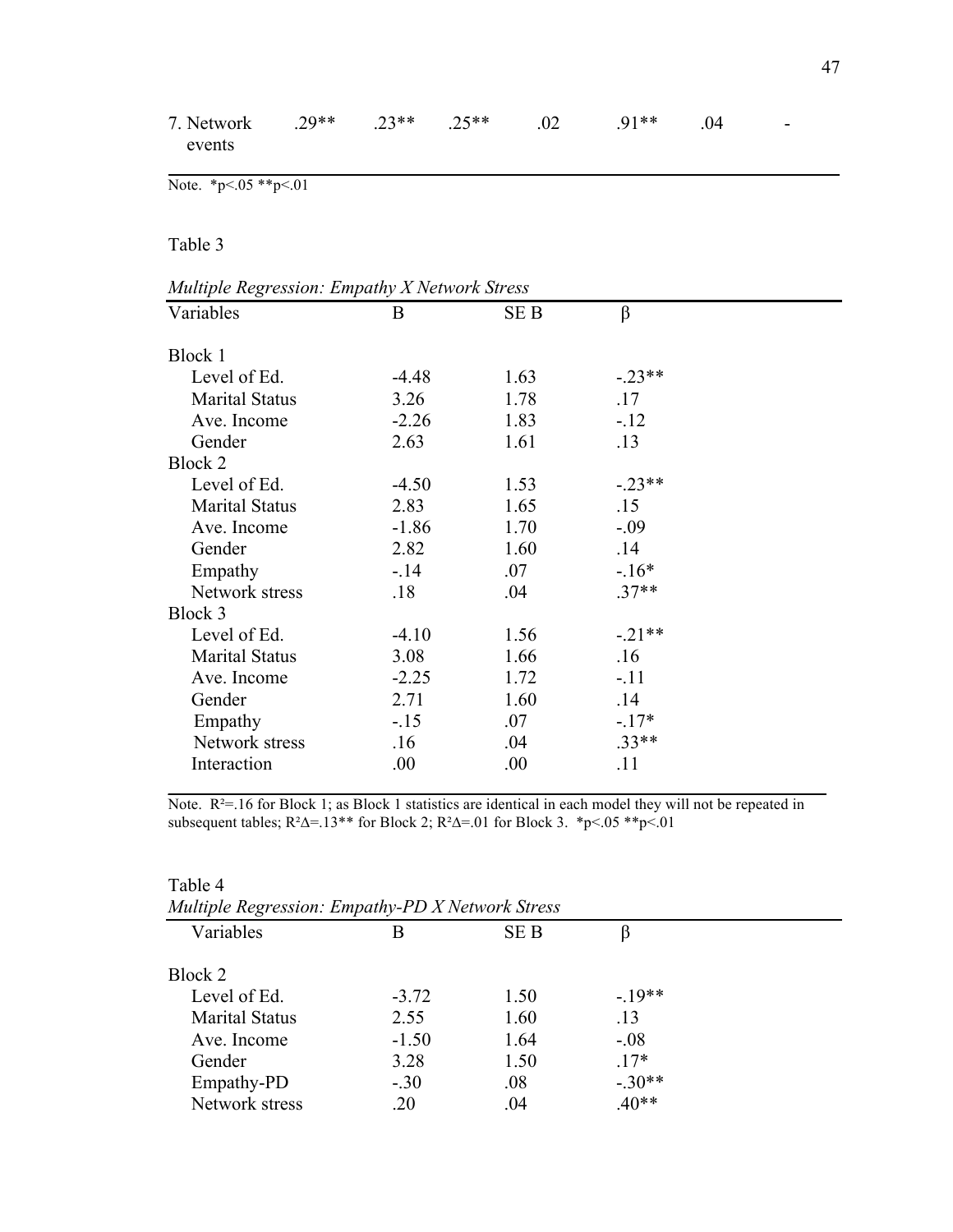| Block 3               |         |          |        |
|-----------------------|---------|----------|--------|
| Level of Ed.          | $-3.50$ | 1.52     | $-18*$ |
| <b>Marital Status</b> | 2.72    | 1.61     | .14    |
| Ave. Income           | $-1.71$ | 1.66     | $-.09$ |
| Gender                | 3.19    | 1.51     | $.16*$ |
| Empathy-PD            | $-.30$  | .08      | $-30*$ |
| Network stress        | .18     | -04      | $37**$ |
| Interaction           | .00     | $\Omega$ | -06    |
|                       |         |          |        |

Note. Empathy-PD in this and subsequent tables refers to overall empathy measure without the dimension of personal distress.  $R^2\Delta = .19**$  for Block 2;  $R^2\Delta = .00$  for Block 3.  $*p<.05 **p<.01$ 

| Variables                | B       | SE B | β        |
|--------------------------|---------|------|----------|
| Block 2                  |         |      |          |
| Level of Ed.             | $-4.76$ | 1.48 | $-.24**$ |
| <b>Marital Status</b>    | 2.93    | 1.62 | .15      |
| Ave. Income              | $-1.26$ | 1.70 | $-.06$   |
| Gender                   | .61     | 1.52 | .03      |
| <b>Personal Distress</b> | .43     | .15  | $.22**$  |
| Network stress           | .16     | .04  | $33**$   |
| Block 3                  |         |      |          |
| Level of Ed.             | $-4.56$ | 1.48 | $-23**$  |
| <b>Marital Status</b>    | 2.93    | 1.61 | .15      |
| Ave. Income              | $-1.46$ | 1.70 | $-.07$   |
| Gender                   | .62     | 1.51 | .03      |
| <b>Personal Distress</b> | .42     | .15  | $.21**$  |
| Network stress           | .15     | .04  | $.30**$  |
| Interaction              | .01     | .01  | .11      |

Note.  $R^2\Delta = .16^{**}$  for Block 2;  $R^2\Delta = .01$  for Block 3.  $*p<.05 **p<.01$ 

Table 6

| Multiple Regression. Empainy A Average Network Stress |         |      |         |  |
|-------------------------------------------------------|---------|------|---------|--|
| Variables                                             | B       | SE B |         |  |
| Block 2                                               |         |      |         |  |
| Level of Ed.                                          | $-3.83$ | 1.64 | $-.20*$ |  |
| <b>Marital Status</b>                                 | 2.51    | 1.78 | .13     |  |
| Ave. Income                                           | $-2.75$ | 1.82 | $-.14$  |  |
| Gender                                                | 2.29    | 1.75 | .11     |  |
| Empathy                                               | $-0.08$ | .08  | $-.10$  |  |
| Ave. Network stress                                   | 1.99    | .83  | $.20*$  |  |
|                                                       |         |      |         |  |

*Multiple Regression: Empathy X Average Network Stress*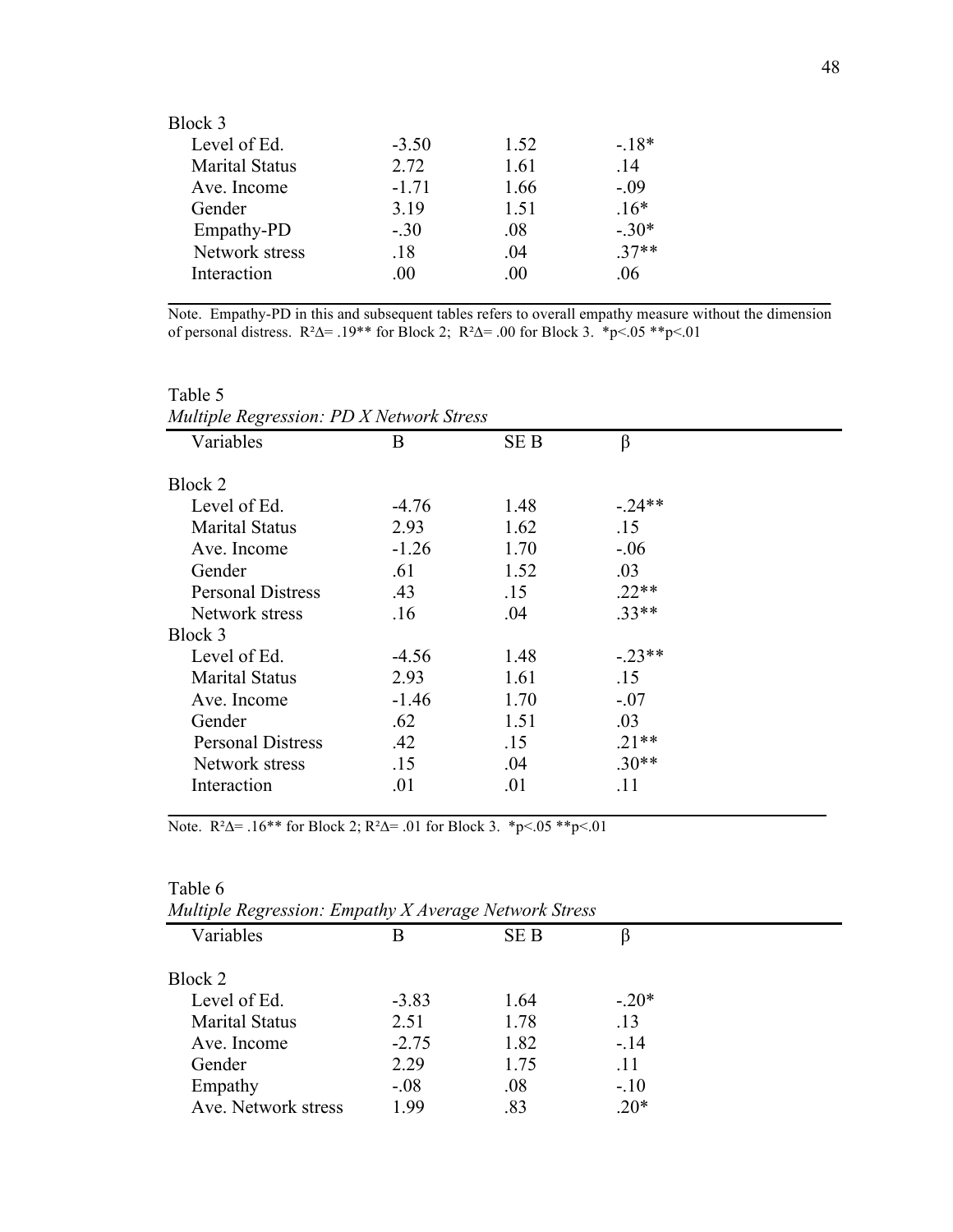| Block 3               |         |      |        |
|-----------------------|---------|------|--------|
| Level of Ed.          | $-3.72$ | 1.64 | $-19*$ |
| <b>Marital Status</b> | 2.79    | 1.80 | .14    |
| Ave. Income           | $-2.73$ | 1.82 | $-.14$ |
| Gender                | 2.21    | 1.76 | -11    |
| Empathy               | $-.08$  | .08  | $-.09$ |
| Ave. Network stress   | 1.98    | .83  | $.20*$ |
| Interaction           | -06     | -07  | -07    |
|                       |         |      |        |

Note.  $R^2\Delta = .04*$  for Block 2;  $R^2\Delta = .01$  for Block 3. \*p<.05 \*\*p<.01

| Multiple Regression: Empathy-PD X Average Network Stress |         |            |          |  |
|----------------------------------------------------------|---------|------------|----------|--|
| Variables                                                | B       | <b>SEB</b> | β        |  |
| Block 2                                                  |         |            |          |  |
| Level of Ed.                                             | $-3.13$ | 1.62       | $-.16$   |  |
| <b>Marital Status</b>                                    | 2.29    | 1.74       | .12      |  |
| Ave. Income                                              | $-2.52$ | 1.78       | $-.13$   |  |
| Gender                                                   | 2.83    | 1.68       | .15      |  |
| Empathy-PD                                               | $-.22$  | .08        | $-.22**$ |  |
| Ave. Network stress                                      | 1.97    | .81        | $.20*$   |  |
| Block 3                                                  |         |            |          |  |
| Level of Ed.                                             | $-3.10$ | 1.64       | $-.16$   |  |
| <b>Marital Status</b>                                    | 2.34    | 1.77       | .12      |  |
| Ave. Income                                              | $-2.52$ | 1.78       | $-.13$   |  |
| Gender                                                   | 2.83    | 1.68       | .14      |  |
| Empathy-PD                                               | $-.22$  | .08        | $-.22**$ |  |
| Ave. Network stress                                      | 1.98    | .82        | $.20*$   |  |
| Interaction                                              | .02     | .08        | .02      |  |

| Multiple Regression: Empathy-PD X Average Network Stress |  |  |
|----------------------------------------------------------|--|--|
| Table 7                                                  |  |  |
|                                                          |  |  |

Note.  $R^2\Delta = .07**$  for Block 2;  $R^2\Delta = .00$  for Block 3. \*p<.05 \*\*p<.01

| Table 8                                          |         |      |         |  |
|--------------------------------------------------|---------|------|---------|--|
| Multiple Regression: PD X Average Network Stress |         |      |         |  |
| Variables                                        | В       | SE B |         |  |
| Block 2                                          |         |      |         |  |
| Level of Ed.                                     | $-3.94$ | 1.56 | $-20**$ |  |
| <b>Marital Status</b>                            | 2.58    | 1.73 | .13     |  |
| Ave. Income                                      | $-2.04$ | 1.78 | $-.10$  |  |
| Gender                                           | .54     | 1.64 | .03     |  |
| <b>Personal Distress</b>                         | .44     | .16  | $23**$  |  |
| Ave. Network stress                              | 1 70    | .81  | $17*$   |  |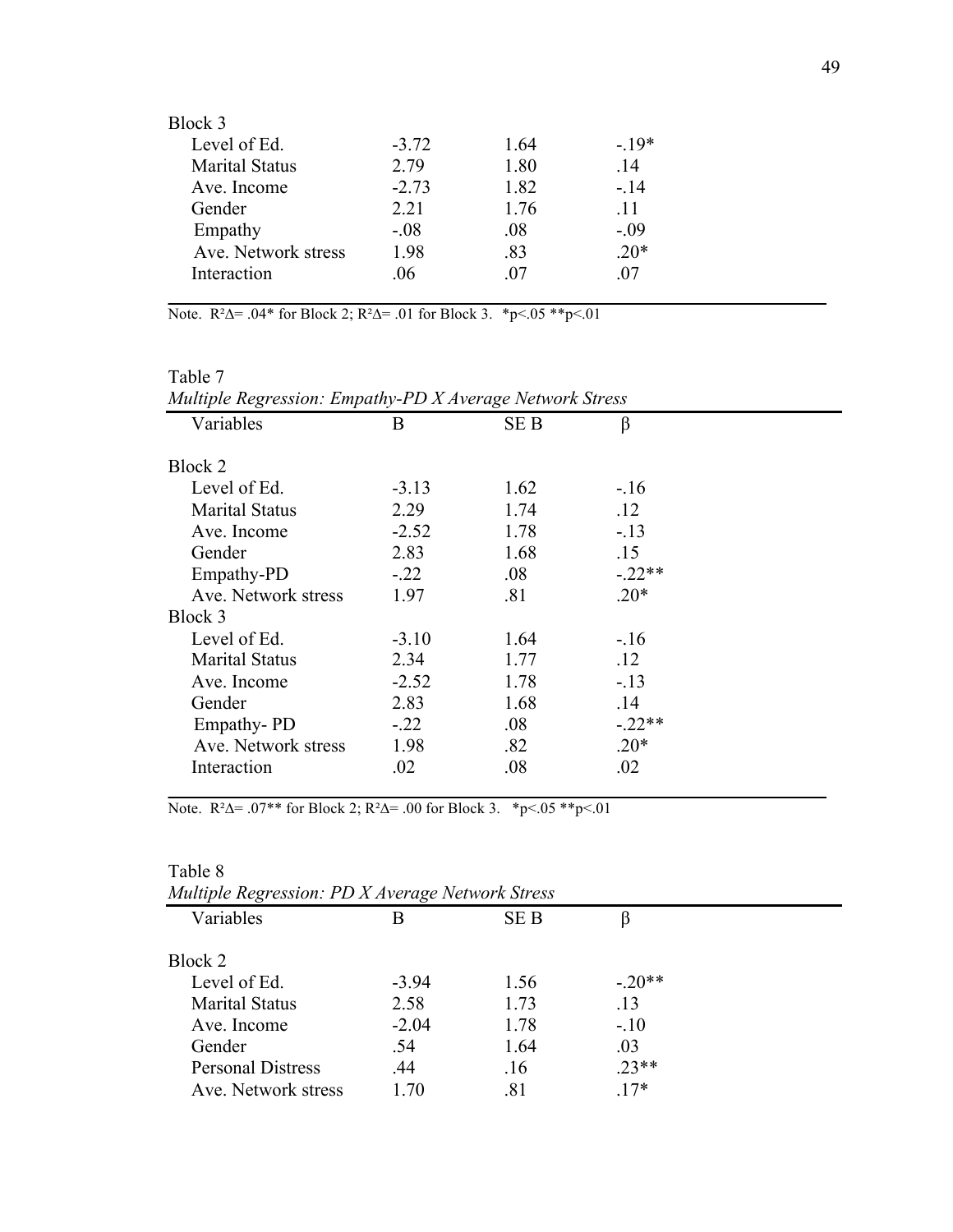| Block 3                  |         |      |         |
|--------------------------|---------|------|---------|
| Level of Ed.             | $-4.07$ | 1.56 | $-21**$ |
| <b>Marital Status</b>    | 2.67    | 1.72 | -14     |
| Ave. Income              | $-2.01$ | 1.77 | $-.10$  |
| Gender                   | -63     | 1.63 | -03     |
| <b>Personal Distress</b> | .41     | .16  | $21**$  |
| Ave. Network stress      | 1.63    | .81  | $.16*$  |
| Interaction              | 23      | -15  | -11     |
|                          |         |      |         |

Note.  $R^2\Delta = .08**$  for Block 2;  $R^2\Delta = .01$  for Block 3. \*p<.05 \*\*p<.01

| Multiple Regression: Empathy X Number of Network Events |         |            |          |  |
|---------------------------------------------------------|---------|------------|----------|--|
| Variables                                               | B       | <b>SEB</b> | β        |  |
| Block 2                                                 |         |            |          |  |
| Level of Ed.                                            | $-4.38$ | 1.57       | $-.22**$ |  |
| <b>Marital Status</b>                                   | 3.43    | 1.69       | $.18*$   |  |
| Ave. Income                                             | $-1.62$ | 1.74       | $-.08$   |  |
| Gender                                                  | 3.43    | 1.64       | $.18*$   |  |
| Empathy                                                 | $-.13$  | .07        | $-.15$   |  |
| <b>Network Events</b>                                   | .45     | .11        | $.31**$  |  |
| Block 3                                                 |         |            |          |  |
| Level of Ed.                                            | $-3.82$ | 1.57       | $-.20*$  |  |
| <b>Marital Status</b>                                   | 3.37    | 1.67       | $.17*$   |  |
| Ave. Income                                             | $-2.26$ | 1.75       | $-12$    |  |
| Gender                                                  | 3.20    | 1.63       | $.16*$   |  |
| Empathy                                                 | $-.34$  | .12        | $-38**$  |  |
| <b>Network Events</b>                                   | .37     | .12        | $.25**$  |  |
| Interaction                                             | .02     | .01        | $.30*$   |  |

Table 9

Note.  $R^2\Delta = .10^{**}$  for Block 2;  $R^2\Delta = .02^*$  for Block 3. \*p<.05 \*\*p<.01

### Table 10

| Muttiple Regression. Empainy-FD A ivamber of ivelwork Events |         |            |          |  |
|--------------------------------------------------------------|---------|------------|----------|--|
| Variables                                                    | В       | <b>SEB</b> |          |  |
| Block 2                                                      |         |            |          |  |
| Level of Ed.                                                 | $-3.54$ | 1.53       | $-18*$   |  |
| <b>Marital Status</b>                                        | 3.17    | 1.63       | $.16*$   |  |
| Ave. Income                                                  | $-1.20$ | 1.68       | $-0.06$  |  |
| Gender                                                       | 4.07    | 1.53       | $.21**$  |  |
| Empathy-PD                                                   | $-.30$  | .08        | $-.30**$ |  |
| <b>Network Events</b>                                        | .51     | .11        | $.35**$  |  |
|                                                              |         |            |          |  |

*Multiple Regression: Empathy-PD X Number of Network Events*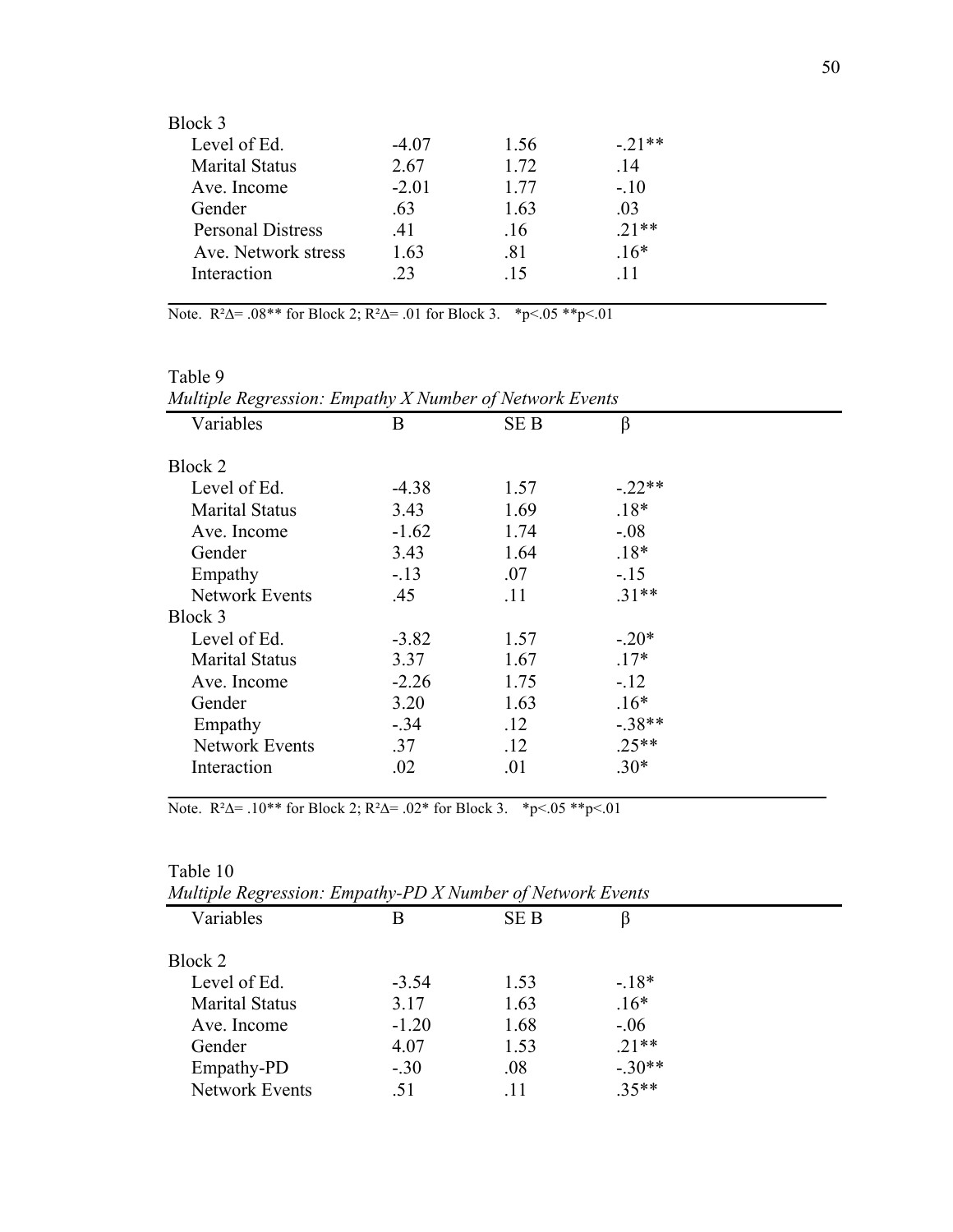| Block 3               |         |      |          |
|-----------------------|---------|------|----------|
| Level of Ed.          | $-3.00$ | 1.52 | $-15*$   |
| <b>Marital Status</b> | 3.12    | 1.60 | $.16*$   |
| Ave. Income           | $-1.78$ | 1.68 | $-.09$   |
| Gender                | 3.83    | 1.52 | $.20**$  |
| Empathy-PD            | $-.53$  | .13  | $-.53**$ |
| <b>Network Events</b> | .42     | .12  | $29**$   |
| Interaction           | .03     | -01  | $30*$    |
|                       |         |      |          |

Note.  $R^2\Delta = .15**$  for Block 2;  $R^2\Delta = .02*$  for Block 3. \*p<.05 \*\*p<.01

| Table 11<br>Multiple Regression: PD X Number of Network Event |
|---------------------------------------------------------------|
|                                                               |
|                                                               |

Note.  $R^2\Delta = .13**$  for Block 2;  $R^2\Delta = .00$  for Block 3. \*p<.05 \*\*p<.01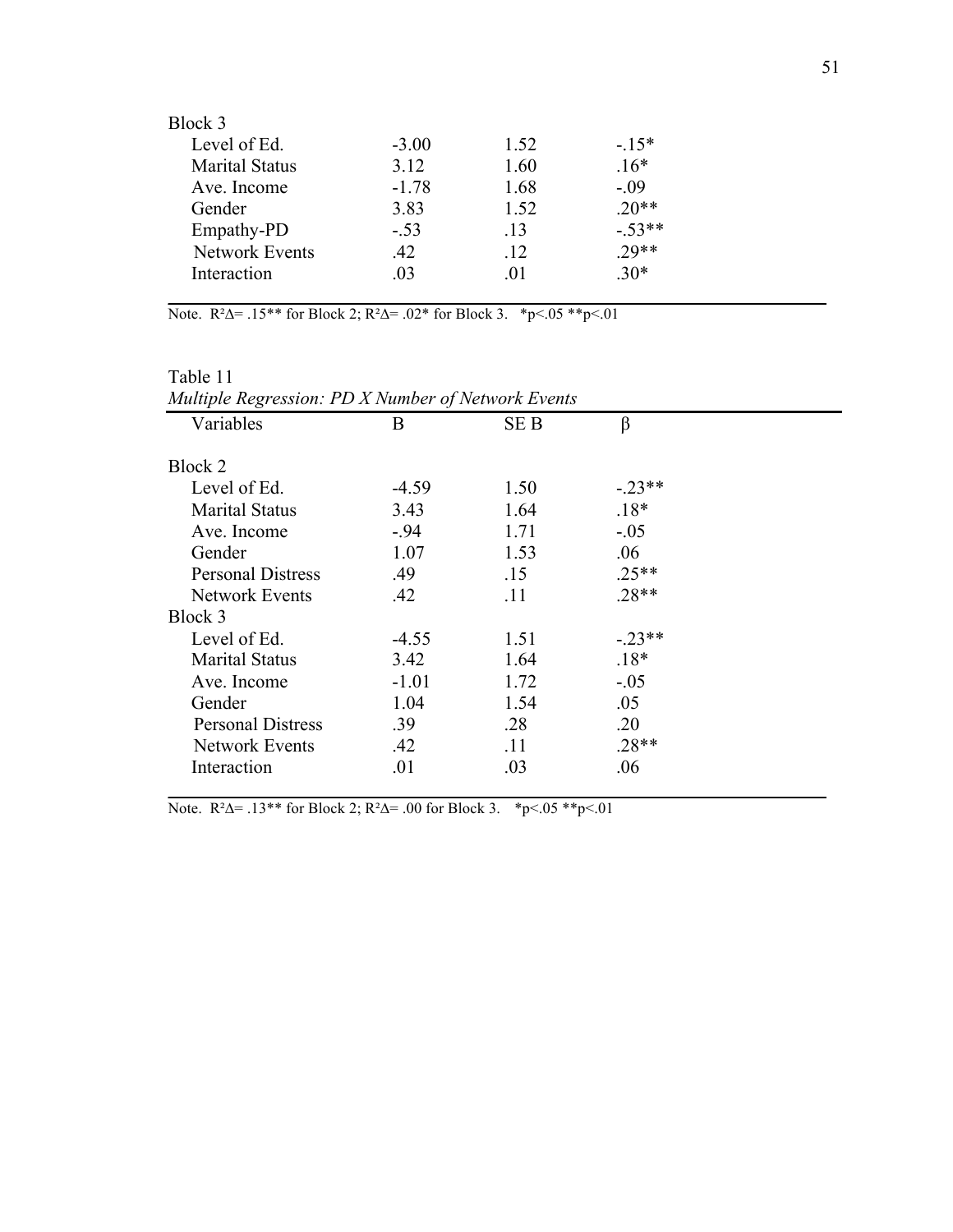

**Number of Network Events**

Figure 1. For high level of empathy  $(+1SD)$ ,  $\hat{Y} = .61X + 26.72$ , and for low level of empathy (-1*SD*),  $\hat{Y} = .13X + 36.27$ . For a high level of empathy(+1*SD*), the regression of depression on network stress is significantly different from zero, and for a low level of empathy  $(-1SD)$ , the regression of depression on network stress does not differ significantly from zero